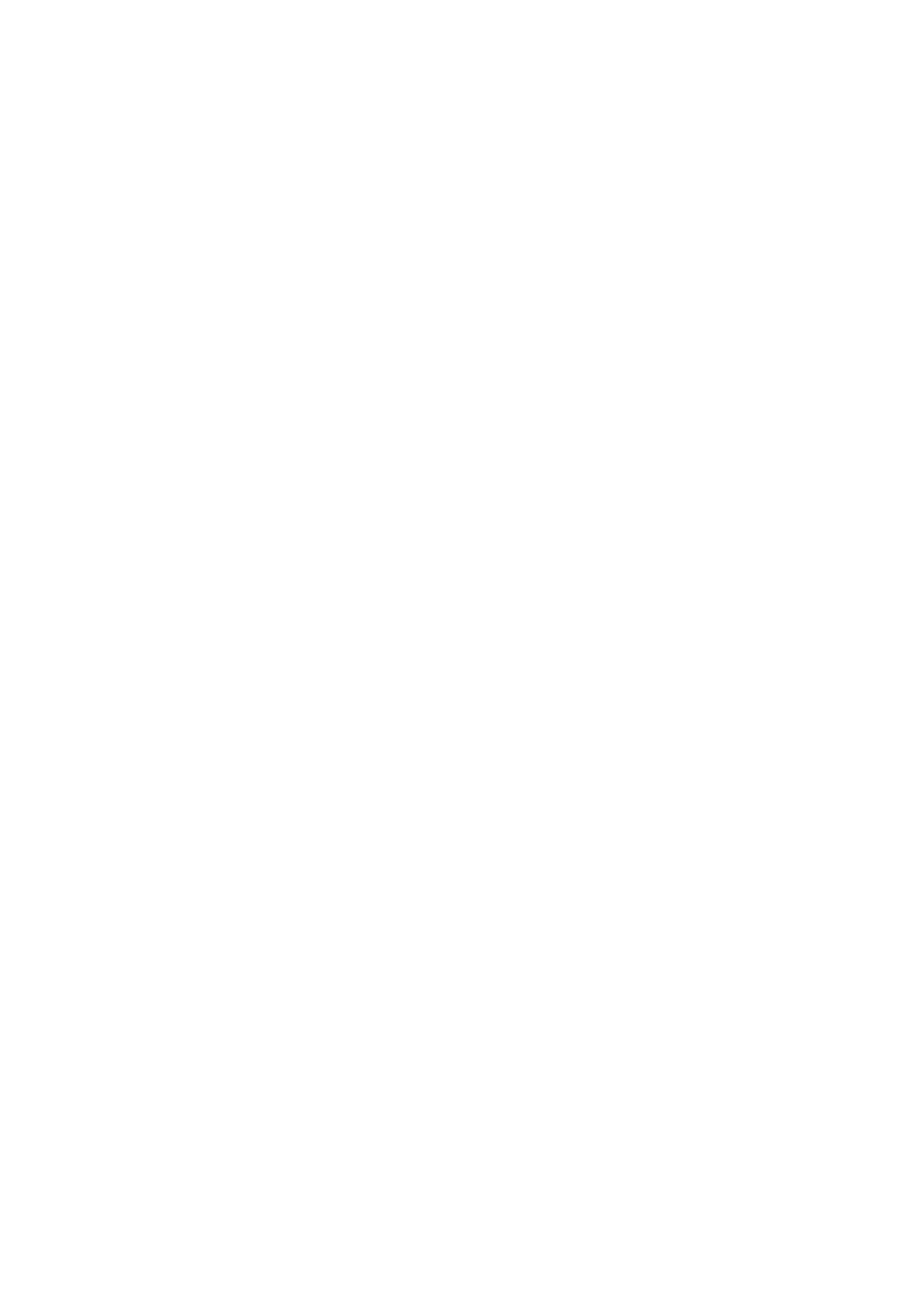# **TABLE OF CONTENTS**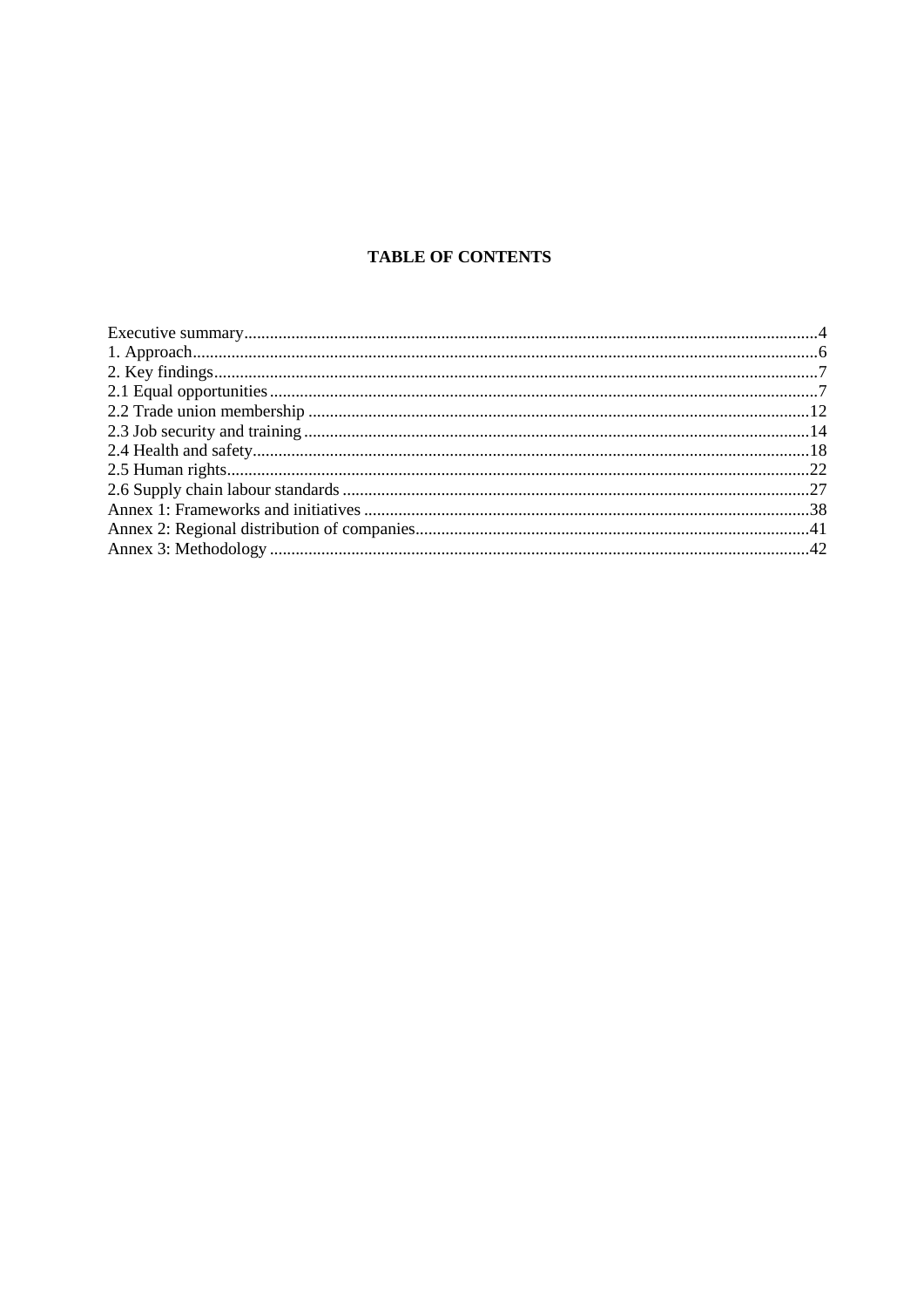#### **Executive summary**

This paper seeks to identify, based primarily on companies' published information, how they manage labour issues in light of the principles and standards for responsible business conduct as promoted by the OECD Guidelines for Multinational Enterprises, in particular its Chapter IV "Employment and Industrial Relations'. For this purpose, a range of indicators, explained in Annex 3, have been selected for the assessment of companies. The analysis has been based on a universe comprising almost 2000 companies publicly listed on the FTSE All World Developed index (and a sample of listed companies in emerging markets, chosen to give a representative sample of countries and sectors). This encompasses a broad geographical and sectoral spectrum (see Annex 2).

The current analysis covers a range of labour issues: equal opportunities, health and safety, job security and training, trade unions and other internationally recognised labour standards such as child labour, forced labour and freedom of association within owned operations and the supply chain. This paper also includes allegations by civil society stakeholders of breaches of internationally recognised core labour standards, both in the company and the supply chain, and international standards on working hours and health and safety to assess how companies are managing labour issues globally.

Analysing companies on their management of labour issues shows variability in performance depending on the different labour issues across regions and sectors. Certain labour standards and systems tend to emerge as those most widely adopted.

Overall, equal opportunity is the issue with the highest proportion of companies having developed policies and systems – with almost 80% of all companies having an equal opportunities policy. Similarly, companies with a high risk exposure to health and safety issues tend to have developed systems within a well regulated environment - with more than 77% of all companies having health and safety systems.

Often, national legislation, trade union pressure and public awareness around equal opportunities and health and safety can explain the level of interest shown by employers to these issues. It is therefore worth noting the positive role of strong governmental involvement through legislation and law enforcement.

This also explains overall good assessments in OECD-Europe on trade union membership, where labour laws are more regulated than in non-OECD/Emerging Markets. Indeed, in OECD-Europe, 76% of companies show at least some evidence of trade union recognition yet in non-OECD/Emerging Markets, only 15% of companies reach this level.

On the other hand, across all regions, no sector has more than 20% of companies showing clear evidence of job security or training systems<sup>1</sup> and, overall, less than 10% of all companies analysed have clear evidence of having job security systems. This may also be due to the absence or weaknesses of government regulations in these areas, even though both the OECD Guidelines and ILO instruments encourage these activities on the part of companies.

Companies are more likely to commit publicly to an equal opportunity policy (80% of companies) than to other internationally recognised labour standards. Only 22% of all companies across regions publicly commit to all core internationally recognised labour standards. While strong legislation around equal opportunities and health and safety issues can explain company performances in these areas, the lack of national regulations relating to the internationally recognised core labour standards, and the fact that supply

l

<sup>1</sup> See annex 3 for details on methodologies used to assess companies" stated policies, management systems and reporting in these areas.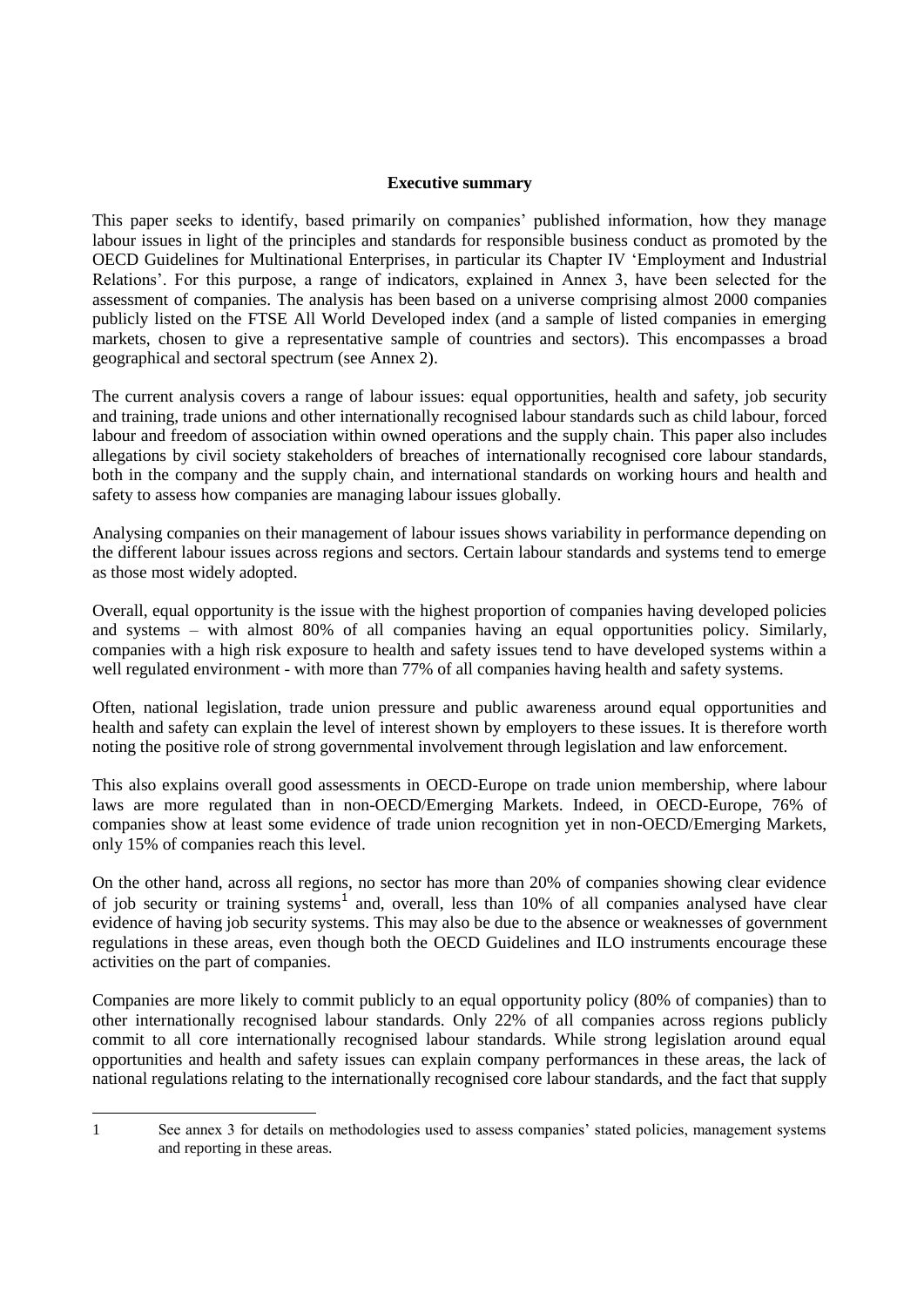chain issues for example came on the public agenda at a later stage than other issues such as discrimination, can also help explain these differences. Overall, awareness of supply chain labour standards and human rights issues is highest in OECD-Europe and OECD-North America; however it remains low in OECD-Asia Pacific and especially in non-OECD/Emerging Markets.

Some industry sector differences also can be observed, for example in the traditionally unionised sectors as opposed to newer industries. Sectors which have been more often targeted by civil society actors for supply chain issues also perform better than other sectors. An example of the latter is the performance of mobile telecommunications and technology and hardware equipment in the supply chain with respectively none and 18.5% of companies achieving at least an intermediate grade for policies in the supply chain compared with 38.6% and 52.5% for the general retailers and the personal goods sectors. Companies in the real estate sector seem to have taken less action in response to all the issues (except for training) to improve the working conditions of their employees than in other sectors.

Apart from regional or sectoral reasons, the size of a company by market capitalisation can also explain the differences observed. With 46.7% of all companies with market capitalisation above USD 3 billion having developed human rights policies assessed as intermediate, good or advanced, against only 15% of companies with market capitalisation under USD 3 billion, it is clear that large companies by market capitalisation are more likely to develop human rights policies, systems and reporting and to a higher standard than smaller companies. This is partly due to the fact that larger and more visible companies often face greater exposure to investor, trade union, NGO and consumer pressure. The commitments on corruption, environment or labour standards for quotations required by a number of stock exchanges as listing requirements also have an impact.

The analysis of companies worldwide and across sectors also points to increasing convergence of commitments. The Universal Declaration on Human Rights as well as the ILO core labour standards are increasingly becoming central to human rights policies for companies, particularly in relation to operations in developing countries. Other initiatives such as the Voluntary Principles on Security and Human Rights are also starting to be more widely referred to in the extractive sector. The development of new accreditation standards such as OHSAS 18001, developed by the British Standards Institution (BSI) jointly with a number of national standards bodies, certification bodies and specialist consultancies, for health and safety or the SA 8000, developed by Social Accountability International (SAI), for human rights and the increasing auditing of companies on their labour practices also strengthen the standardisation of certain labour issues. These trends would indicate that a set of basic labour standards is emerging and is being developed.

Overall, companies in OECD-Europe are most advanced in their development of labour practices. They are followed by companies in the OECD-North America and OECD Asia-Pacific. The lower performance of companies in OECD-Asia Pacific and, especially, in non-OECD/Emerging Markets relates to managing labour issues in their supply chains and human rights and may be explained by the fact that companies based in this region are under less pressure from civil society stakeholders and the responsible investment community and may often be less regulated. Yet, as managers of responsible investment funds are increasingly calling for corporate codes of conduct to make direct reference to the ILO core labour standards, it is reasonable to expect the performance of companies in OECD-Asia Pacific and non-Emerging Markets to improve over time as these companies come under increasing pressure to meet such expectations.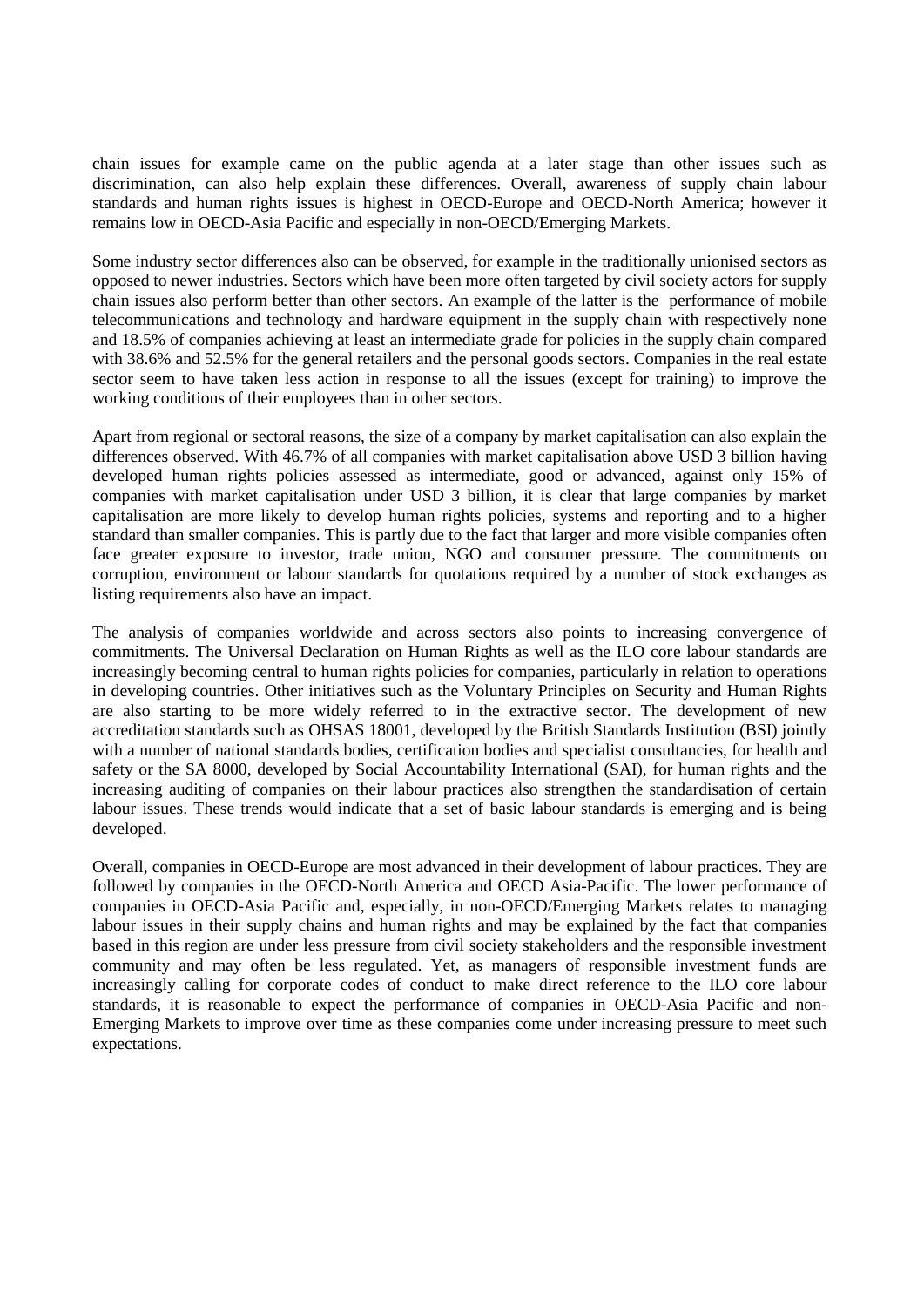# **1. Approach**

Analysis for this paper is based on EIRIS data from February 2008. The data covers almost 2000 companies publicly listed on the FTSE All World Developed index (and a sample of listed companies in emerging markets chosen to give a representative sample of countries and sectors).

Regional analysis is based on the following distribution:

**OECD-Europe** - Austria, Belgium, Denmark, Finland, France, Germany, Greece, Hungary, Ireland, Italy, Netherlands, Norway, Portugal, Spain, Sweden, Switzerland, Turkey and the UK (480 companies)

**OECD-Asia Pacific** - Australia, Japan, New Zealand and South Korea (601 companies)

**OECD-North America** - Canada, Mexico and United States of America (715 companies)

**Non-OECD/Emerging Markets** - Brazil, China, Chinese Taipei, Hong Kong, India, Israel, Malaysia, Russia, Singapore, South Africa and Thailand (192 companies)

The full distribution on companies by country is included in Annex 2.

This paper focuses on the following issues:

- Equal opportunities
- Trade union membership
- Job security and training
- Health and safety
- Human rights
- Supply chain labour standards

The company's performance on these issues is assessed with regard to the quality of management systems in place (including public policy commitments and quality of disclosure) and their effectiveness, as measured by an analysis of allegations of serious breaches of recognised labour standards.

The internationally recognised core labour standards referred to in this paper are the conventions in the ILO Declaration on Fundamental Principles and Rights at Work (1998): child labour, forced labour, discrimination, freedom of association and collective bargaining. These ILO core labour standards are extensively covered in the OECD Guidelines on Multinational Enterprises.

A wide range of sources are used, mainly public company documents (annual reports, social reports and websites) together with third party sources (government and regulatory data, industry and specialist journals, trade unions, NGO websites and other independent sources). In addition, EIRIS gathers its own data on companies via surveys and through direct dialogue with companies.

The areas that EIRIS researches are determined through consultation with clients and significant issues are identified using the researchers' expertise and access to responsible investment networks. For each of these issues, the methodology provides an assessment of "evidence" (e.g. good, moderate and no evidence) that the company"s stated policy, management systems and reporting meet EIRIS indicators as defined in Annex 3. The methodology also assesses performance by analysing allegations of breaches of relevant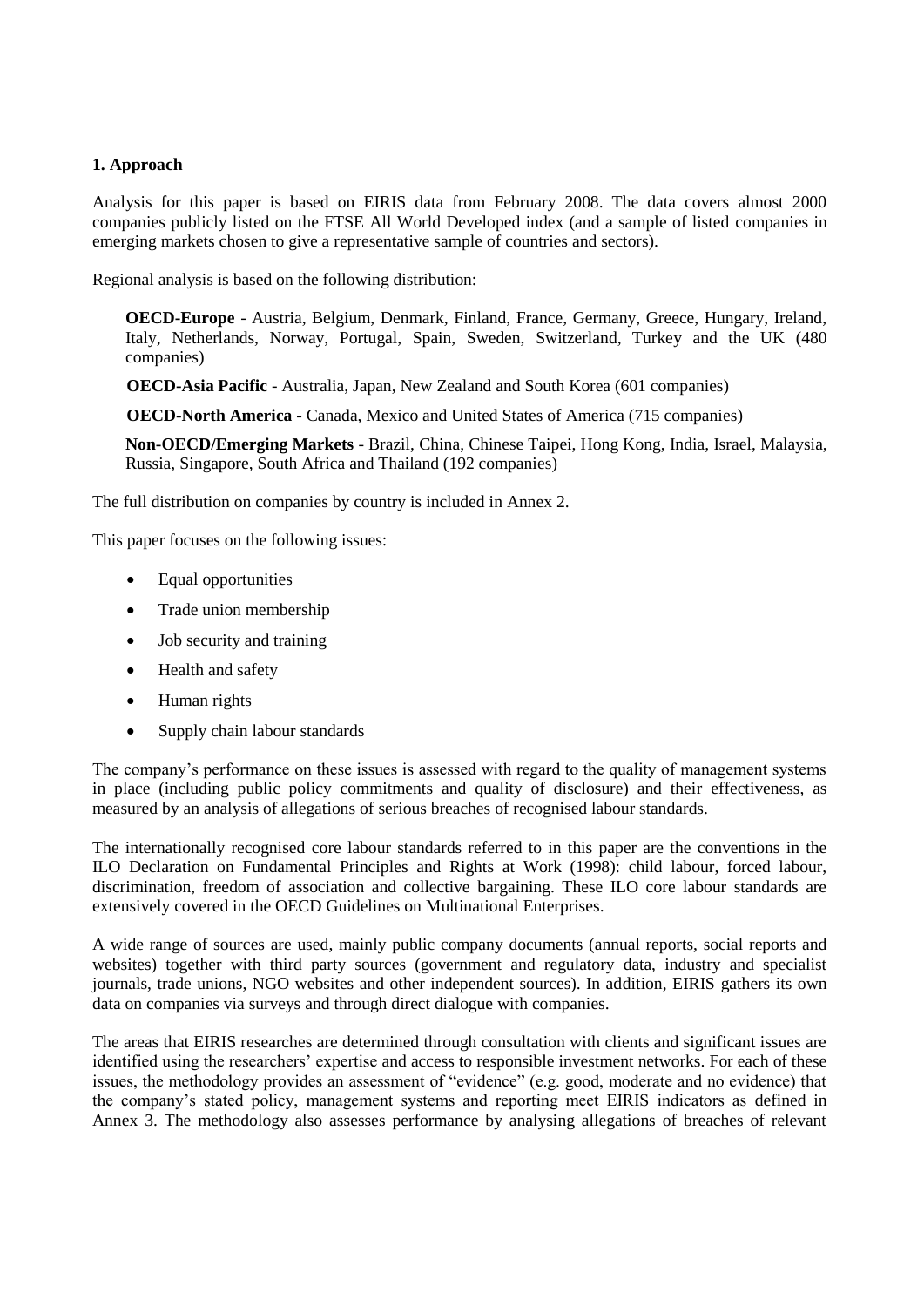international labour or human rights standards and responses reported by the companies involved (see Annex 3 for the source of information used on the alleged breaches and companies' responses).

Establishing a globally applicable public policy, while no guarantee of performance, is commonly the first step for a company wishing to address their impact in any particular area and a valid measure of the level of a company"s commitment. The level of implementation of any given policy is also dependent on an appropriate management system and its effectiveness can be assessed through reporting on the issue, including relevant data and disclosing performance against targets, as well as performance on the ground. The approach outlined in this paper, focussing on the quality of policy, systems, reporting and evidence of breaches, therefore presents an important measure of company commitment and transparency on labour issues.

# **2. Key findings**

Each section includes a brief introduction to the topic, details of the assessment methodology and regional and sectoral analysis and trends.

# **2.1 Equal opportunities**

## *The issue*

Employers are increasingly recognising equal opportunities as a high profile issue. This is driven by the increasing regulations on discrimination and the reputational issues which companies risk in cases of alleged discriminatory practices, in the media and as a result of lawsuits. Improving diversity is increasingly seen as a means to protect company or brand reputation and of gaining competitive advantage. Greater diversity in the workforce widens the talent pool and improves staff morale and retention rates.

## *Methodology*

The quality of companies" equal opportunities policy and systems is assessed. For policy, this includes whether the policy goes beyond race and gender to cover disability, religion, ethnic origin, age and sexual orientation; global applicability of the policy, and whether there are mentoring and support networks. Companies are regarded as having a basic policy if they have made public a general non-discrimination statement, moderate if they go beyond this requirement and good if they are also members of support networks for minority groups. Equal opportunities management systems are assessed on a combination of work-life balance indicators including flexible working hours, job sharing and child care arrangements.

Companies are also assessed on whether they provide statistics from diversity monitoring showing employee demographics and the proportion of ethnic minorities and women at management level. An additional performance indicator is whether the proportion of women or ethnic minority managers matches at least three-fifths of the representation of these groups in the workforce.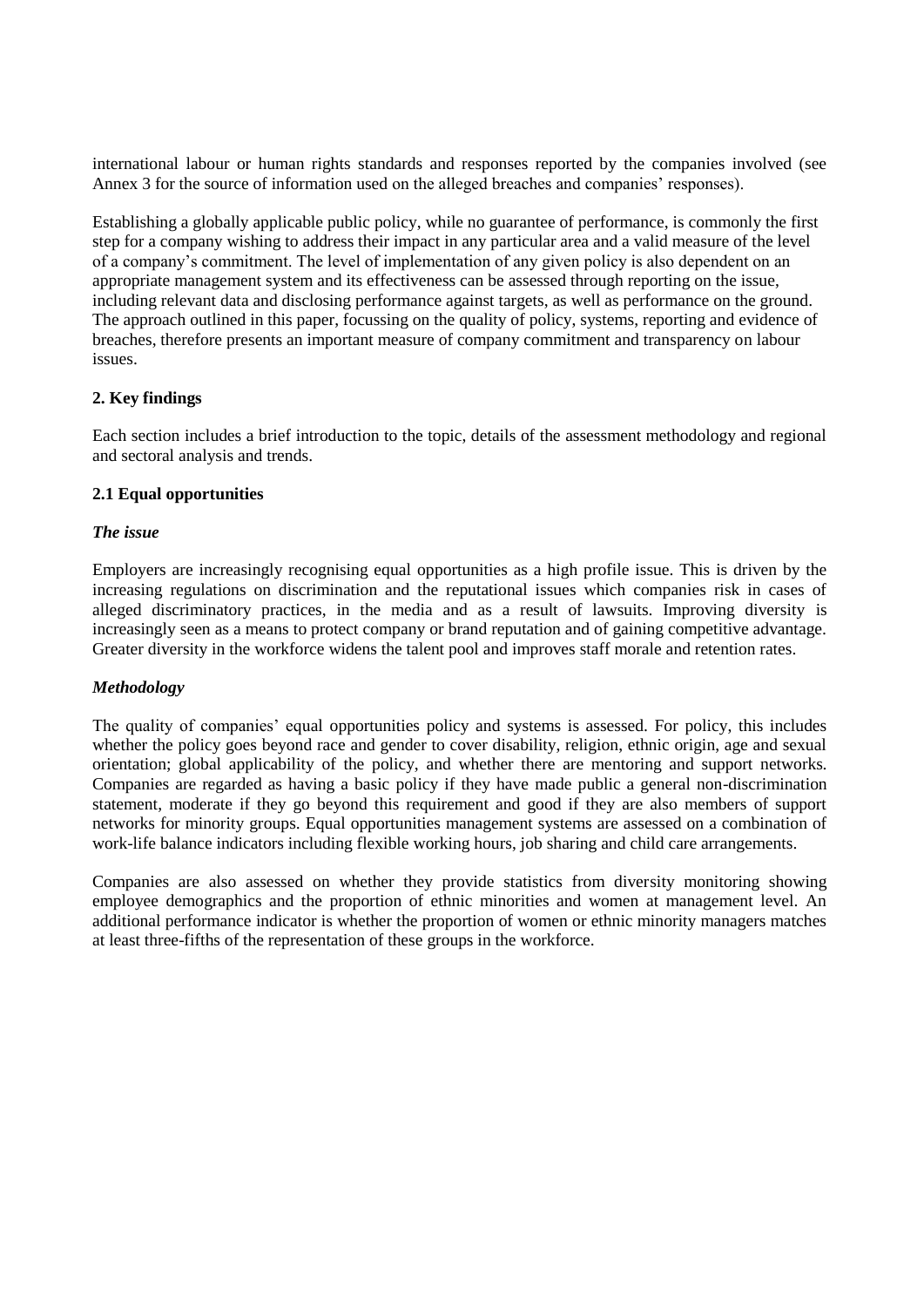

#### **Figure 1. Equal Opportunities Policies (Region)**

Source: EIRIS



# **Figure 2. Equal Opportunities Systems (Region)**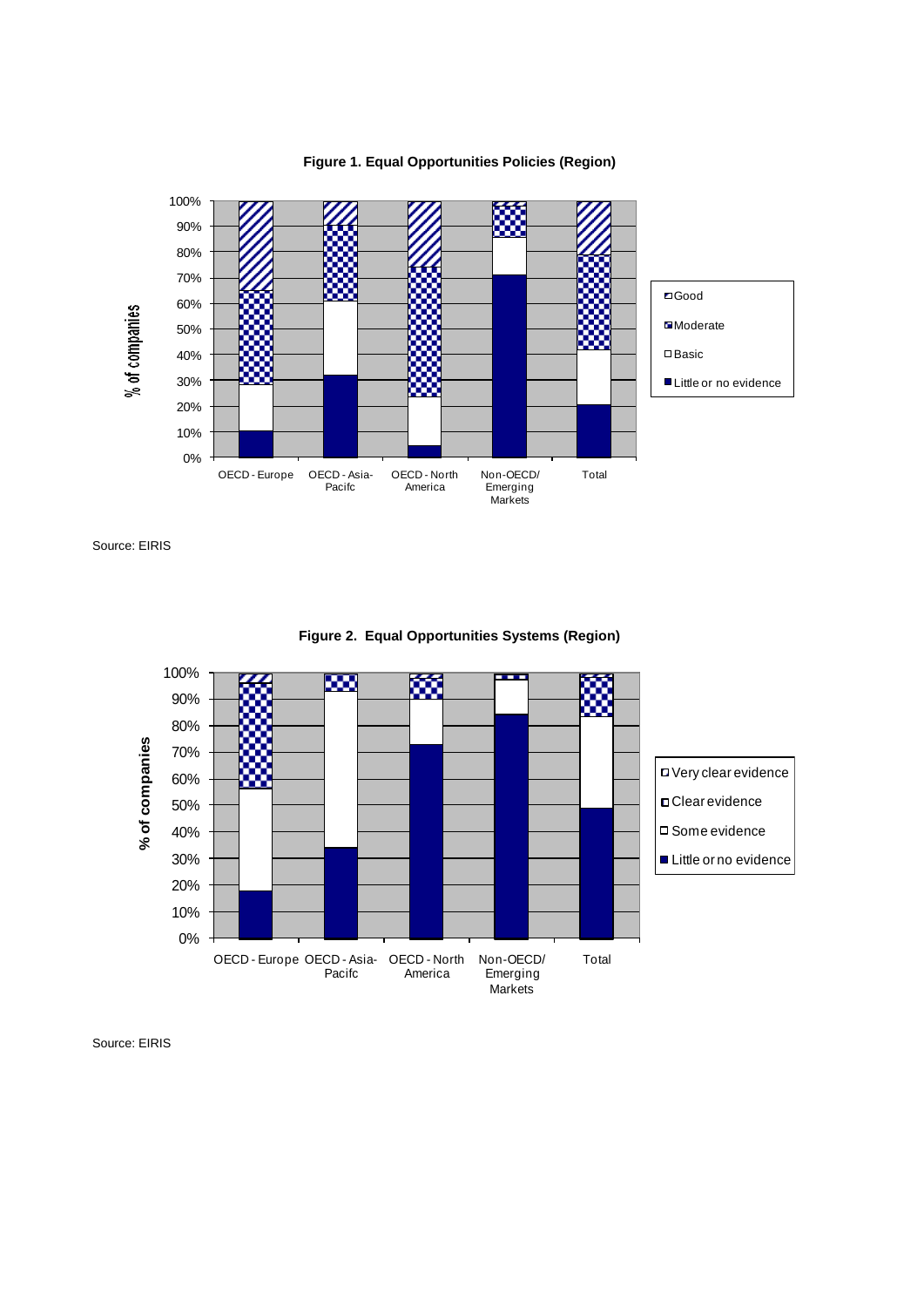

#### **Figure 3. Equal Opportunities Policies (Sector)**

Source: EIRIS



**Figure 4. Equal Opportunities Systems (Sector)**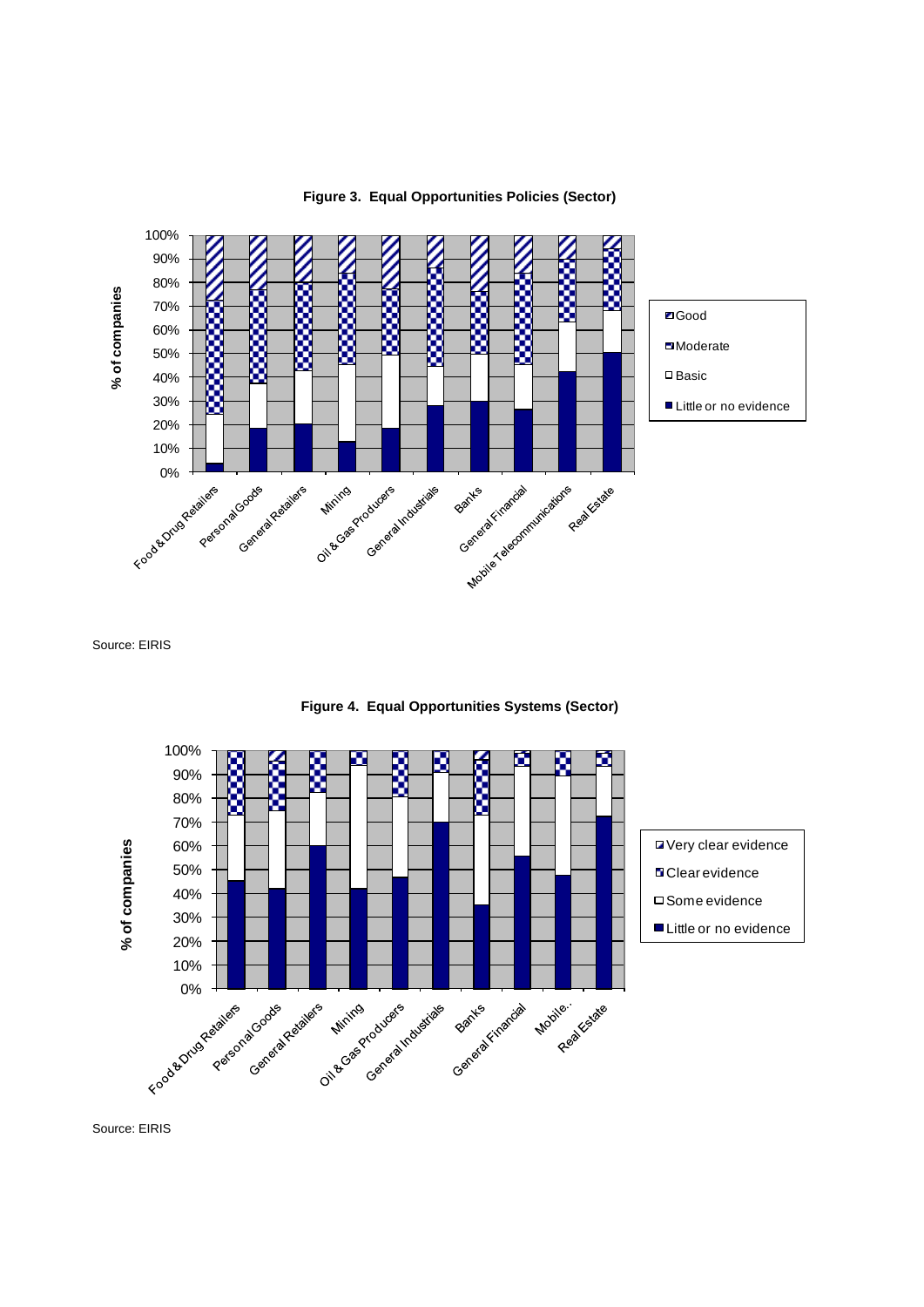Figures 1 to 4 illustrate the following trends:

- OECD-North America region has the highest proportion of companies with policies for equal opportunities (95%). However, OECD-Europe has the highest proportion of companies with policies assessed as good (35%).
- OECD-Europe companies also have the highest proportion of equal opportunities systems (82%). These are companies with either work-life balance indicators such as flexible working hours, job sharing and child care arrangements or statistics from diversity monitoring showing employee demographics.
- OECD–North America has a higher proportion of companies with equal opportunities policy than the OECD–Asia Pacific, yet the trend reverses for equal opportunities systems (respectively 27% and 66% of companies analysed giving at least some evidence of equal opportunities systems compared with 95% and 68% having at least a basic equal opportunity policy).
- Non-OECD/Emerging Markets region has the lowest proportion of policies and systems for equal opportunities; only 29% of companies have a basic equal opportunities policy or above and only 16% have systems to manage equal opportunities.
- The food and drug retailer sector has the highest proportion of good equal opportunities policy with 28% of companies analysed. However, the banking sector is the group with the highest proportion of equal opportunities systems, with 66% of companies having at least some evidence of these systems.
- Approximately 50% of all companies have a least some evidence of having equal opportunities systems compared with almost 80% of companies having an equal opportunities policy.

A higher proportion of US companies (which represent 92% of companies analysed in the OECD–North America region) achieve at least a basic assessment due to historically well established national regulations (Civil Rights Act of 1964 and the Age Discrimination in Employment Act of 1967). Over 90% of US companies disclose an equal opportunities policy, and many have mentoring networks supporting minority groups.

The performance of companies in OECD-Asia Pacific and non-OECD/Emerging Markets may be explained by a looser legislative framework towards equal opportunities and a traditionally lower proportion of women in the home country workforce compared to North American and European companies (especially outside Japan). A higher than average proportion of companies in these countries refer only to gender and not other forms of discrimination in their policy. In Japan for example discrimination is largely perceived as a gender issue and generally acknowledged in large companies. Other cultural differences in the interpretation of equal opportunities include the classification of all non-English speakers as ethnic minorities in Australia.

Although OECD–North America has a higher proportion of companies with an equal opportunities policy than the OECD–Asia Pacific region, the trend reverses for equal opportunities systems. This is also linked to disclosure trends. There is an 80% response rate for Japanese companies, while US companies are less likely to respond to surveys on these issues. The data US companies publish tends to be standard employee benefits relating to medical insurance and paid time off rather than to employee composition by gender or ethnic minorities. In addition, public disclosure is not required by US legislation and it is possible that US companies tend not to publish these figures due to potential legal implications.

In the OECD-Europe region, a high proportion of companies report the gender composition of their workforce and their flexible working arrangements. This is due to a strong legislative framework. Under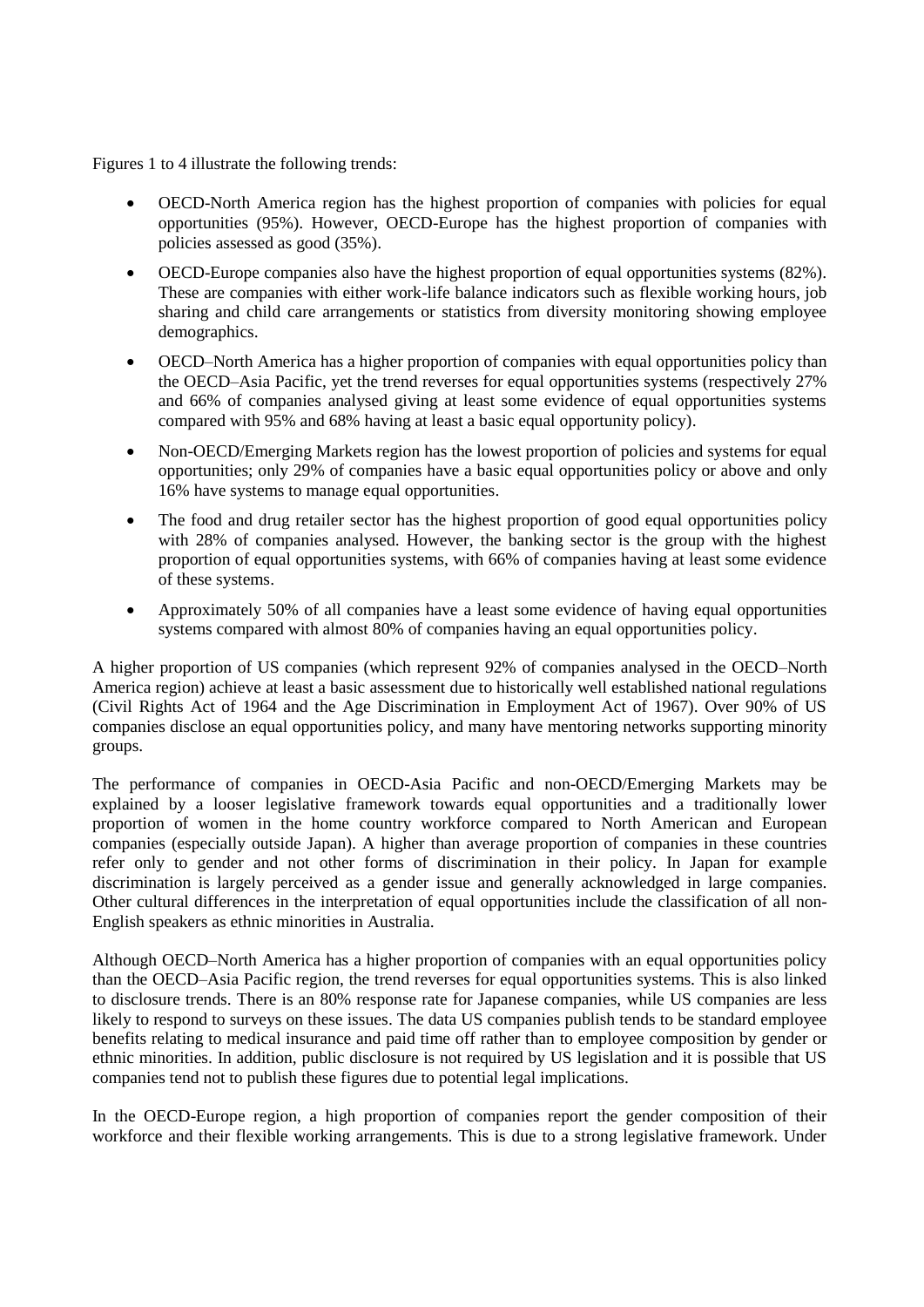the French NRE law<sup>2</sup> passed in 2001, for example, publicly-listed companies are required to disclose information on social and environmental issues in their annual reports. Disclosure includes indicators related to equal opportunities such as the integration of women into different posts. While no key performance indicators (KPIs) are clearly defined or compulsory, EIRIS data clearly shows a high proportion of French companies with systems for implementing equal opportunities. Similarly, in the Netherlands, where companies are legally required to publish annual social reports, all companies have at least 'some evidence' of systems.

Traditionally male-dominated industries such as oil and gas and mining have had problems recruiting women but are implementing changes to attract more women. Similarly, the banking sector has the highest proportion of companies with equal opportunities systems, this is driven by high profile allegations of discrimination against women in promotion opportunities and remuneration.

The proportion of equal opportunities policies and systems developed across all regions and sectors indicate that the issue has been seriously considered by employers. This reflects national regulatory requirements for standards and additional national regulations influencing the type and level of disclosure made by companies<sup>3</sup>. These findings seem to emphasise the positive role of government involvement through legislation.

In total 18 allegations of serious breaches of equal opportunities, as defined by the ILO core labour standards (ILO Conventions 100 and 111 – prohibiting discrimination at work) were found. Five (28%) allegations related to companies incorporated in the OECD-Europe and 13 (72%) from OECD-North America region, specifically the US. In OECD-Europe region one (20%) of the allegations was assessed by EIRIS as "not addressed". This compares with seven (54%) of the allegations in OECD-North America. The fact that the majority of the cases were raised in the US may be due partly to a greater scrutiny on the part of NGOs on this topic and partly due to the litigation system in the US.

According to EIRIS methodology, "not addressed" means that a company has not implemented the changes necessary to prevent the re-occurrence of the breach in the future. For example, a company must have a policy on all ILO core labour standards in question and respond specifically and in detail to the allegation to be assessed as "addressed". It should also provide details of audits related to the breach.

Most of the allegations were made against well-known companies which have been targeted by NGO campaigns. Allegations of discrimination in the supply chain often relate to recruitment methods aimed at screening out pregnant women, either by asking intrusive questions or forcing women to undergo mandatory pregnancy testing. Within the company itself, allegations refer to gender or racial discrimination.

l 2 Reporting requirements are set forth in regulations implementing the NRE (Nouvelles Regulations Economiques) law, promulgated in a Decree dated 20 February 2002 (Le Décret d"Application, n. 2002- 221).

<sup>3</sup> For example within Northern Ireland, equal opportunities legislation requires significant disclosure of the religious and racial compositions of their workforce, whilst in other countries such as France and Belgium, the reporting of such statistics based on ethnicity is illegal.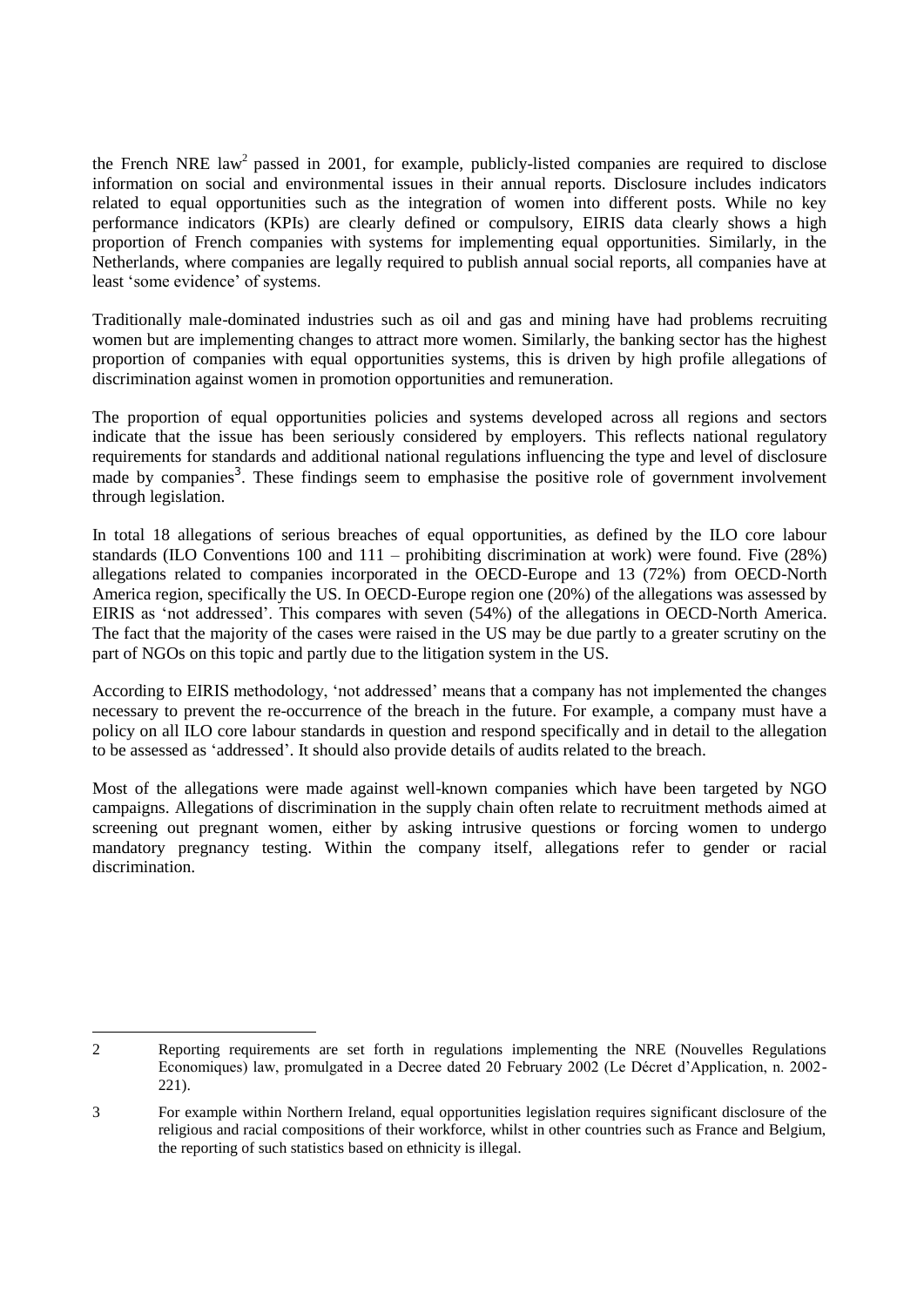# **2.2 Trade union membership**

#### *The issue*

Recognising and implementing the rights of workers to organise in trade unions and negotiate collectively represents an effective way to improve both employee relations and working conditions. Unions typically negotiate on key areas such as wages, hours of work and working conditions. Trade unions can provide workers with a valuable safeguard against exploitation and victimisation.

## *Methodology*

The trade union and employee participation criterion analyses whether the company has collective bargaining and union recognition arrangements. The level of evidence provided is assessed according to the percentage of employees covered by the agreement/union recognition.



**Figure 5. Trade Unions (Region)**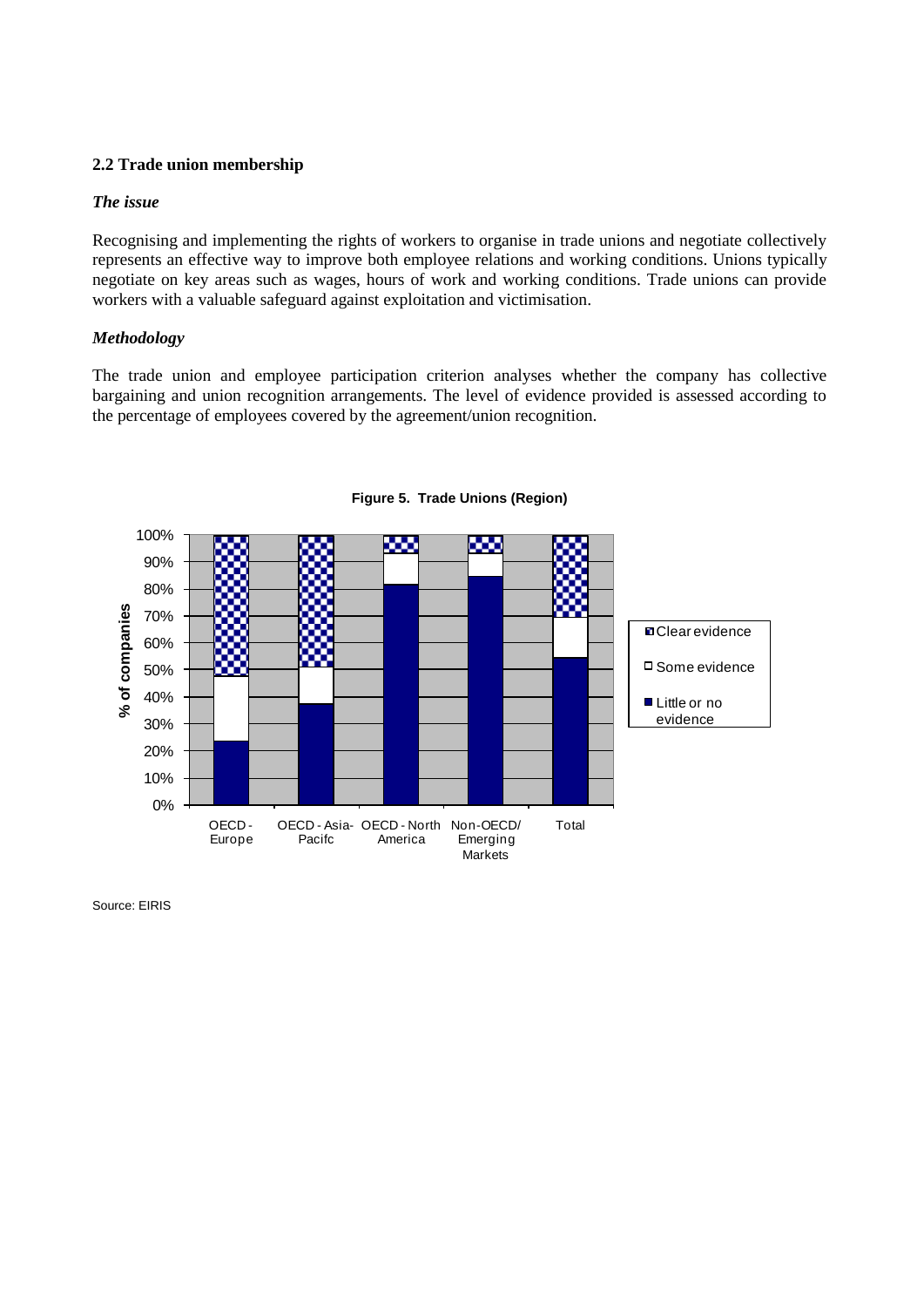

#### **Figure 6. Trade Unions (Sector)**

Source: EIRIS

Figures 5 and 6 illustrate the following trends:

- OECD-North America and non-OECD/Emerging Markets are the regions whose home companies have disclosed the least evidence of employees covered by agreement/union recognition, with respectively 81% and 85% assessed as "little or no evidence"
- OECD-Europe and OECD-Asia Pacific regions show similar results with around 50% of companies having a "clear evidence" grade. OECD-Europe shows a larger proportion of companies having "some evidence".
- 55% of all companies have at least some evidence (30% have good evidence).

The high percentage of employees represented by trade unions in OECD–Asia Pacific is explained by the Japanese trade union model. Japanese companies analysed represent 75.5% of companies assessed as having some evidence and 95.5% of companies assessed as having clear evidence in the OECD-Asia Pacific. In Japan, where federations of unions are formed by institutions engaged in the same industry, the union model differs from that of other OECD countries.

The differences between OECD-Europe and OECD-North America are probably linked to different social models. The high profile role of unions in Europe historically helps explain the high percentage of union recognition agreements in the OECD-Europe region.

Within OECD-Europe countries the regulatory background explains the number of companies with trade union representation. In Germany and Sweden for example, there are strong government laws in place that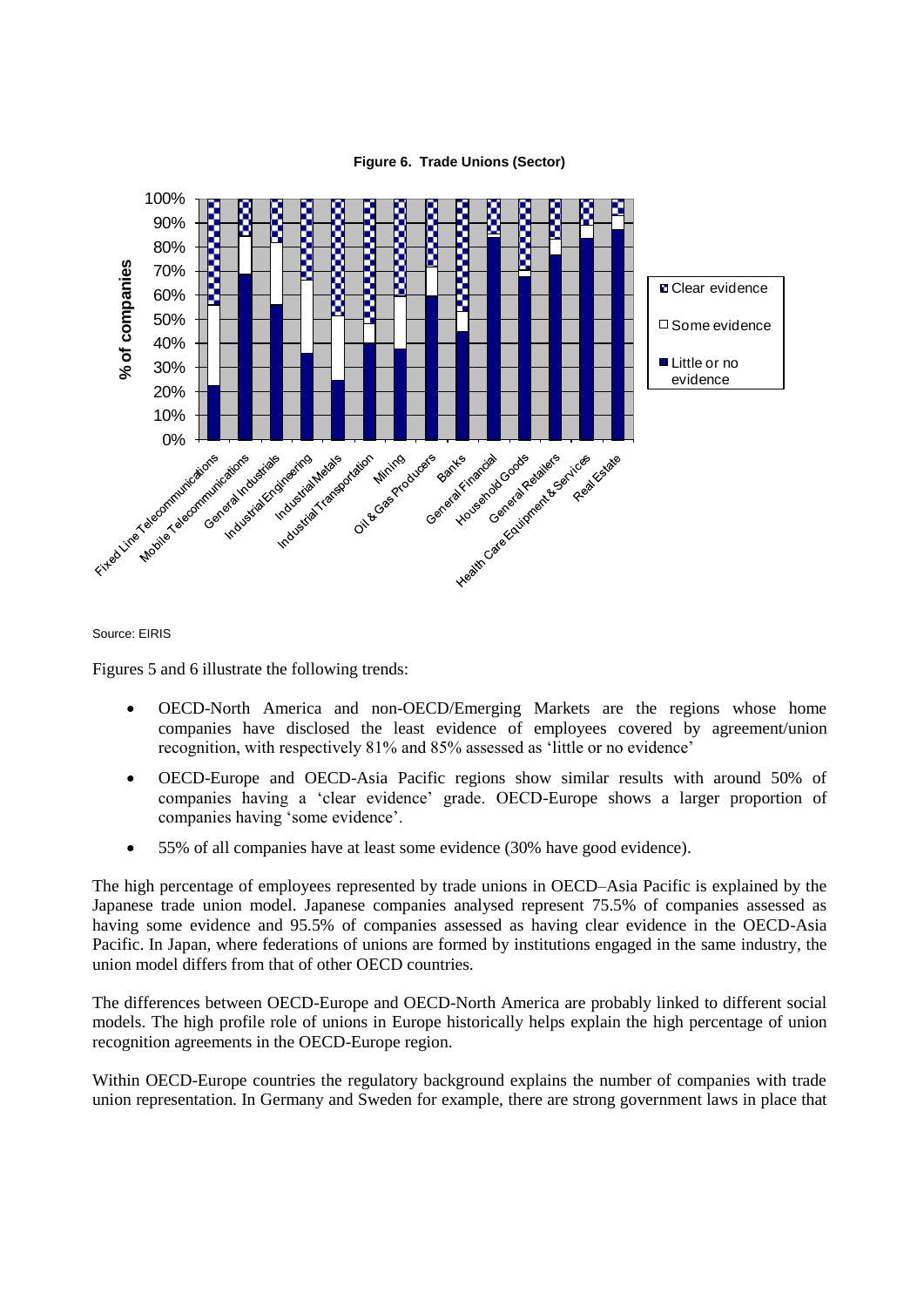also ensure union representation at board level<sup>4</sup>. Similar legislation exists in France, Denmark, Finland, Greece, Hungary, Ireland, the Netherlands, Poland and Spain.

The lower proportion of employees that are members or represented by a union in OECD-North America might be explained by its different legislation and social model. The National Labour Relations Act (NLRA) in the US guarantees the right of freedom of association, the right to bargain collectively, and the right to join trade unions to private sector employees. However, the statute excludes many categories of employees from its scope and the law does not prevent employers from anti-unionism practices<sup>5</sup>.

Out of eleven allegations of breaches of unions" rights analysed, four occurred in a company incorporated in the US and none of these four have been assessed by EIRIS as "addressed". Most of these cases refer to anti-unionism tactics ranging from rewarding those who oppose unions to threatening, arresting or firing union organisers.

Differences are also pronounced between industry sectors. For example the fixed line telecommunications sector has traditionally had strong unions and therefore it is not surprising to find that 77.7% of companies have union representation covering over 25% of their employees. This contrasts with the mobile telecommunications sector, which has a score of just over 31%. This is explained by the fact that the latter is a new industry and has more than half of its companies being incorporated either in the US or in non-OECD/Emerging Markets.

Overall, companies" management of labour rights issues do not seem to go beyond national (or regional) legal requirements. This explains overall good assessments in OECD-Europe where government laws related to trade unions are more regulated than in non-OECD/Emerging Markets<sup>6</sup>.

# **2.3 Job security and training**

## *The issue*

In order to make globalisation work for all, it is widely acknowledged that issues such as job insecurity must be tackled by governments and companies. It has also been increasingly recognised that employees' training and skills can contribute to improve both company performance and employee satisfaction.

# *Methodology*

 $\overline{a}$ 

The assessment on job security systems depends on whether the company has a public policy on avoidance or minimisation of compulsory redundancies and procedures for consultation with the workforce on

<sup>4</sup> In Sweden, the 1987 Board Representation Act entitles workers (where a collective agreement is in force) to two representatives on the board of directors of Swedish companies that employ 25 or more workers (or three representatives for larger companies). Only trade unions may appoint such representatives. Visit <http://www.legislationline.org/?tid=221&jid=48&less=false> and [http://www.seeurope](http://www.seeurope-network.org/homepages/seeurope/presens.html)[network.org/homepages/seeurope/presens.html](http://www.seeurope-network.org/homepages/seeurope/presens.html) for more details.

<sup>5</sup> ICFTU, Annual Survey of violations of Trade Unions rights, 2006, from p 159. The document indicates that in the US private sector, "employers have a legal right to engage in a wide range of anti-union tactics that discourage the exercise of freedom of association. For example, employers have the right to hold "captive audience" meetings, which they use to make anti-union presentations". Under the law, it is perfectly legal for employers to discipline or even fire workers for failing to attend these meetings. The law also allows employers to "predict" that a workplace will shut down if workers vote for the union.

<sup>6</sup> UNI Finance Survey on the UN Global Compact; Company Commitments on Freedom of Association and Right to Collective Bargaining, January 2008, see [www.uniglobalunion.org](http://www.uniglobalunion.org/)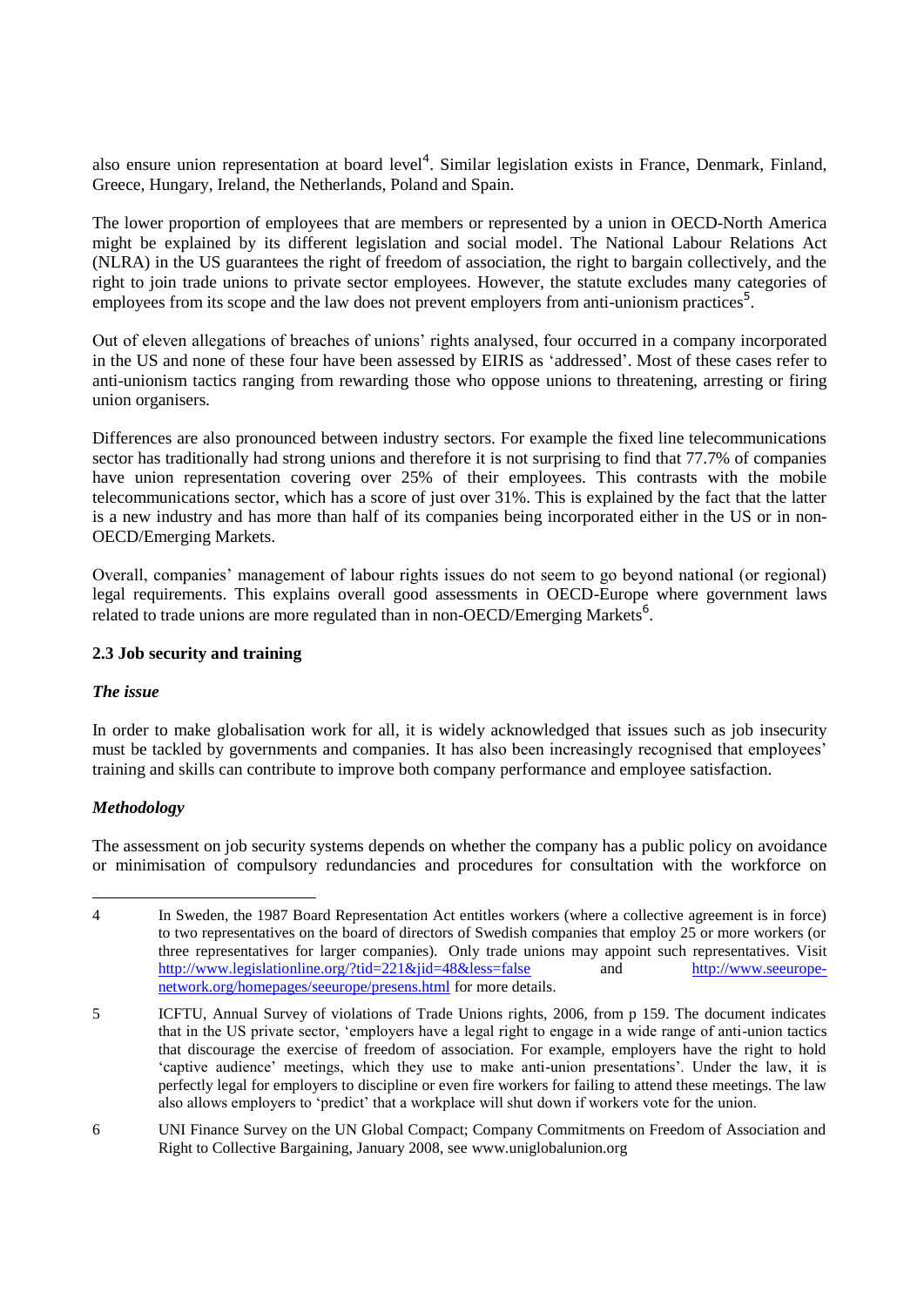planned restructuring. The positive organic job growth, allocation of senior responsibility for this area and the disclosure of the proportion of staff on temporary contracts are also taken into account. The training systems criteria are assessed according to the percentage of employees having an annual review of training and development and quantitative details (budget, time) on training.



**Figure 7. Job Security System (Region)**

Source: EIRIS



**Figure 8. Training Systems (Region)**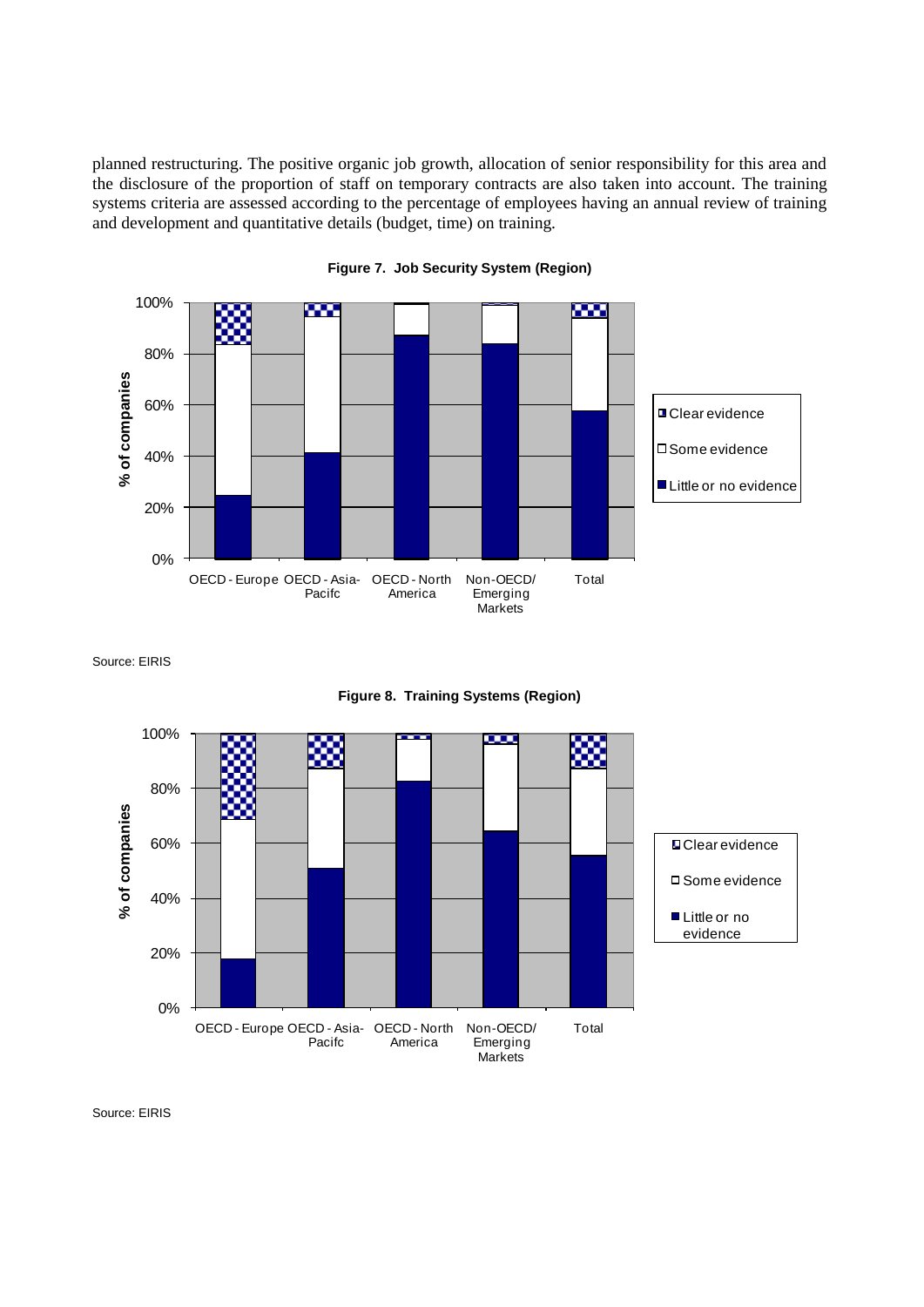

#### **Figure 9. Job Security Systems (Sector)**

Source: EIRIS



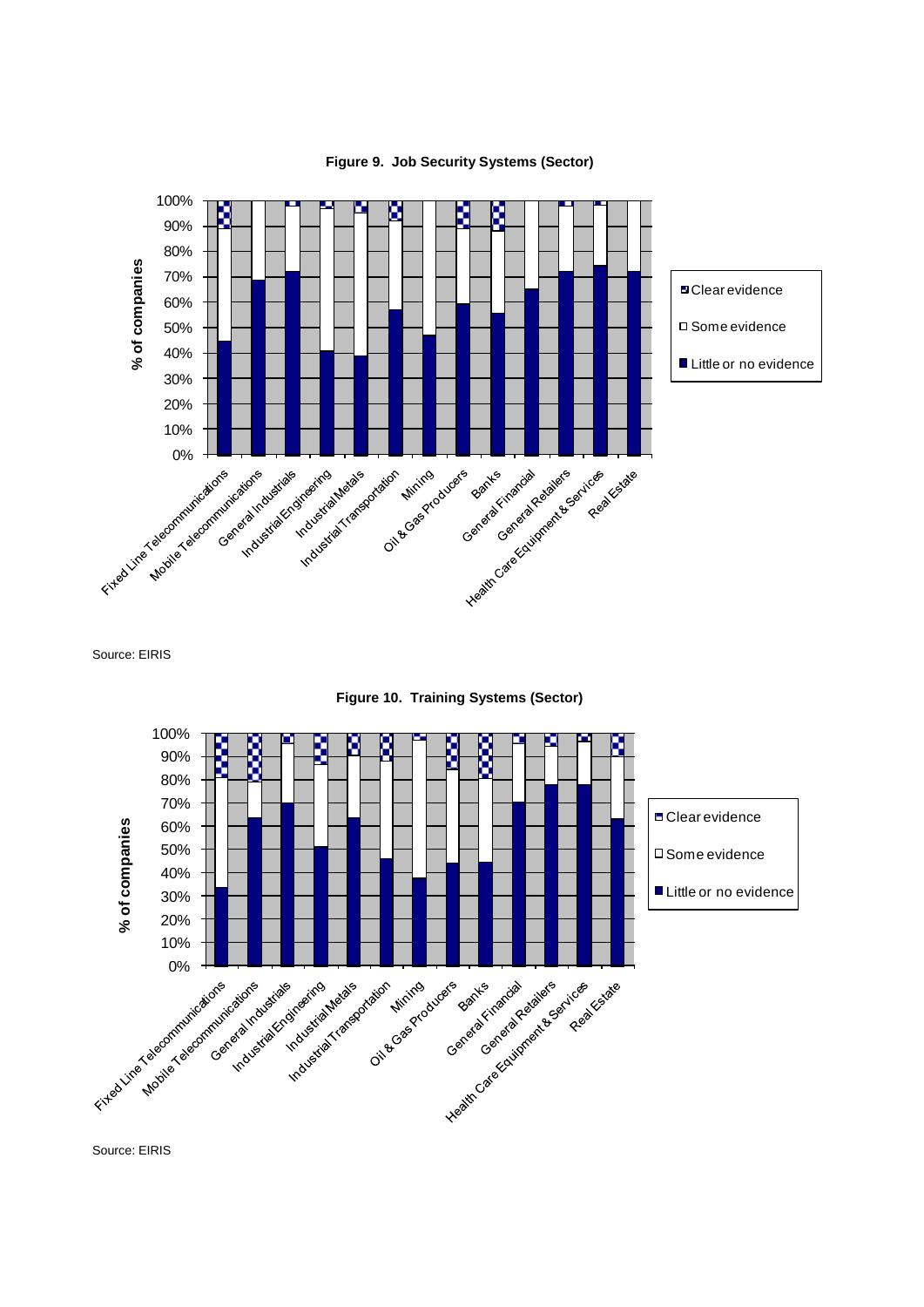Figures 7 to 10 illustrate the following trends:

- OECD-Europe has the highest proportion of companies with at least some evidence of job security and training systems, with 77% and 82% of companies respectively.
- OECD-North America region has the highest proportion of companies with "little or no evidence" of systems to address job security or training, with 87% and 82% of the companies analysed respectively. It is also the region with the lowest proportion of companies with clear evidence of job security or training systems.
- No sector has more than 20% of companies showing clear evidence of job security systems.
- Overall, less than 10% of all companies analysed have clear evidence of having job security systems.
- A minority of companies show evidence of job security and training systems (respectively 42% and 45% of all companies). OECD-Europe and OECD-Asia Pacific both have a much higher proportion of companies with evidence of job security (75.5% and 58.5%) and training systems (82% and 49%).

As with trade unions, the difference of approach to redundancy policies and training between OECD-Europe and OECD-North America is linked to cultural and social differences. The flexibility and mobility of labour markets - which is higher in North America than in Europe - may also be an explanatory factor.

Similarly, the difference between industry sectors can be linked to the level of unionisation. There appears be a correlation between the level of union representation and the systems companies have put in place for job security and training. Moreover, the good performance of companies in the OECD-Asia Pacific may be explained, in part, by the high response rate received from Japanese companies (80% survey response rate).

None of the sectors profiled score highly on job security. Industrial metals, mining, industrial engineering and fixed line telecoms do best overall, all of them being traditionally highly unionised sectors. The financial services sector and oil and gas producers score highest on "clear evidence" of job security.

Of all the most severe allegations of working hours" breaches, only one company had clear union representation, some evidence of employee training and little or no evidence of employee training. The rest of the companies facing allegations had little or no evidence for trade union representation, job security or training.

Overall, for trade union recognition and job security across sectors and regions, national legislation seems to be the main driver for companies to improve their working conditions. Although a company does not need to recognise unions to provide employee training, a correlation is often observed between increased unionisation and overall improvements in the working conditions of the workforce as a whole. These findings also emphasise the positive impact trade unions can have in advocating for and negotiating better working conditions.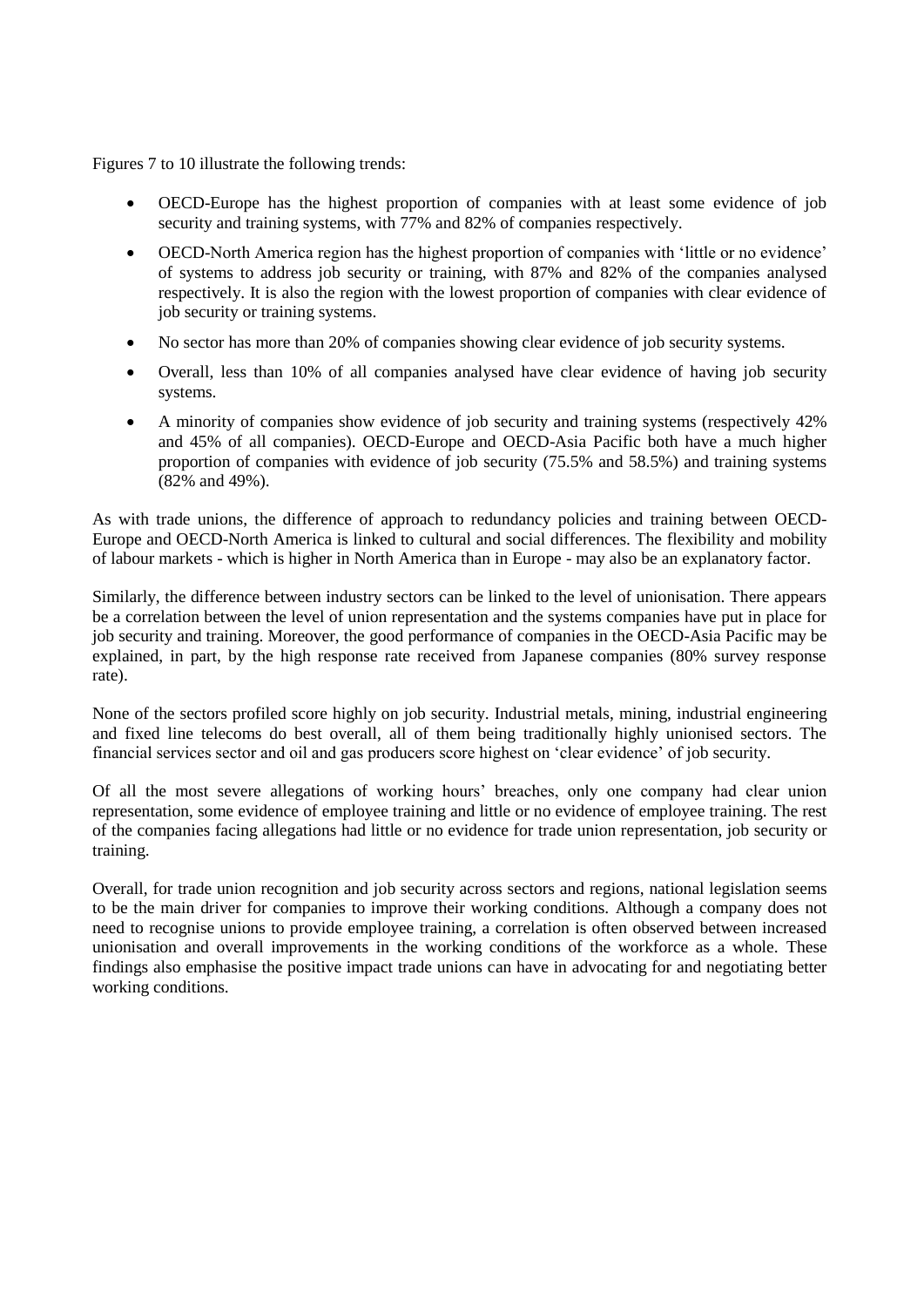# **2.4 Health and safety**

#### *The issue*

With the occurrence of various health and safety incidents, employers increasingly acknowledge that the health and safety of employees and neighbouring communities requires constant monitoring and management, especially in high risk sectors. Failure to adequately manage the risks can lead to fatalities, regulatory fines and reputational impact.

## *Methodology*

The health and safety criteria include senior responsibility, training, awards and quantitative data for health and safety issues. The company needs to combine three elements to be assessed as having "clear evidence" of health and safety systems.



**Figure 11. Health and Safety (Region)**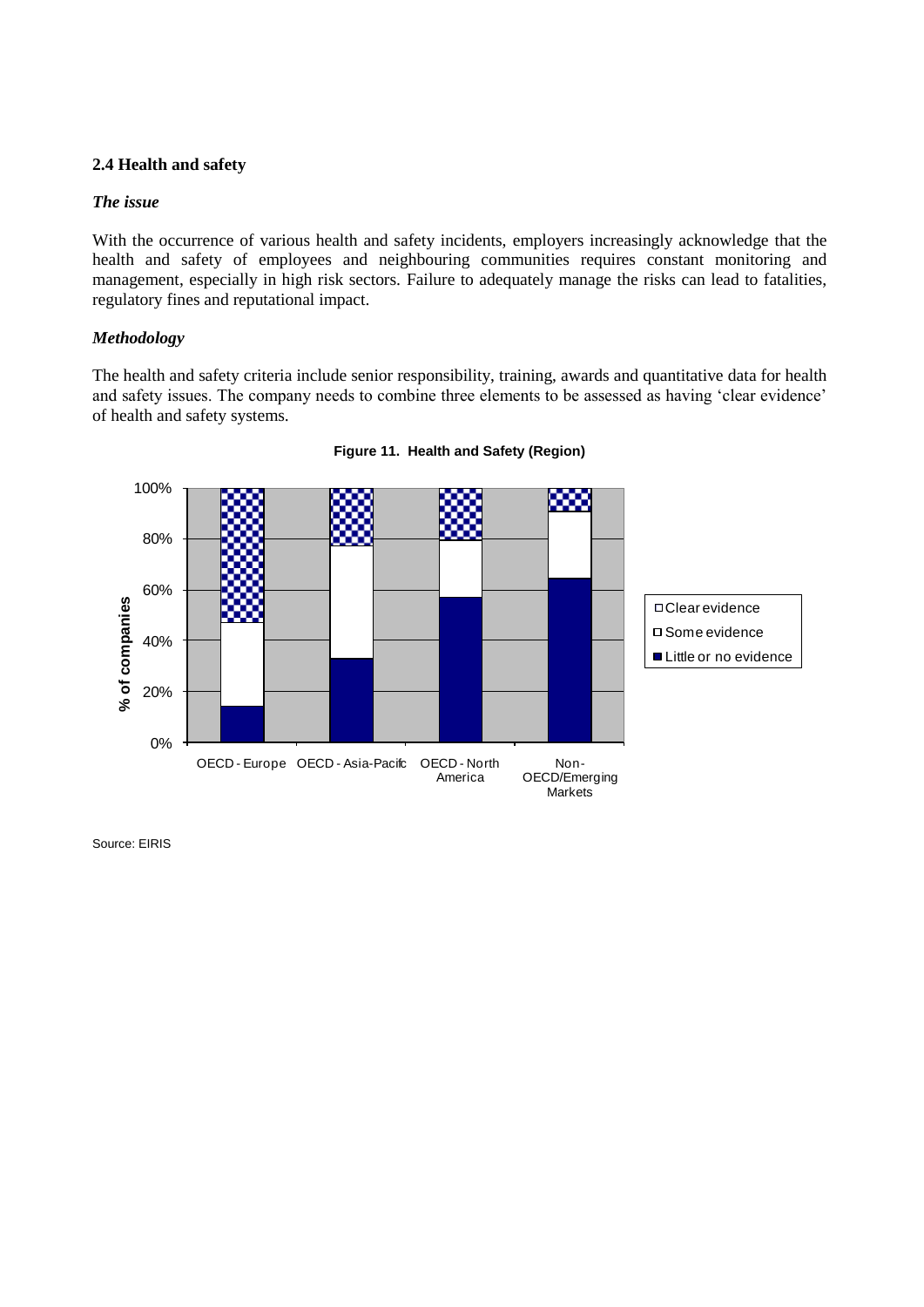

#### **Figure 12. Health and Safety (Sector)**

Source: EIRIS

For this study only companies that have high exposure to health and safety risks have been analysed. These are defined as companies which derive at least 15% of their turnover from a high risk activity. This represents 951 companies in total.



**Figure 13. Health and Safety High risk exposure companies (Region)**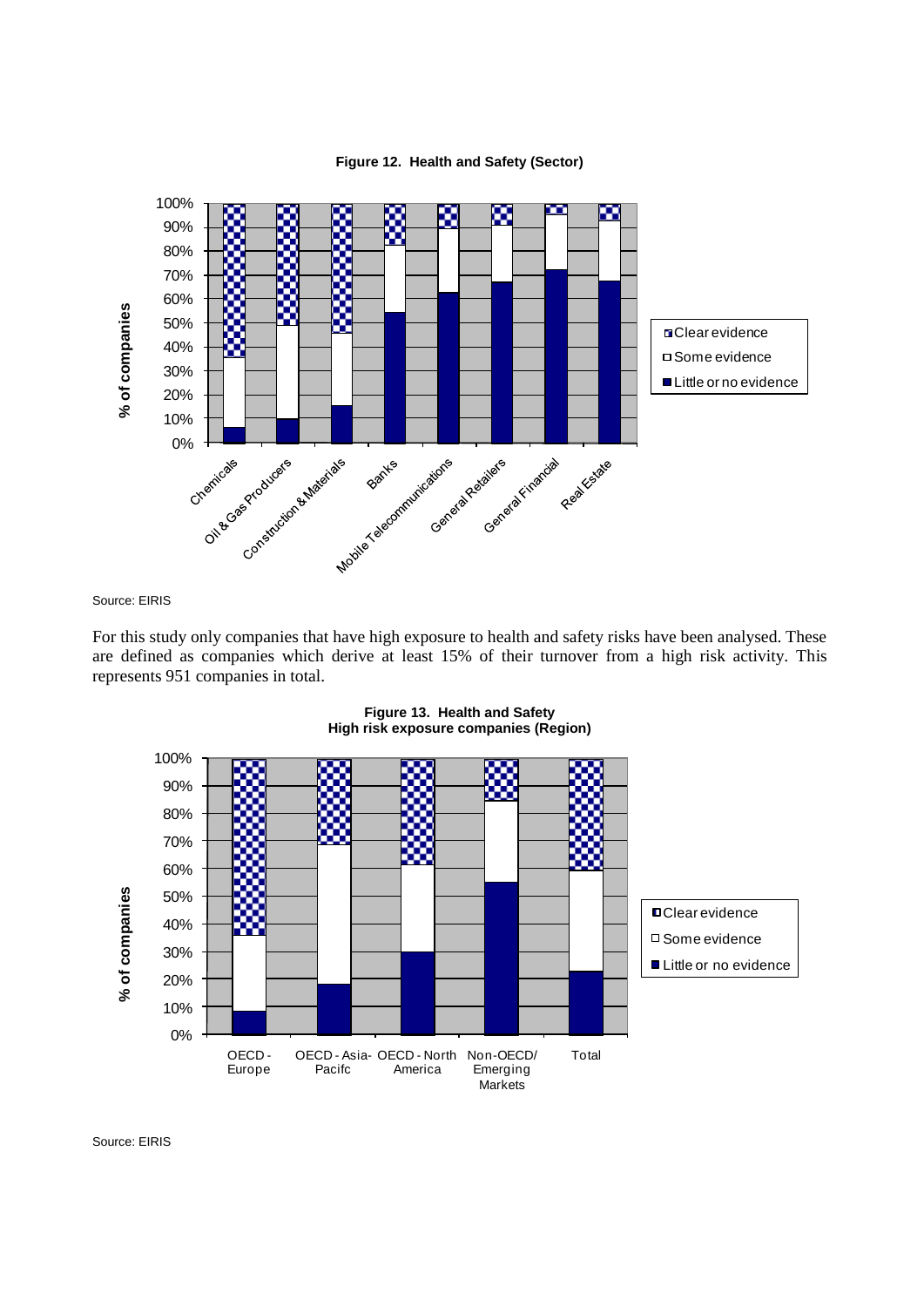

**Figure 14. Health and Safety High risk exposure companies (Sector)**

Source: EIRIS

Figures 11 to 14 illustrate the following trends:

- OECD-Europe region has the highest proportion of companies with at least "some evidence" of health and safety systems (91%). Over 64% of its companies have 'clear evidence' of health and safety systems.
- OECD-Asia Pacific and OECD-North America both have around a third (31% and 38% respectively) of companies with "clear evidence" of health and safety systems. OECD-Asia Pacific has also more than 81% of companies with "some evidence" of health and safety systems compared with 70% for companies in OECD-North America.
- Non-OECD/Emerging Markets companies have the highest proportion of companies with "little or no evidence" of health and safety systems. These represent 55% of companies.
- The sectors with the highest proportion of health and safety systems are the mining (97%), chemicals (93%) and oil and gas (90%) sectors.

The mining and oil and gas sectors have the highest proportion of health and safety systems. However, the rate of accidents is high in these sectors. For example, out of eleven cases of high profile breaches of the ILO health and safety standards studied by EIRIS, ten occurred in either mining or oil and gas companies (EIRIS only focuses on allegations relating to five deaths or more). Because of their high risk exposure to health and safety issues and as a historic target for trade unions due to their poor record, these sectors have high incentives to develop health and safety systems. As a consequence, they have often developed the best health and safety systems across industry sectors.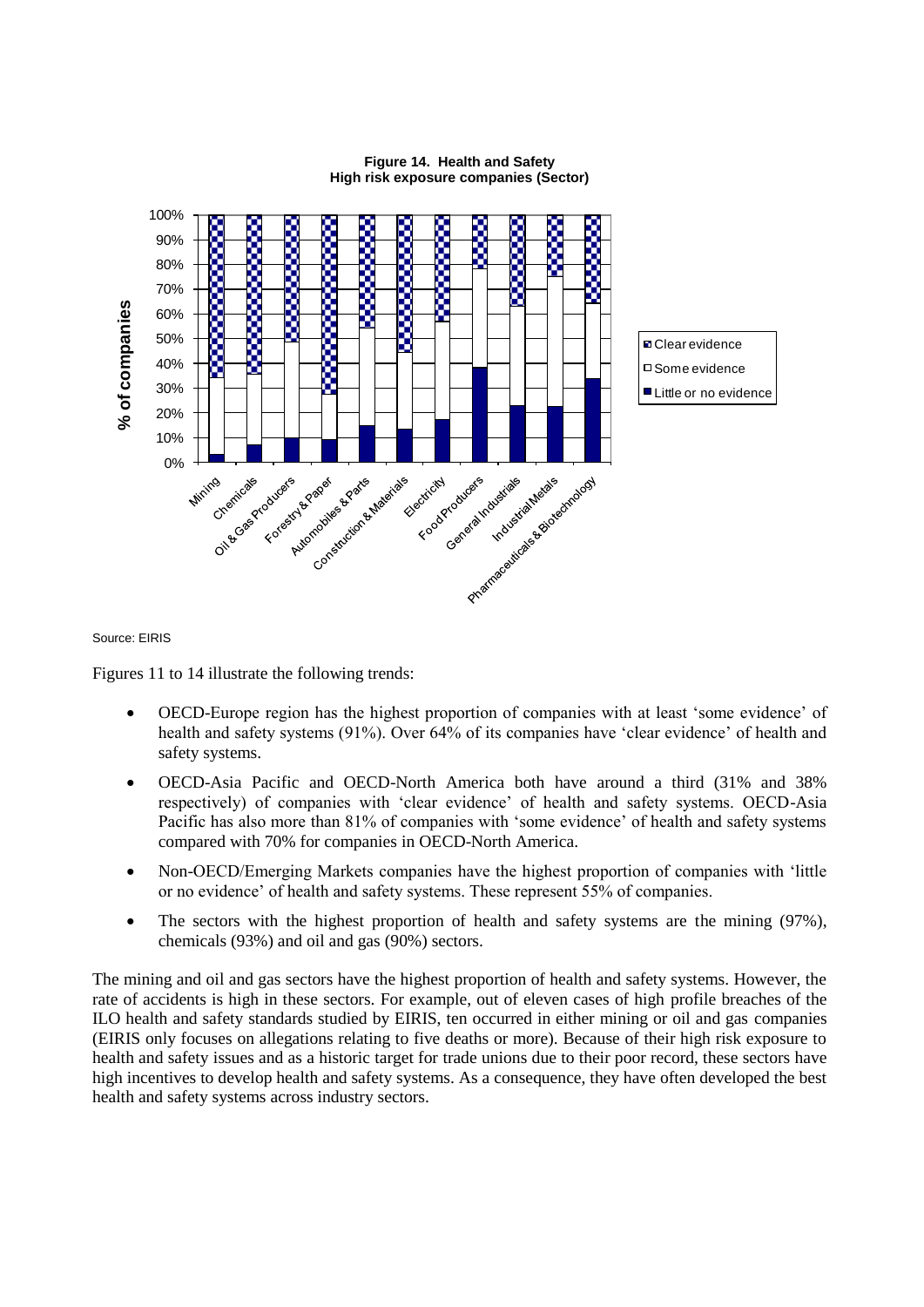Similarly, companies in the chemicals sector also tend to have well developed health and safety systems. This is due partly to the highly regulated nature of the industry<sup>7</sup> and in part to the number of companies that are signatories to the Responsible Care (RC) charter and that therefore have committed to, amongst other things, improve and report performance on health and safety. The Responsible Care programme is a global voluntary initiative that seeks continual improvement in all aspects of health, safety (and environmental) performance. For example, out of the fifteen US companies in the chemical sector, twelve companies have clear evidence of health and safety systems. Ten of these are signatories to the RC charter. The remaining three companies have some evidence of health and safety systems. Although the correlation is not that clear in all countries, companies that have signed up to the RC charter tend to have clear evidence of health and safety systems.

In the OECD-Europe, OECD-North America and OECD-Asia Pacific (Japan in particular), health and safety issues for companies are very often addressed due to well developed legal and regulatory requirements on health and safety at work. In the US and in European countries, national regulations emerged in the 1970s following a number of industrial accidents in the workplace.

However, while occupational health and safety (OHS) regulations and law enforcement cover most companies in OECD-Europe, OECD-North America, and OECD-Asia Pacific, well developed OHS legislation is either less common in many developing countries<sup>8</sup> or it has poor compliance implementation when regulations are in place, leaving major high risk sectors and occupations unregulated. Only 20% of food producers in non-OECD/Emerging Markets had some evidence of health and safety systems.

Eleven serious allegations of health and safety breaches affecting the workforce, resulting in five or more deaths, were found. All eleven were within the extractive sector. Half of the allegations occurred in companies incorporated in the OECD-Europe region and the other half in non-OECD/Emerging Markets. Out of the cases addressed by companies, South Africa is the only country in non-OECD/Emerging Markets where companies have addressed health and safety allegations.

Overall, companies in high risk sectors for health and safety tend to have developed health and safety systems within a well regulated environment. Moreover, with new accreditation standards such as OHSAS 18001<sup>9</sup>, the auditing of companies on their health and safety systems is likely to increase.

l 7 For example, in 1999, a new set of the Control of Substances Hazardous to Health (COSHH) Regulations and two sets of the Chemicals (Hazardous Information and Packaging for Supply) (CHIP) Regulations came into force along with new legislation on asbestos and major accidents. On 1 June 2007, REACH entered into force. REACH is a new European Community Regulation on chemicals and their safe use (EC [1907/2006\).](http://eur-lex.europa.eu/LexUriServ/LexUriServ.do?uri=CELEX:32006R1907:EN:NOT) It deals with the Registration, Evaluation, Authorisation and Restriction of Chemical substances. The new law entered into force on 1 June 2007. All this legislation offers a measure of protection to workers and the public.

<sup>8</sup> See [http://www.ilo.org/public/english/protection/safework/managmnt/jisha\\_en.pdf](http://www.ilo.org/public/english/protection/safework/managmnt/jisha_en.pdf) for more information.

<sup>9</sup> OHSAS 18000 is an international occupational health and safety management system specification. It comprises two parts, 18001 and 18002 and embraces BS8800 and a number of other publications.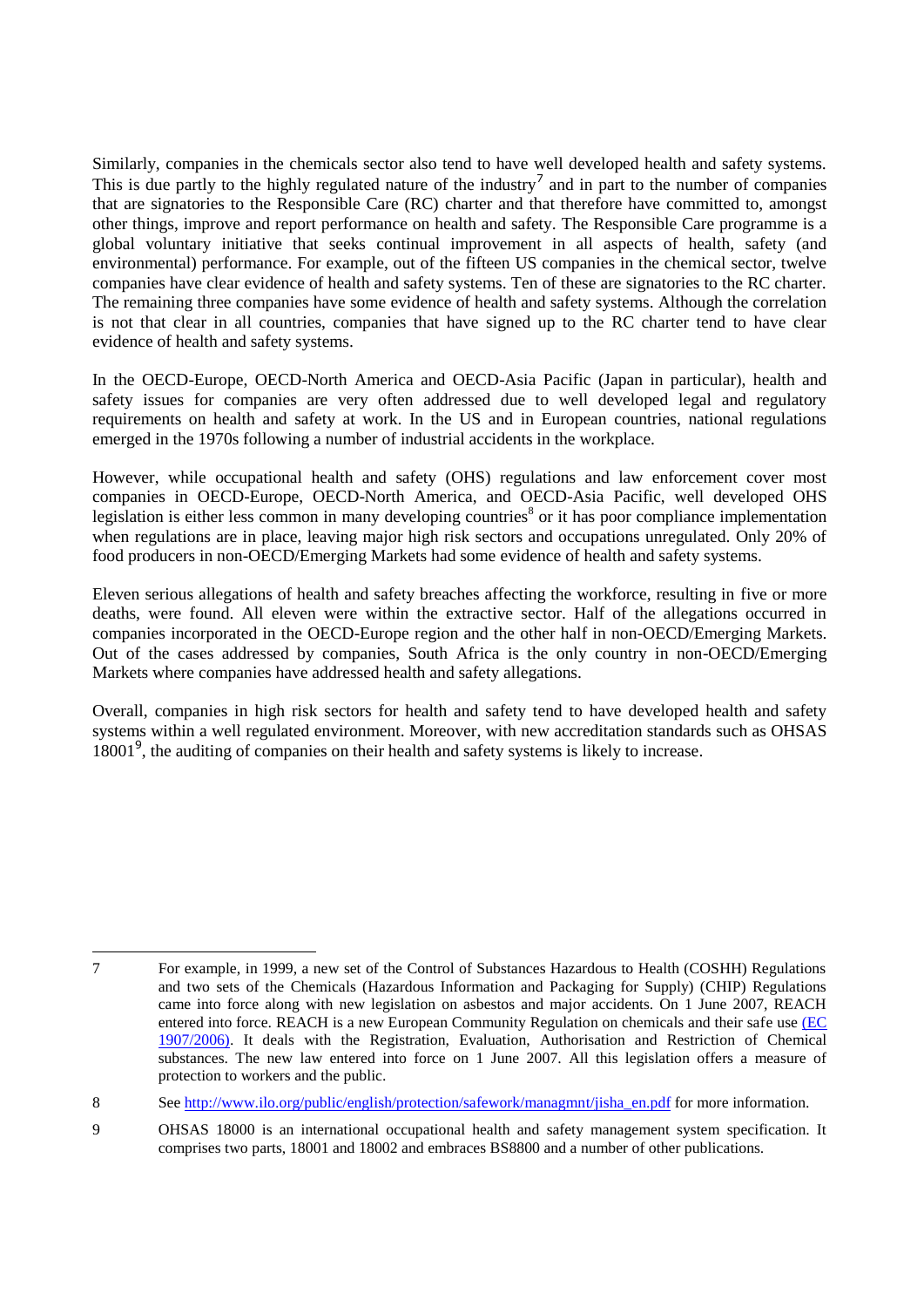# **2.5 Human rights**

## *The issue*

There is growing acceptance that companies should respect human rights, including labour standards, as defined by the Universal Declaration of Human Rights (UDHR) (See Annex 1), even in weak governance zones where governments are unwilling or unable to protect human rights effectively.

# *Methodology*

l

This study analyses companies with operations in countries which are particularly high risk for human rights.<sup>10</sup> Operations are defined as 20% or more equity or voting rights stake in a company incorporated in the country. For oil and gas and mining companies the threshold is lower at 5% or more stake in a venture based in one or more of the countries. Companies are considered to have a large presence if their operations generate EUR 150 million in annual turnover from those operations or assets based in those countries, or if at least one thousand employees are employed there.

The human rights policy, systems and reporting are assessed separately. The policy grade depends on the extent of a company"s commitment to the ILO core labour standards (equal opportunities, child labour, forced labour, freedom of association and collective bargaining) and the Universal Declaration of Human Rights (UDHR). Companies that do not have a published policy relating to all the ILO core labour standards cannot achieve an intermediate level grade. Explicit support for the OECD Guidelines for Multinational Enterprises and being a signatory to the UN Global Compact are considered to be proxies for the ILO core areas policy. For companies in the extractive sectors, having an armed guards" policy based on standards such as the Voluntary Principles on Security and Human Rights and an indigenous rights policy are taken into account. No company in these sectors can achieve an "intermediate" grade without an armed guards" policy.

The system criterion is based on disclosure of procedures and practices to implement the policies. Several data points combine to make the systems criteria, including training, monitoring, procedures to remedy non-compliance, consulting with independent local stakeholders, undertaking regular reviews, target setting, supporting human rights capacity-building projects in countries of concern and integrating human rights risk assessment into formal risk assessment procedures.

The reporting criteria assess public reporting of the elements contained in the policy and systems criteria plus additional requirements including the adoption of external auditing, impact assessments, engagement with NGOs, and reporting on performance against the policy, such as an example of human rights performance or number of breaches of the human rights policy.

The region with the highest percentage of companies with operations in high risk countries is the OECD-Asia Pacific; this is 331 of the 1066 companies (31%) analysed and can be explained by the regional ties with China (which is listed as a high risk country). However, the region with the highest proportion of large operations in high risk countries is OECD-Europe. This reflects the fact that a substantial number of European companies have manufacturing operations in developing countries, particularly China, to supply European and international markets (90% of all companies with large operations in high risk countries have operations in China).

<sup>10</sup> EIRIS divides countries of concern into different categories of intensity of human rights abuses. High risk highlights the countries of most concern for human rights issues. See Annex 3 on methodology.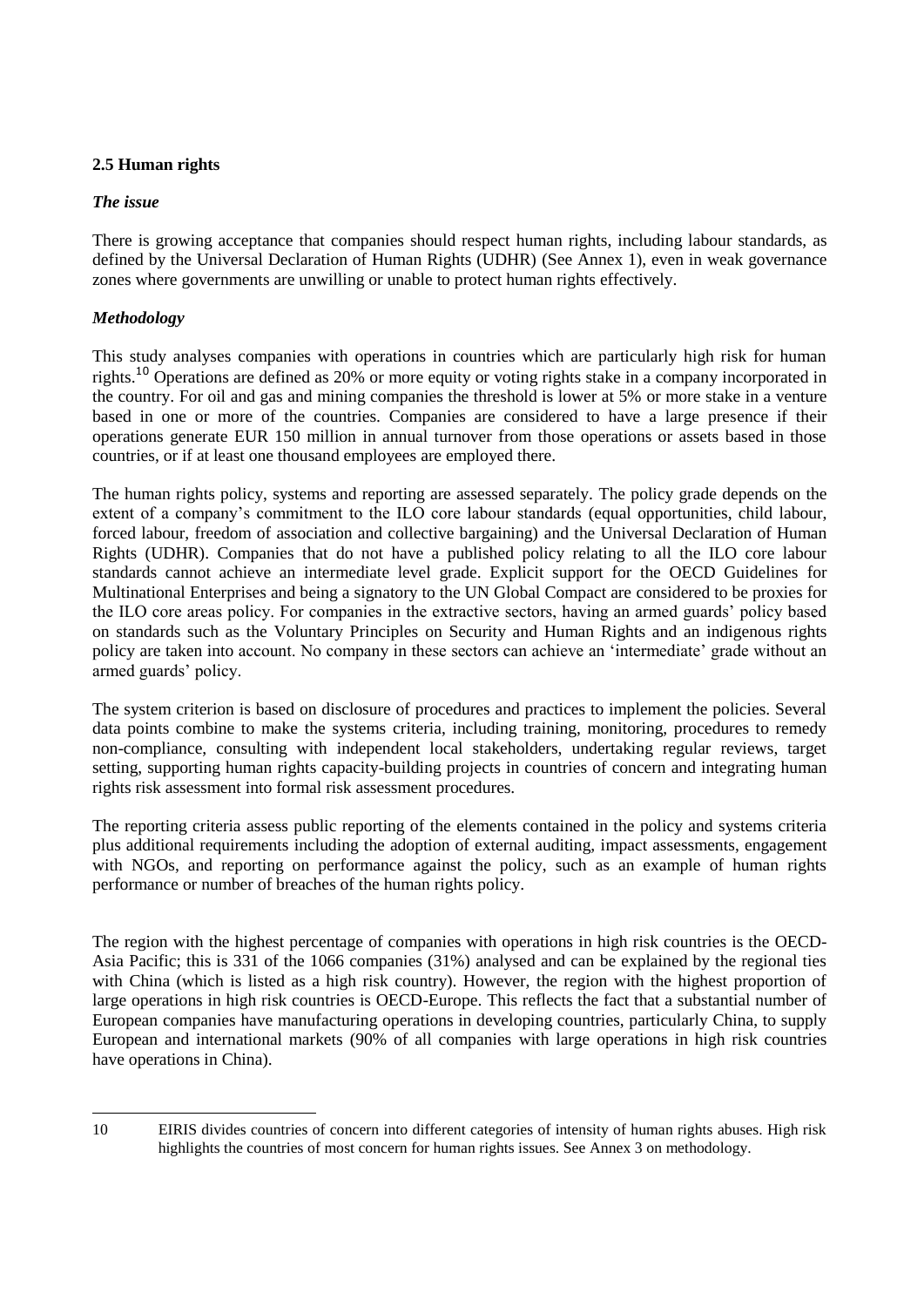

#### **Figure 15. Human Rights Policy (Region)**

Source: EIRIS



#### **Figure 16. Human Rights Systems (Region)**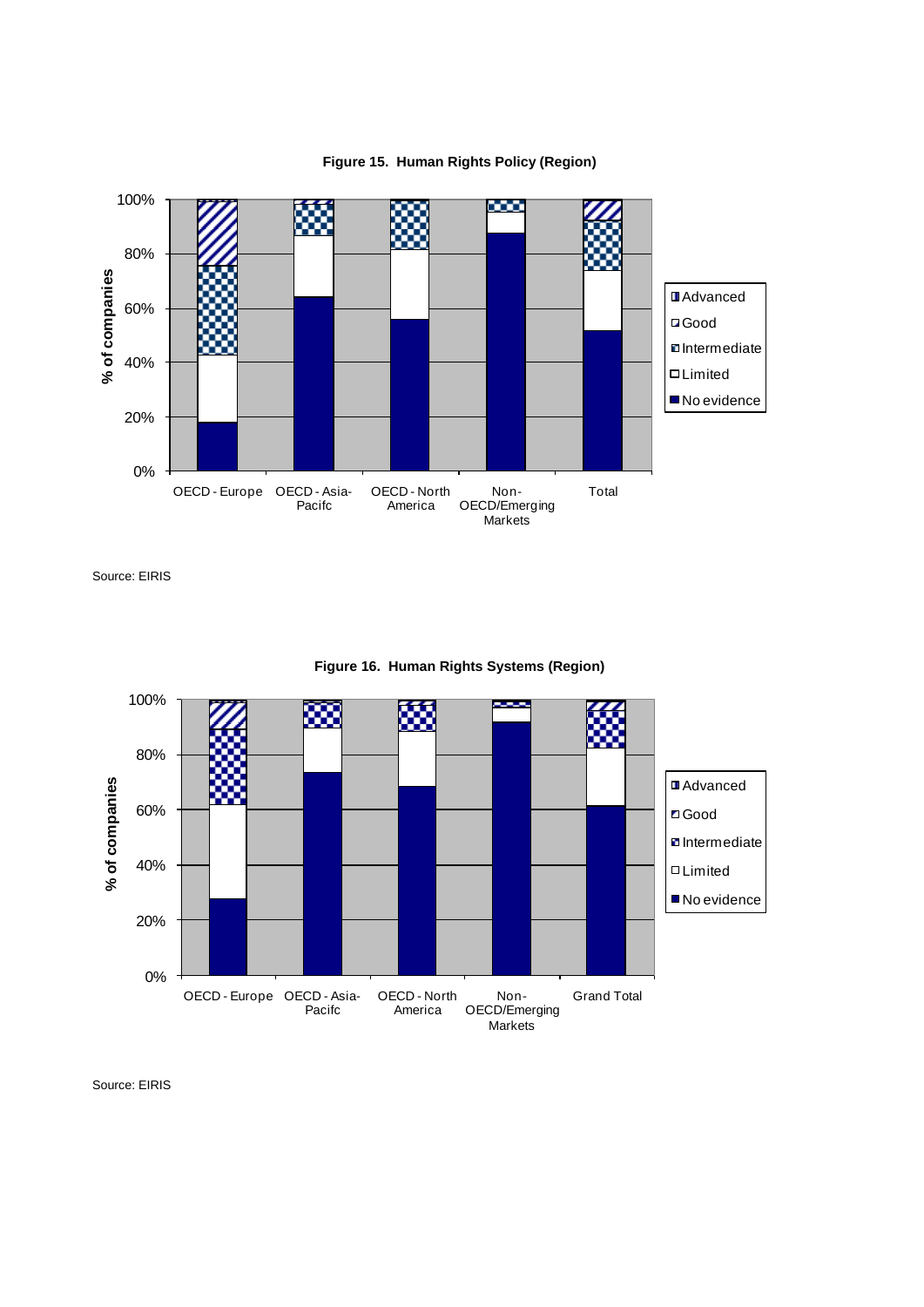

**Figure 17. Human Rights Reporting (Region)**

Source: EIRIS



#### **Figure 18. Human Rights Policy (Sector)**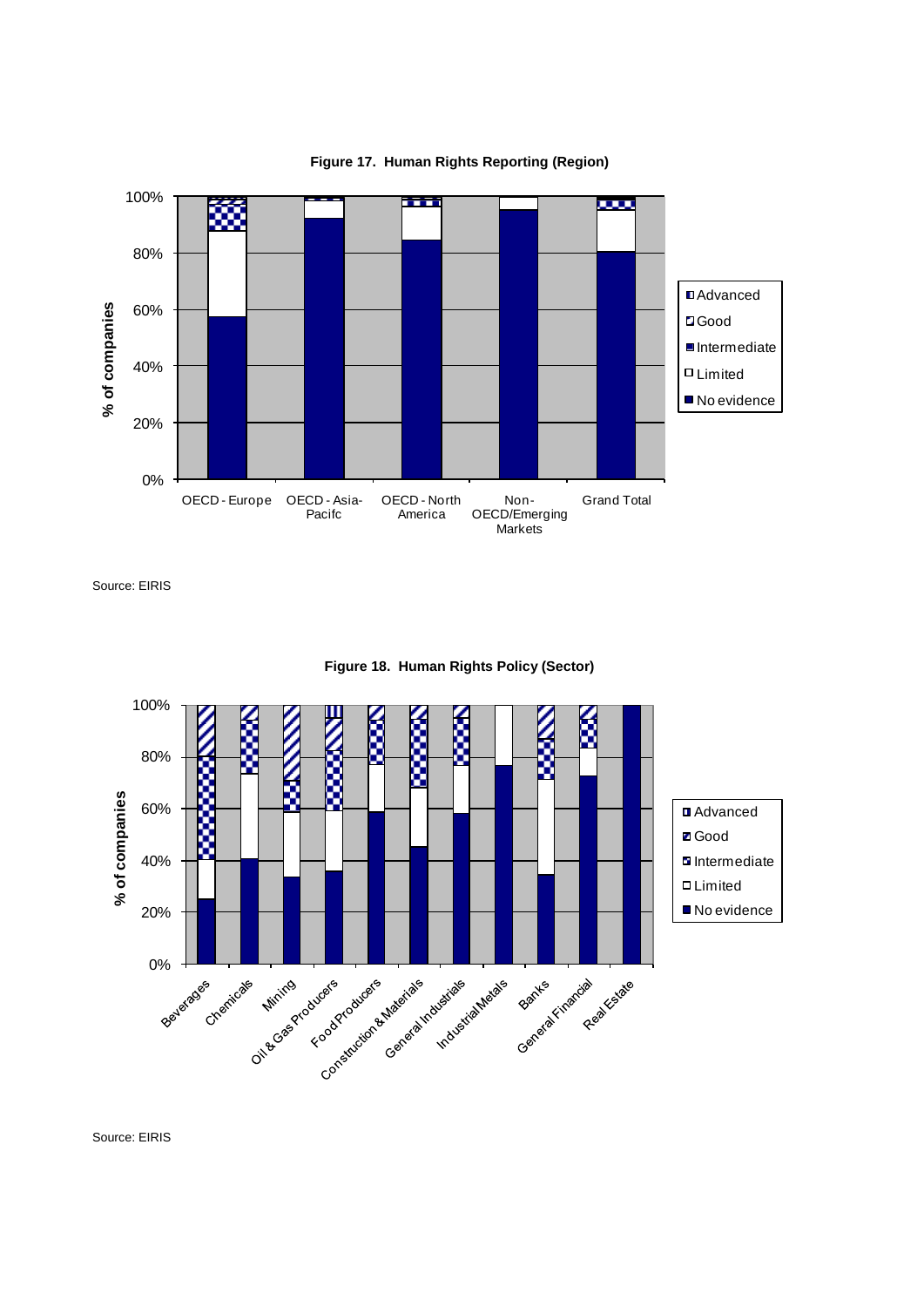

#### **Figure 19. Human Rights Systems (Sector)**

Source: EIRIS

**Figure 20. Human Rights Reporting (Sector)**

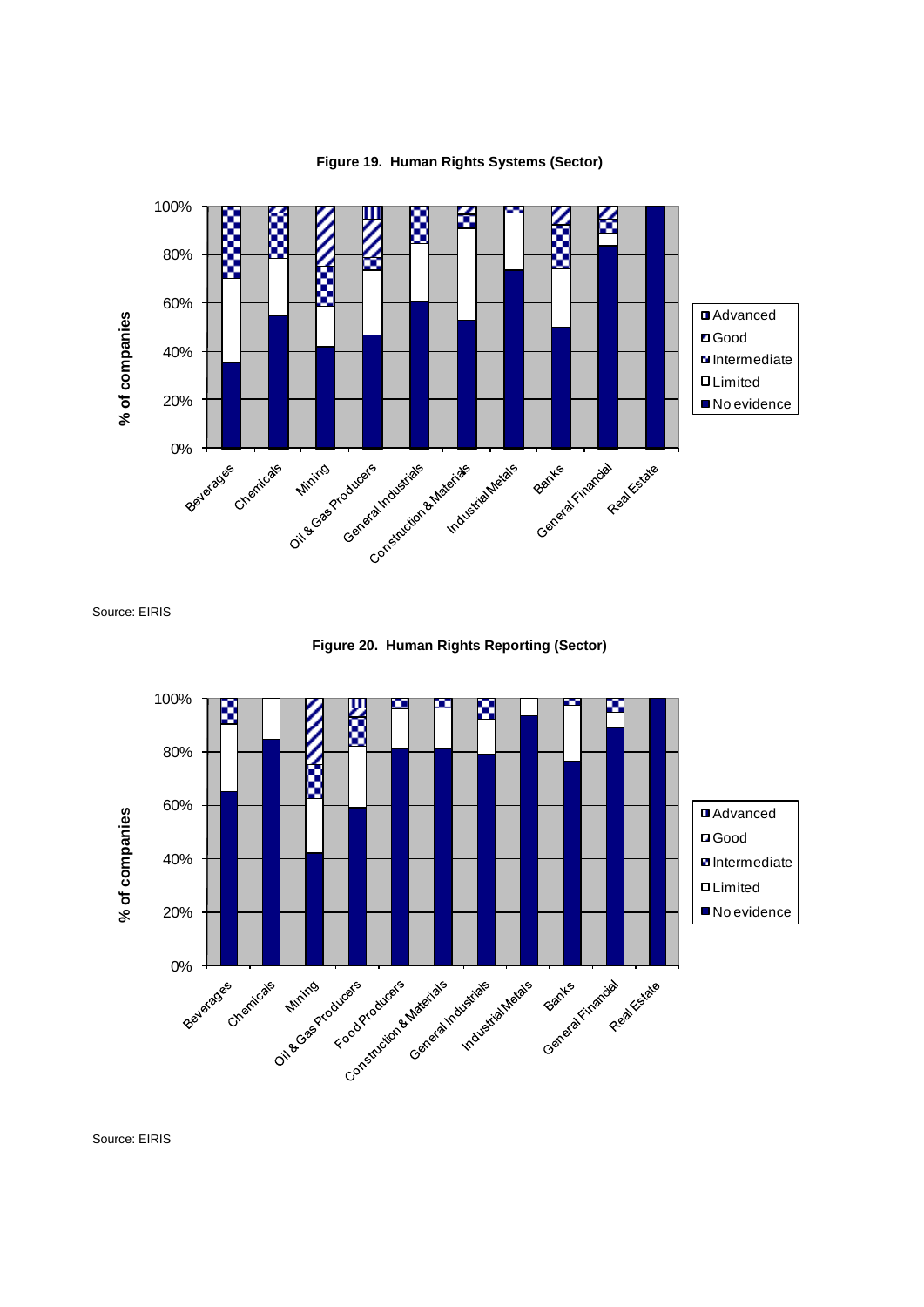Figures 15 to 20 illustrate the following trends:

- OECD-Europe is the region with the highest proportion of policies (82%), systems (70%) and reporting (42%) to address human right issues.
- Only companies from OECD-Europe and OECD-Asia Pacific have human rights policies which are assessed as "good".
- Companies from OECD-North America and OECD-Asia Pacific have similar proportions of companies with "intermediate" evidence of human rights systems (respectively 33% and 18%).
- More than 50% of all companies have shown at least limited evidence of having a human rights policy and 40% have shown at least limited evidence of having human rights systems.
- The only 3 companies with 'advanced' human rights policies and systems are all oil and gas producers based in OECD-Europe. This represents 4% of all oil and gas producers analysed.
- Several sectors such as aerospace and defence, industrial transportation, mobile telecommunications and real estate do not report on their human rights policies, systems or activities. Overall, more than 80% of companies analysed do not report enough on human rights to meet the requirements for a limited assessment.
- In the real estate sector, no companies (out of 32 analysed) have published a human rights policy defined as commitment to either two ILO core labour standards or a general statement to respect human rights.

In response to alleged human rights abuses, trade unions, NGOs and responsible investors have put increasing pressure on companies to develop and adopt human rights policies, particularly so in OECD-Europe and OECD-North America. For example, the highest levels of trade union and NGO allegations of breaches of ILO core labour standards (especially health and safety and forced labour) as well as human rights relate to the extractive sector. Indeed, all the allegations of breaches of the ILO core labour standard on forced labour (in the companies rather than their supply chains) have been made against companies in the oil and gas sector.

As companies in the oil and gas and mining sectors have been targeted and have had a reputational incentive to remedy the situation, they also represent the highest proportion of intermediate, good and advanced policies across sectors. Companies in this sector must also meet a more demanding policy (to be assessed as "good" they must also have a guards and indigenous rights policy). The highest scoring companies in this sector have based their armed guards" policy on the Voluntary Principles on Security and Human Rights (VPs).

Between 92% and 95% of companies from the OECD-Asia Pacific and non-OECD/Emerging Markets with operations in high risk countries do not meet the limited reporting requirement. This is partly explained by the different attitude to human rights in Asia. In Hong Kong, this may be largely influenced by companies not perceiving any need for special policies relating to investment in mainland China despite that China is considered a country of concern for human rights. Finally, in the US, Germany and Japan less than 10% of companies meet at least the limited reporting assessment. The low level of reporting amongst US companies may be due in part to a fear of litigation and NGO pressure if they start to disclose policy commitments and details of performance.

Another relevant classification based on market capitalisation adds to the information gained from focusing on sectoral or regional differences. Figure 21 below represents human rights policies according to five market capitalisation bands.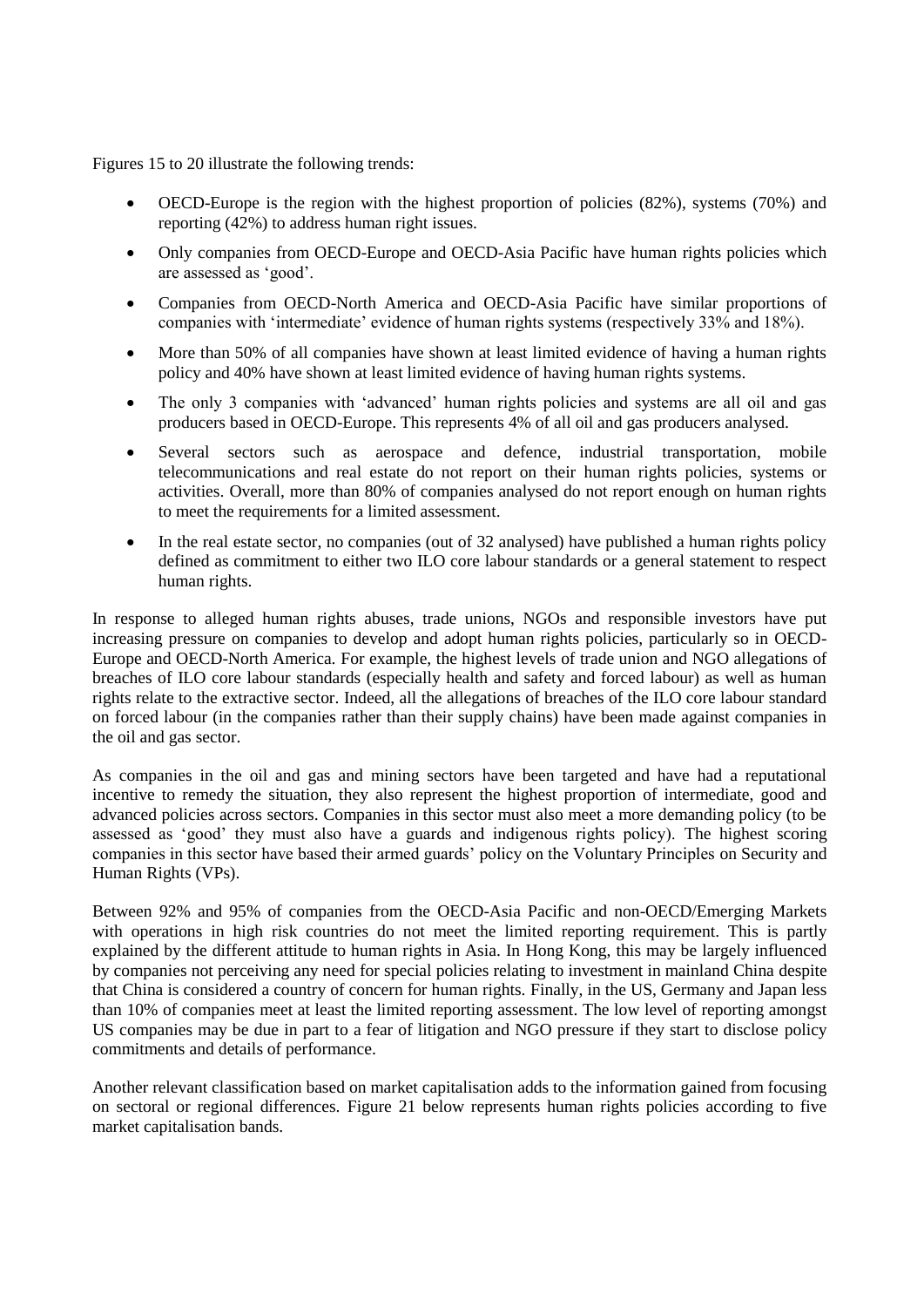



Source: EIRIS

In total, 46.7% of all companies with market capitalisation above USD 3 billion have developed human rights policies assessed as intermediate, good or advanced. For companies with market capitalisation under USD 3billion, this represents only 15% of companies. It clearly shows that large companies by market capitalisation are more likely to develop intermediate, good or advanced human rights policies than small companies. Again, this is due to their greater exposure to investor, trade union, NGO and consumer pressure.

Overall, the most developed human rights policies and systems are in the OECD-European region. The reasons for the comparatively low level of policies and systems amongst OECD-Asia Pacific companies may be due to lower levels of pressure from NGOs, trade unions, responsible investors and other stakeholders. The performance of OECD-North American companies compared with that in OECD-Europe is explained by the fact that US companies are less likely to include freedom of association and collective bargaining in their policies. Finally, large companies are more likely to have developed human rights policies and systems.

## **2.6 Supply chain labour standards**

#### *The issue*

Over the last decade awareness of working conditions in supply chains has increased amongst the general public and investors. The increasingly international nature of production and trade, and consequently, the growing number of products assembled or processed in many different countries have started to focus attention to the working conditions in developing countries. Companies sourcing many of their products from developing countries are coming under increasing pressure to demonstrate that their supply chains operate without infringing core labour rights. Starting in the 1990s, a number of high profile campaigns have been run against large multinational companies and, partly in response, these companies have developed and disclosed policies and systems in relation to labour standards in their supply chain. The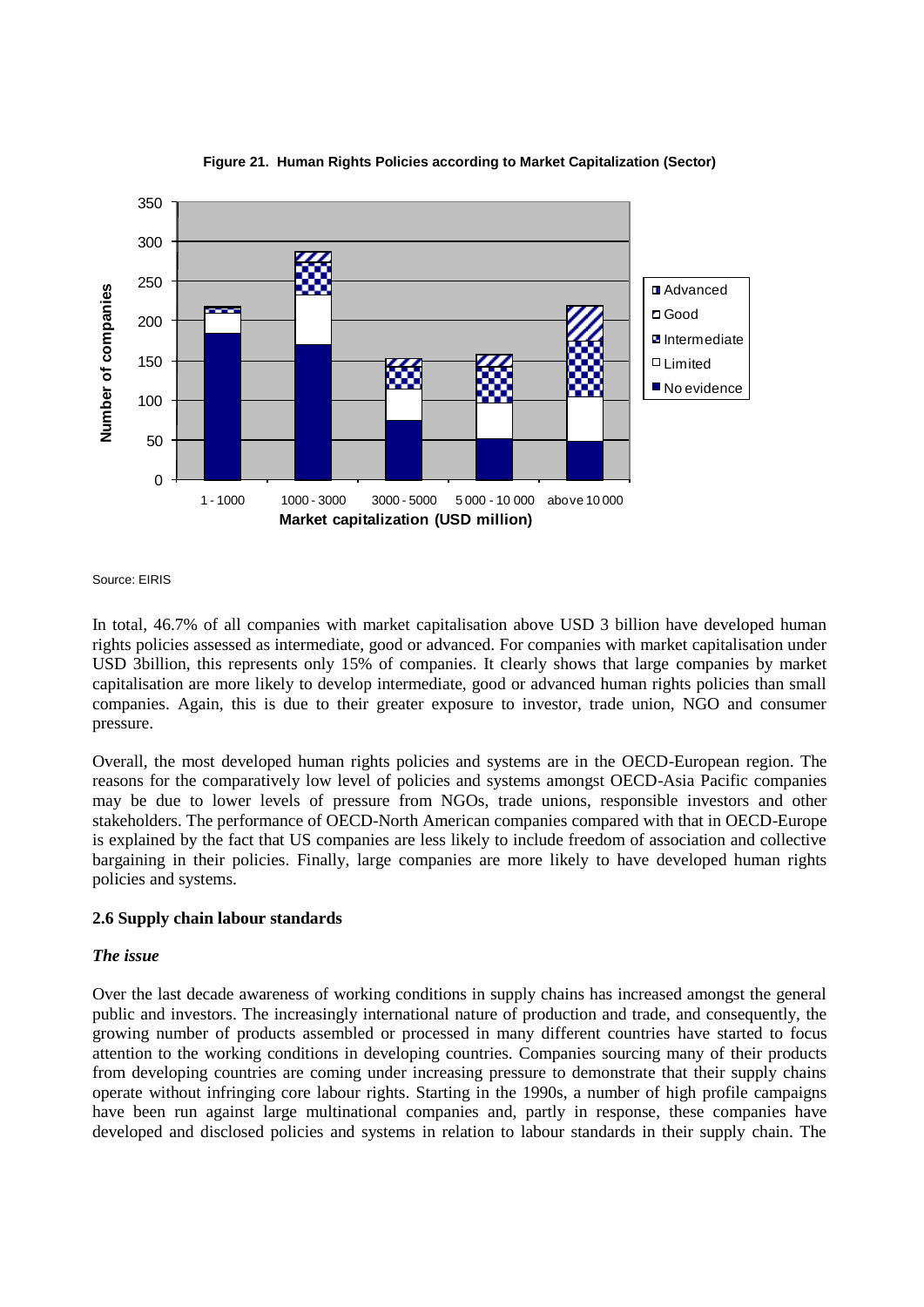potential for brand damage and reputational risks and therefore to financial performance has made this a key labour issue for many responsible investors.

#### *Methodology*

Companies are assessed as high or medium impact based on the size of their operations and both classifications are assessed on their supply chain policy, management systems and public reporting (299 companies in total).

Supply chain policy, systems and reporting are assessed separately. The chain policy criteria assess whether a company's policy covers the ILO core labour standards (freedom of association, collective bargaining, equal opportunities, forced labour and child labour) as well as related conventions and norms on working hours, health and safety, wages and disciplinary practices. To be assessed as "limited", a company must at least be able to demonstrate commitment to one of the ILO core labour standards, and make its policy publicly available. To achieve advanced, a company must demonstrate commitment to all the ILO core labour standards and all the other key labour standards. It must also demonstrate integration of its policy with the company"s procurement process and membership of a relevant initiative dealing with labour standards. Such initiatives considered include the Ethical Trading Initiative, Fair Labour Association and Social Accountability International and also initiatives outside Europe and North America.

The supply chain systems criteria assess how comprehensive a company"s management systems are for implementing its supply chain labour standards policy. To score an intermediate grade, a company must at least provide details on communicating its policy to its suppliers; indicate some form of relevant monitoring or auditing system; and have developed procedures for addressing non-compliance. The advanced level is only attained if a company can go further than this by demonstrating training of relevant employees (either its own or those of its suppliers) and demonstrating responsibility for supply chain labour standards at a senior level.

The reporting criteria measure public disclosure on supply chain management. To meet the intermediate level, companies must meet four of the following five indicators: make the policy publicly available; communicate the policy to suppliers; publish details of procedures to remedy non-compliance; publish details of auditing suppliers; and disclose details of training provided to relevant employees and suppliers' employees. In addition, companies must provide an indication of the extent of the supply chain monitored.

The following sectors are high risk for supply chain labour standards: food producers, food and drug retailers, general retailers and textiles, household goods, personal goods, leisure goods, mobile telecommunications, electronic and electrical equipment, technology hardware & equipment and tobacco. These sectors have been identified because they have the greatest concentration of activities involving global supply chains. This study therefore focuses on companies that are sourcing products from non-high income OECD countries.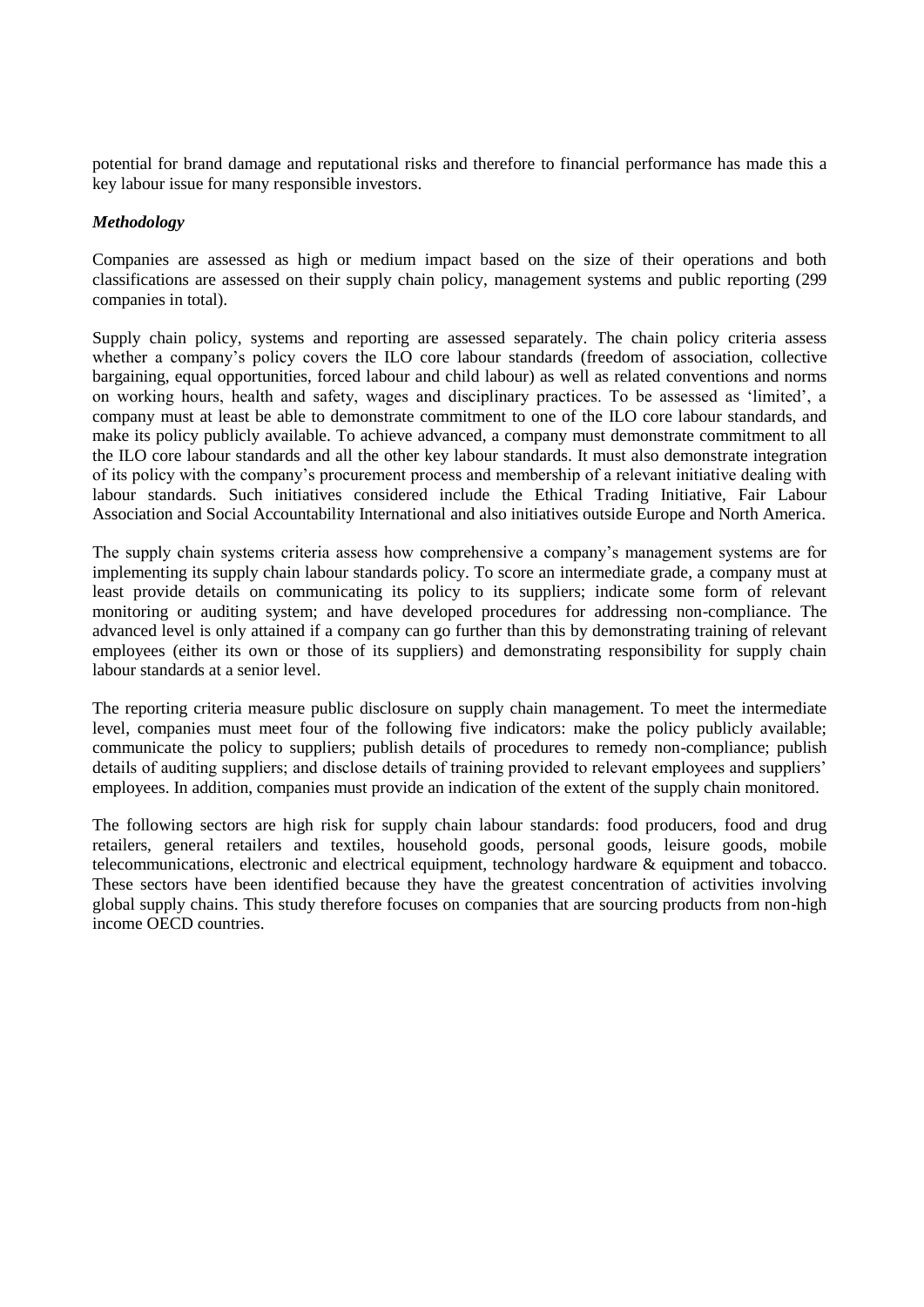



Source: EIRIS

Most of the sectors analysed fall within the seven sectors analysed below in figures 23 to 29 (223 companies out of the 299 with a medium or high risk exposure).



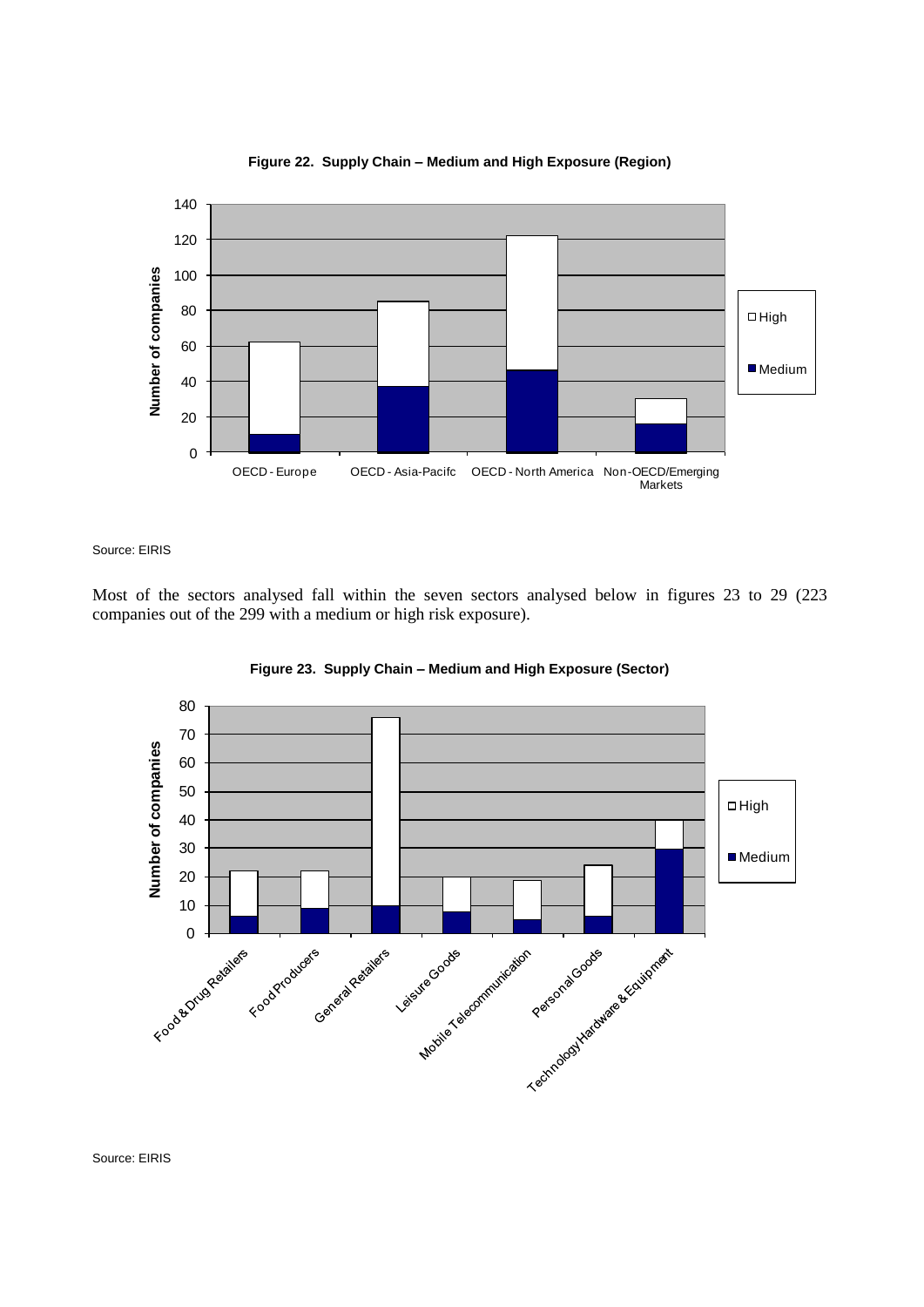

#### **Figure 24. Supply Chain Policy (Region)**

Source: E IRIS



#### **Figure 25. Supply Chain Systems (Region)**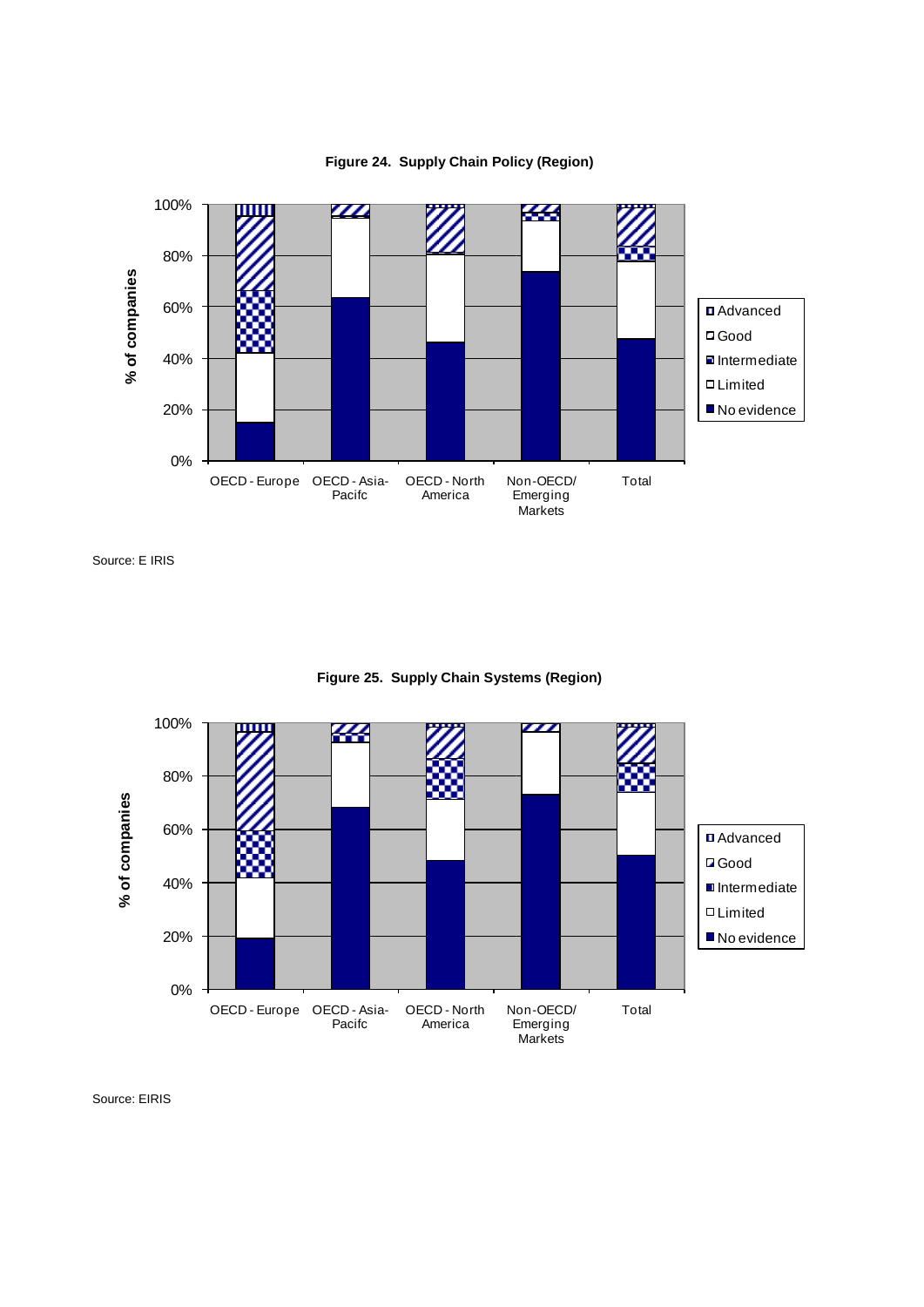

#### **Figure 26. Supply Chain Reporting (Region)**

Source: EIRIS



**Figure 27. Supply Chain Policy (Sector)**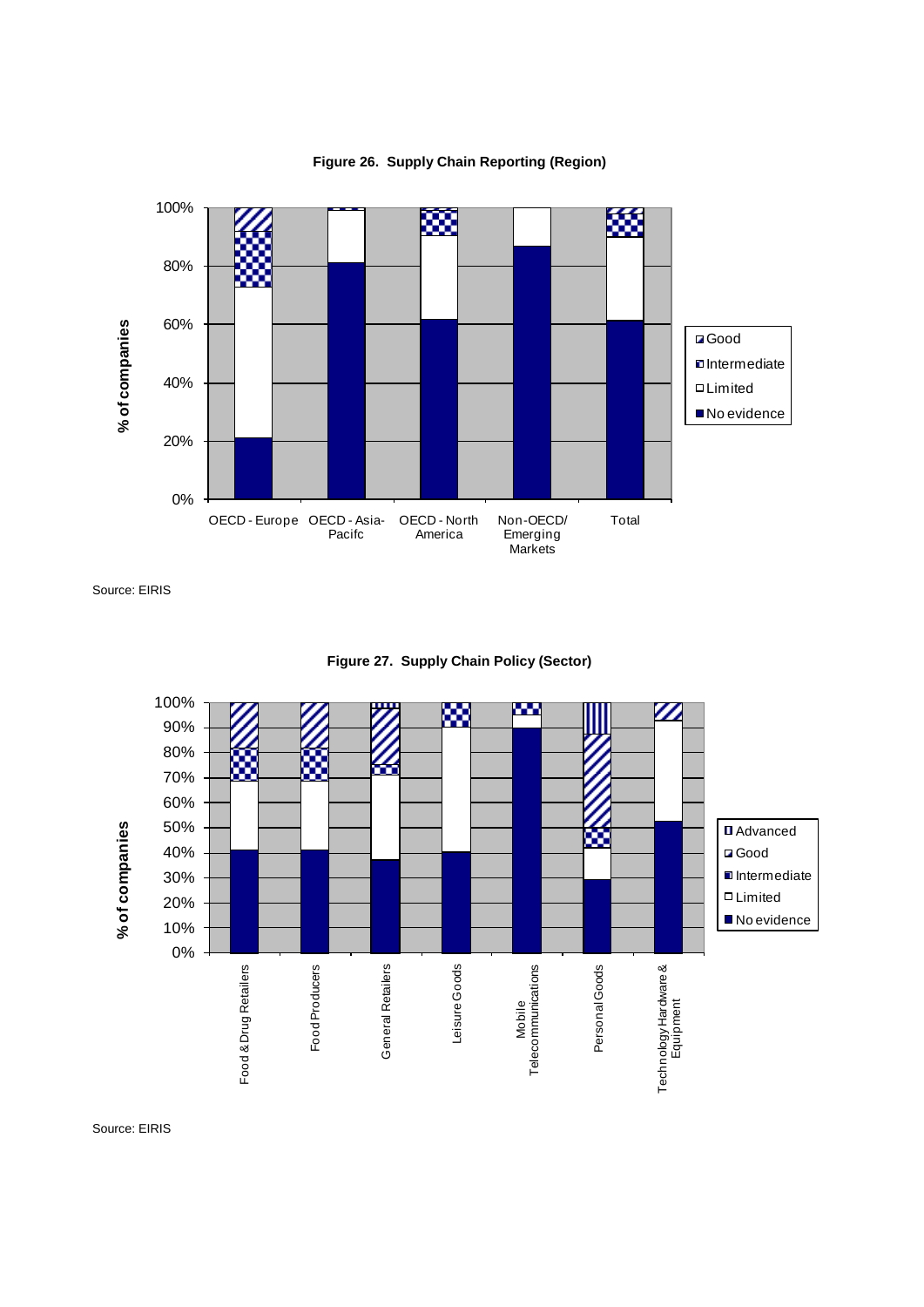

#### **Figure 28. Supply Chain Systems (Sector)**

Source: EIRIS



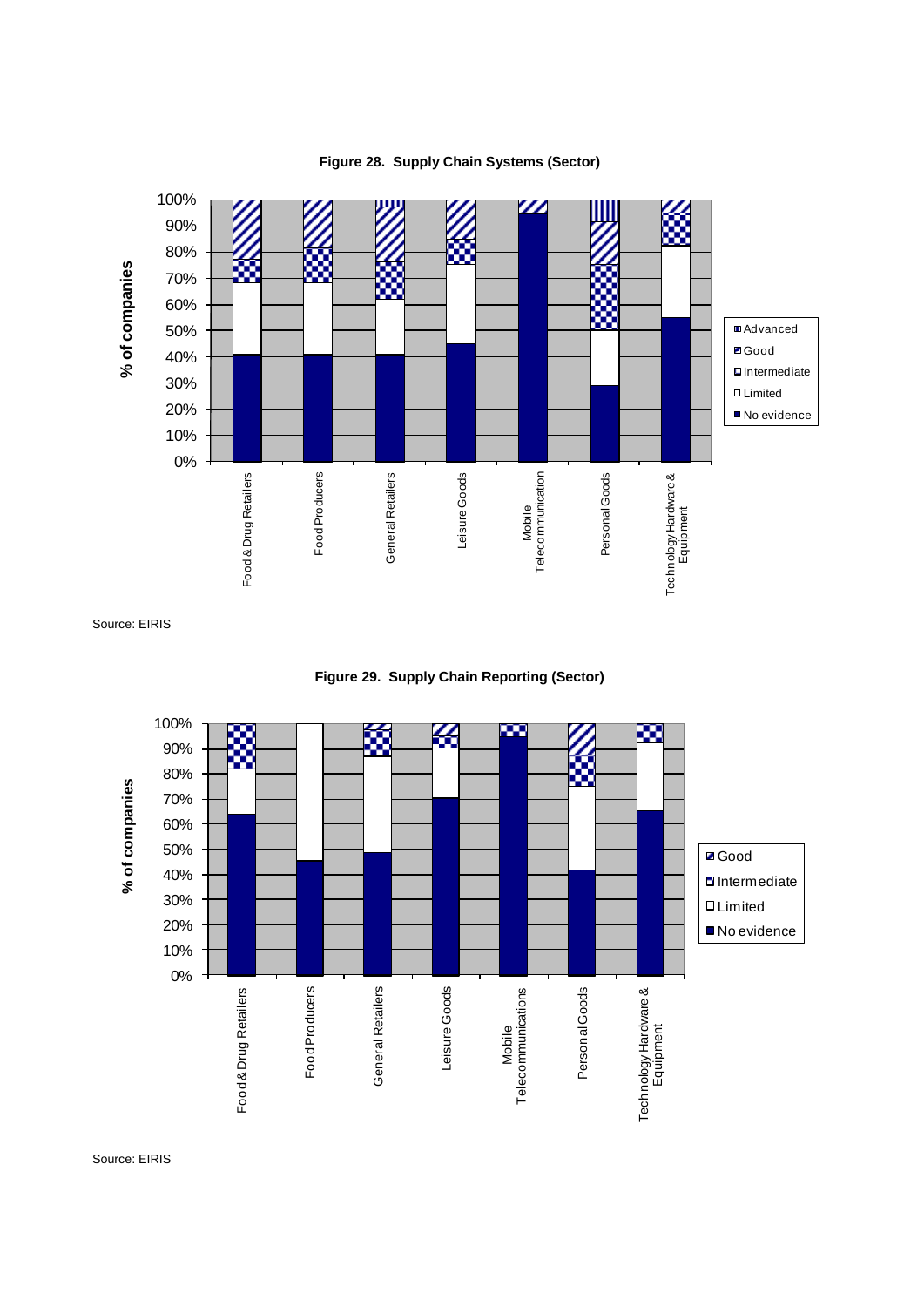Figures 22 to 29 illustrate the following trends:

- OECD-Europe is the region with the highest proportion of companies with policies, systems and reporting on supply chain labour issues; this is respectively 85%, 80% and 79% of companies analysed. It also has the highest proportion of good and advanced policies and systems.
- In the three other regions combined (OECD-Asia Pacific, OECD- North America and non-OECD/Emerging Markets), only 44% of the companies have at least limited policies and 41% have at least limited systems.
- General retailers and personal goods have the highest proportion of supply chain labour policies and systems. They also have the highest proportion of good policies and they are the only ones with policies and systems of advanced quality. These sectors also report more than others on their supply chain labour standards with respectively 58% and 51% of companies having provided at least limited evidence of reporting.
- Only 10% of companies in the mobile telecommunications sector have a supply chain policy covering at least one ILO core labour standard and only 5% of its relevant companies have evidence of supply chain systems.
- Over 61% of all companies show insufficient evidence of reporting to meet EIRIS" minimum requirements. Only in the OECD-Europe region do more than a quarter of companies meet at least the limited threshold.

It is clear that proportionally more companies in OECD-Europe and OECD-North America are responding to supply chain issues. This is linked to increased public pressure on the issue. In the OECD-Europe and in OECD-North America, companies are targeted by a number of large NGOs such as the Fair Labour Association (FLA), Clean Clothes Campaign (CCC), Campaign for Labour Rights, China Labour Watch, Global March Against Child Labour, International Labour Rights Fund, Labour Research Association and Worker Rights Consortium. Indeed, the companies which are assessed as intermediate and good for reporting mostly include those which have come under NGO and public scrutiny in the past over their supply chain labour standards and whose reputations are vulnerable to allegations of poor labour practices and to NGO campaigns on this issue.

The difference in performance between companies in OECD-Europe and OECD-North America might be explained by the fact that, in the US, it is less common than in the EU to publish statements including freedom of association or collective bargaining.

In OECD-Asia Pacific and non-OECD/Emerging Markets where companies have been less targeted by investors and NGOs, and therefore less exposed to pressure on this issue, over two thirds of relevant companies do not have even limited supply chain policies or systems. Moreover, many companies in the OECD-Asia Pacific region often serve primarily their domestic market or have a domestic shareholder base. In the future, as trade union, responsible investment and NGO activity increases, increasing pressure on OECD-Asia Pacific companies to improve their response to this issue is likely to give companies in the region an incentive to develop supply chain policies.

The lower performance of mobile telecommunications and technology and hardware equipment seems to be linked to the focus of trade unions and NGO campaigns which have targeted other sectors before addressing supply chain problems in these two sectors. Similarly, the performance of companies in the personal goods and general retailers sectors may be due to their having been more exposed to trade union, NGO scrutiny and investor pressure.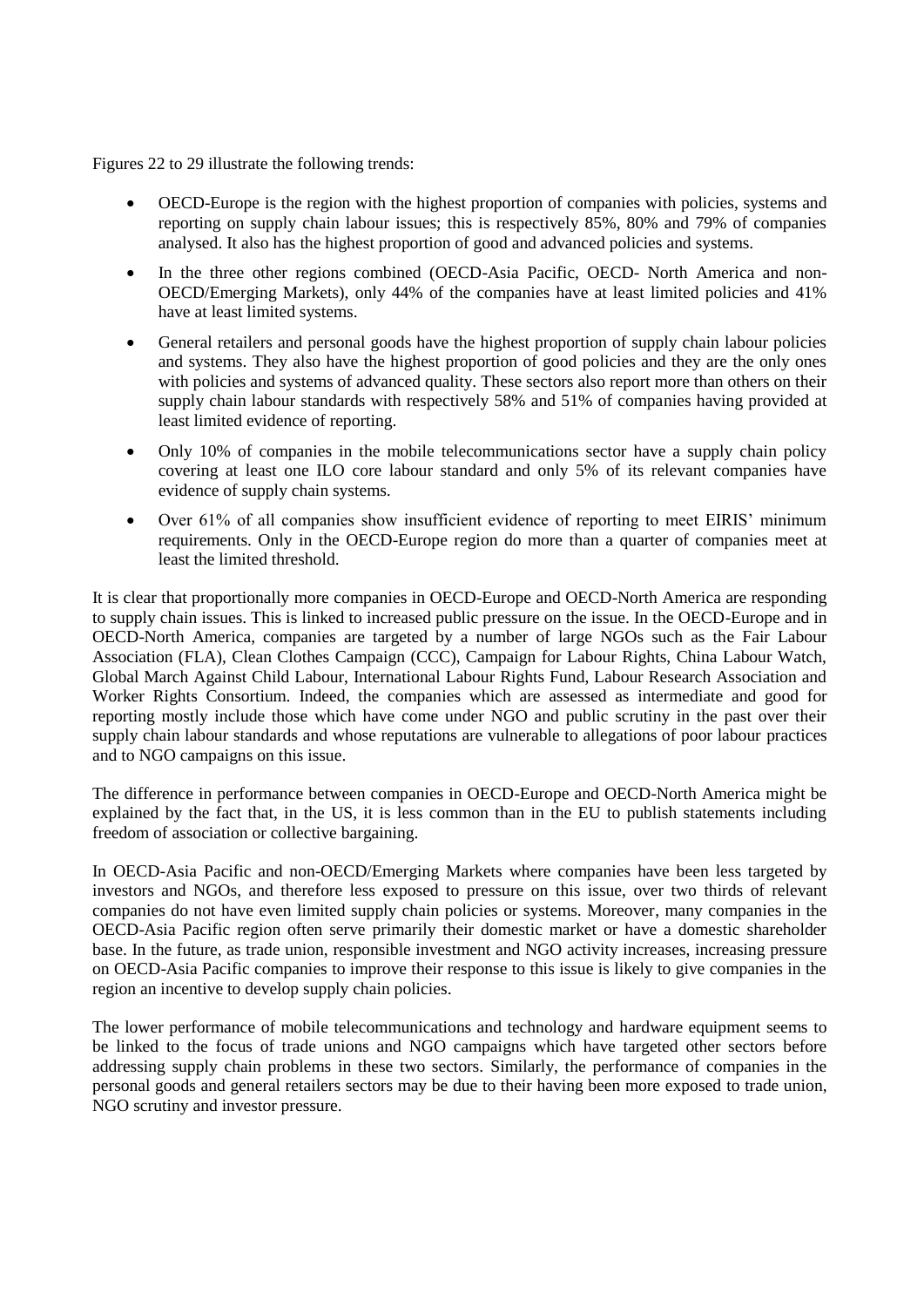Although policies and systems are being developed by companies in various regions, reporting on supply chain labour standards remains limited. However, as companies' policies and systems become more established, reporting is likely to increase over time. Also, as NGO reports and campaigns by groups such as the Interfaith Council on Corporate Responsibility are filing more shareholder resolutions in the United States on supply chain issues, more companies are prompted to disclose greater levels of information on these issues. The development of national requirements, including mandating companies to report on their supply chain, can have an impact on disclosure. For example in France, a 2001 NRE law encourages publicly-listed companies to describe how their sub-contractors respect the ILO core labour standards in relation to international activities $11$ .

Only detailed and specific allegations of breaches of recognised labour standards by suppliers clearly linked to companies have been taken into account so as to focus on the most serious allegations.

Companies are given an "addressed" or "not addressed" status depending on the extent to which they have taken action to remedy the alleged breach and demonstrated that they have improved their management systems to prevent the breach from re-occurring. The following is an overview of the allegations found:

*Union rights* - out of 15 allegations of breaches of union rights within companies' supply chain, 11 refer to companies incorporated in the US, 3 in the OECD-European region and one in the OECD-Asia Pacific. Only 2 of these allegations did not refer to companies in the personal goods or general retailers sectors. Allegations relate to the blacklisting, firing or arrest of union members and sometimes physical assault upon them. Out of these 11 cases studied, 2 have been addressed.

*Child Labour* - out of 18 allegations of breaches within companies' supply chains, 3 have been addressed while 3 US companies are currently engaging to try to address the allegations.

*Forced labour* - out of 12 allegations of breaches within companies' supply chains, the 3 allegations made against European companies have been addressed while US companies have addressed 4 of 9 allegations made against them.

*Discrimination* - out of 11 allegations, the 2 allegations of discrimination in the supply chain related to companies in the OECD-Europe region have both been addressed. In the US, 3 of the 9 allegations have been addressed.

*Working hours* - allegations related to violations of working hours conventions are the most numerous. Out of 29 allegations, 17 were made against companies incorporated in the US – only one has been addressed. All 9 allegations made against European companies have been addressed.

The graphs below (figures 30 to 33), which refer to allegations of breaches in the supply chain, and not in the company, refer to the regions in which the companies that allegedly breached ILO core labour standards are incorporated and not where the breach occurred. Typically, allegations of breaches concern operations in developing countries. The graphs do not provide a measure of propensity to breach labour standards but indicate propensities to be subjected to and address allegations of breach of labour standards.

l

<sup>11</sup> Strauss, Robert, report submitted by the EC summarises overall sustainability reporting developments and trends in Europe, [www.sustainabilityreporting.eu/documents/ec\\_esra.pdf.](http://www.sustainabilityreporting.eu/documents/ec_esra.pdf)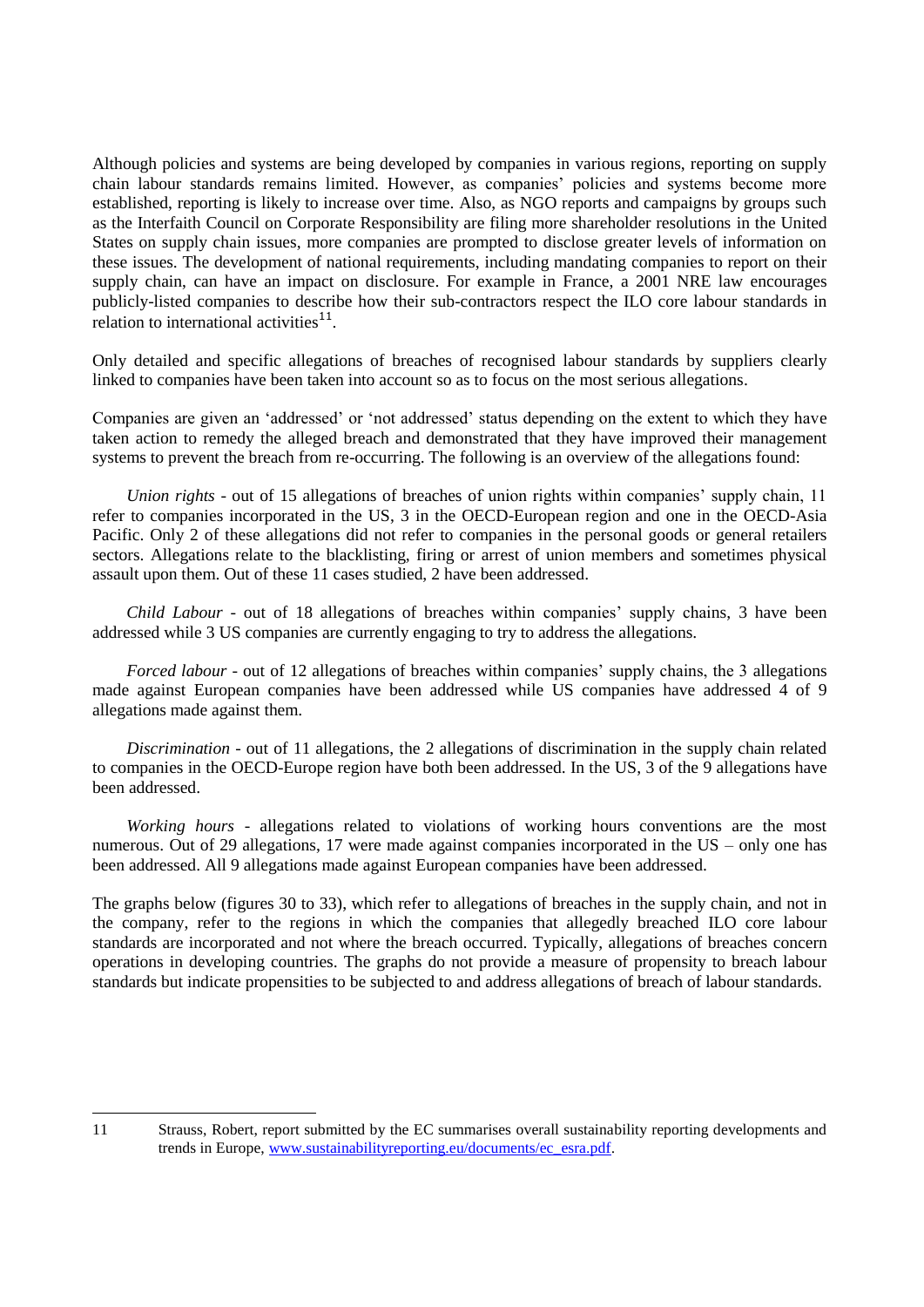

**Figure 30. Allegations of Breaches of ILO Labour Standards in the Supply Chain (Region)**

Source: EIRIS

**of Breaches of ILO Labour Standards in the Supply Chain (Region)** 60 50 Number of companies **Number of companies** 40 Has addressed allegations 30 ■ Has not addressed 20 allegations 10 0 OECD - Europe OECD - Asia-Pacifc OECD - North Non-OECD - America Emerging Markets

**Figure 31. Companies addressing Allegations**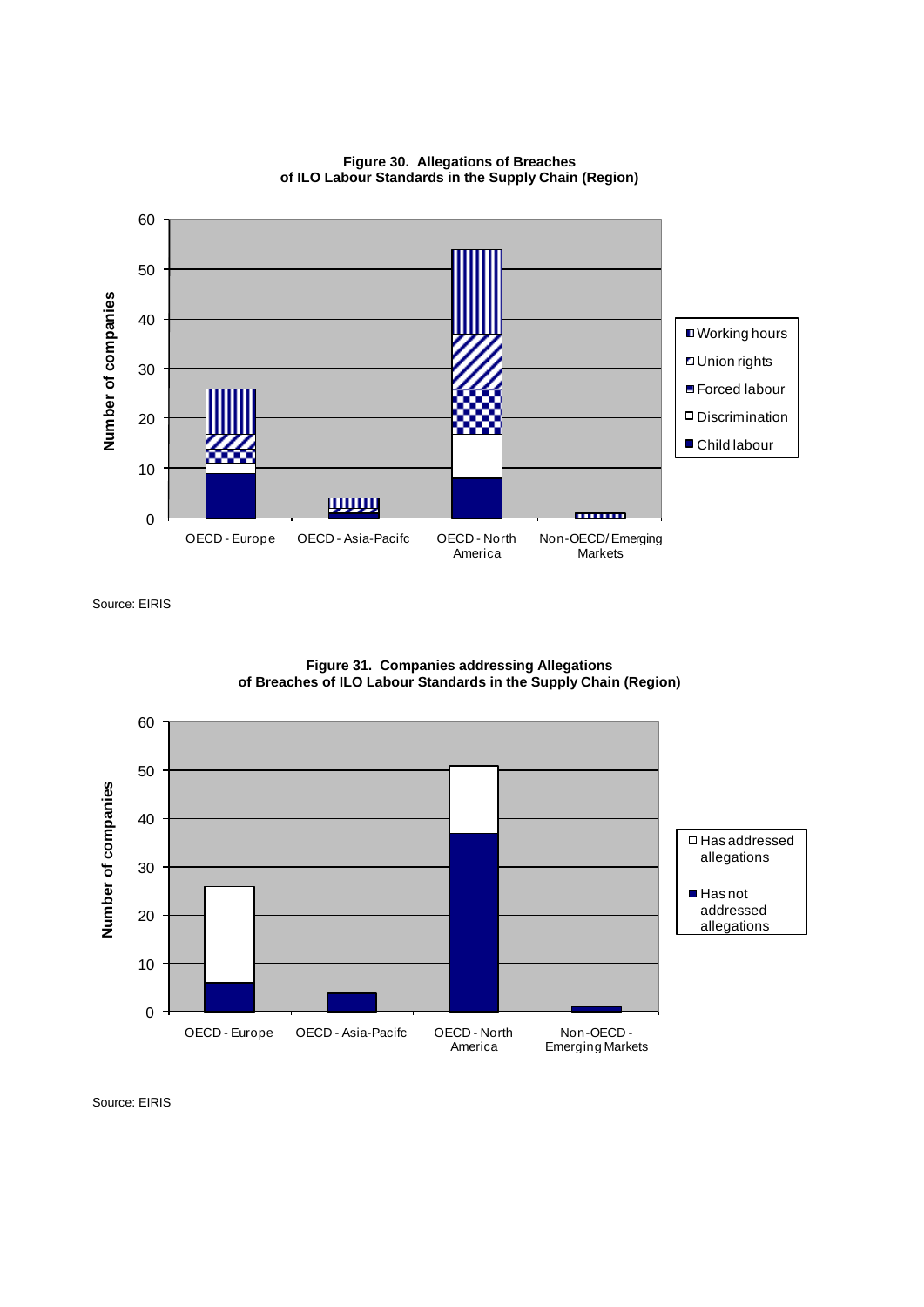

**Figure 32. Allegations of Breaches of ILO Labour Standards in the Supply Chain (Sector)**

Source: EIRIS



**Figure 33. Companies Addressing Allegations of Breaches of ILO Labour Standards in the Supply Chain (Sector)**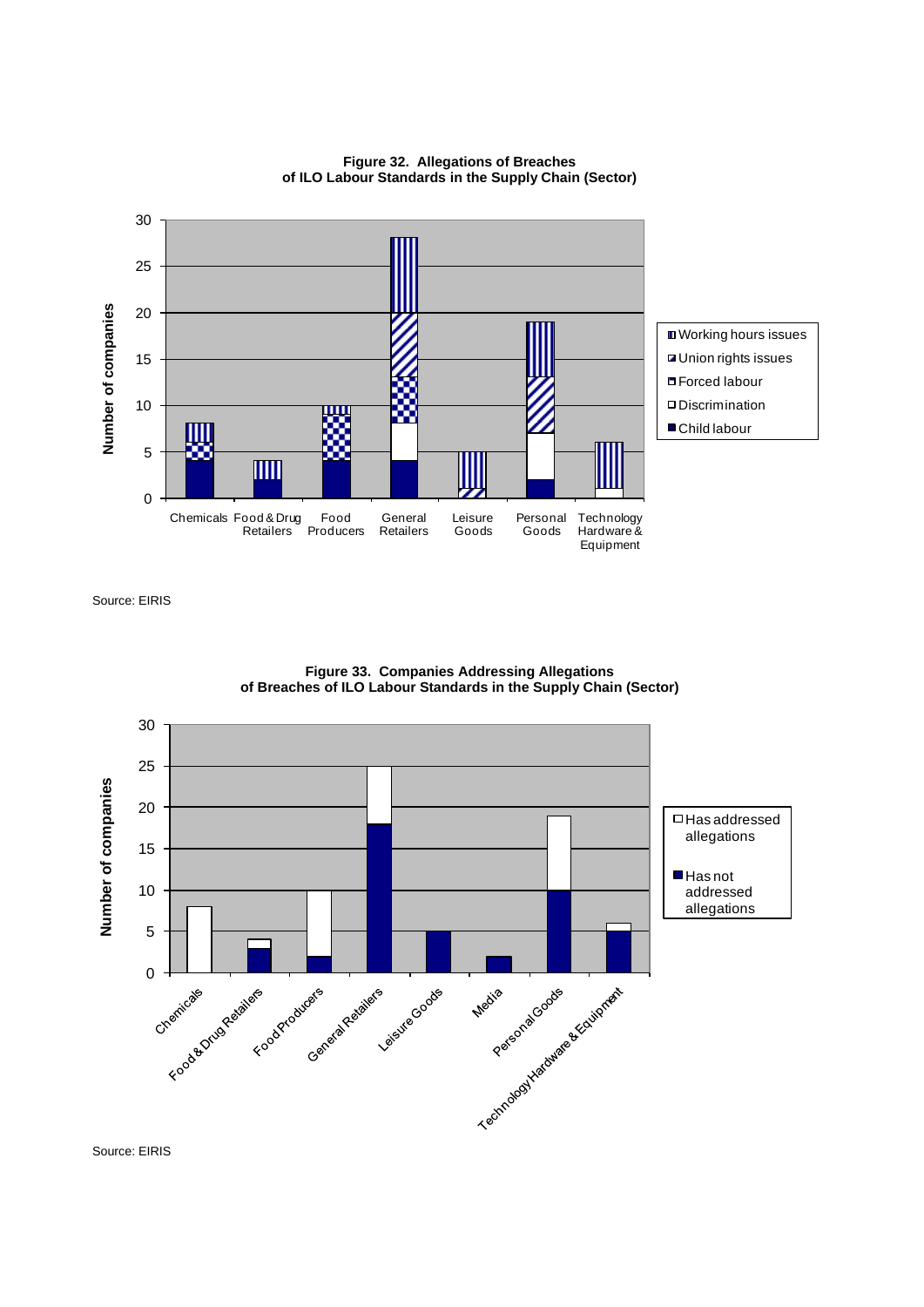Figures 30 to 33 illustrate the following trends:

- Even though the OECD-Europe region has had fewer allegations made against its companies" supply chains than OECD-North America, it has more often addressed these allegations.
- Companies in the general retailers and personal goods sectors face more allegations than companies in other sectors.
- All the companies in the chemical sector have addressed the allegations (8) made against them.
- Most of the allegations related to child and forced labour involve companies in the food production and general retailers.

The increased pressure on companies to improve working conditions within their supply chains by developing policies and systems has resulted, especially in OECD-Europe and OECD-North America, in companies being more willing to address the allegations that have been made against them.

Overall, awareness of supply chain labour standards issues is highest in OECD-Europe and OECD-North America; however it remains low in OECD-Asia Pacific and in non-OECD/Emerging Markets. In the future, the focus on supply chain labour standards is likely to become greater as more investors integrate questions about supply chain standards within their investment decisions and it is reasonable to expect progress from countries outside OECD-Europe and OECD-North America as NGO and investor pressure develops and awareness of the issues increases.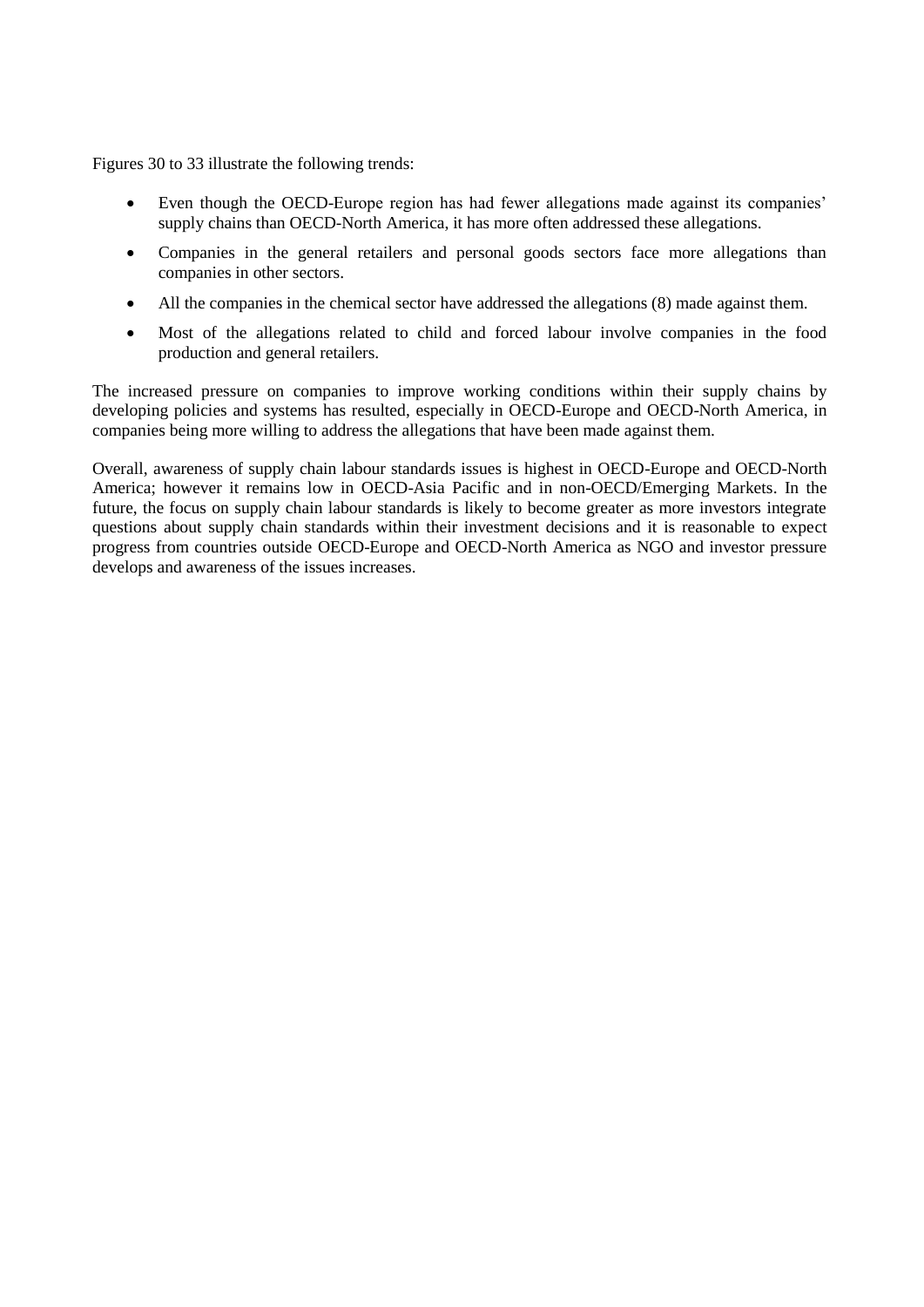# **Annex 1: Frameworks and initiatives**

There are a growing number of frameworks and initiatives that relate to labour issues. A selection of these frameworks and initiatives are listed below:

#### *International frameworks*

#### *1948 United Nations Universal Declaration of Human Rights (UDHR)*

It consists of 30 articles which outline the view of the United Nations General Assembly on the human rights guaranteed to all people. International labour standards and values are enshrined in Article 23 of the Universal Declaration of Human Rights:

(1) Everyone has the right to work, to free choice of employment, to just and favourable conditions of work and to protection against unemployment.

(2) Everyone, without any discrimination, has the right to equal pay for equal work.

(3) Everyone who works has the right to just and favourable remuneration ensuring for himself and his family an existence worthy of human dignity, and supplemented, if necessary, by other means of social protection.

(4) Everyone has the right to form and to join trade unions for the protection of his interests.

#### Website: [www.unhchr.ch/udhr](http://www.unhchr.ch/udhr)

#### *1976 OECD Guidelines for Multinational Enterprises (revised in 2000)*

The OECD Guidelines are recommendations addressed by governments to multinational enterprises operating in or from adhering countries. They provide voluntary principles and standards for responsible business conduct in a variety of areas including employment and industrial relations, human rights, environment, information disclosure, combating bribery, consumer interests, science and technology, competition, and taxation. In particular, chapter IV deals with employment and industrial relations. Website: [www.oecd.org](http://www.oecd.org/)

## *1977 ILO Tripartite Declaration of Principles concerning Multinational Enterprises and Social Policy (revised in 2000)*

The MNE Declaration encourages the positive contribution that multinationals can make to economic and social progress and to minimize and resolve the difficulties arising from their operations. The principles in the MNE Declaration are voluntary in nature and encourage social dialogue. They intend to guide multinationals, governments, employers" and workers" organizations in adopting social policies and to inspire good practices to both multinationals and national enterprises. The declaration was negotiated between Workers" and Employers" Organizations and Governments in 1977, revised in 2000 to include the Fundamental Principles and Rights at Work, and more recently in 2006 to update references to other ILO instruments. As such it is the only truly international tripartite consensus on what would be a desirable behaviour of enterprises with regard to labour and social policy areas. Website: [www.ilo.org](http://www.ilo.org/)

## *Global initiatives covering labour issues*

## *Global Reporting Initiative (GRI)*

The Global Reporting Initiative"s Guidelines provide a common framework for sustainability reporting globally. The GRI vision is that reporting on economic, environmental, and social performance by all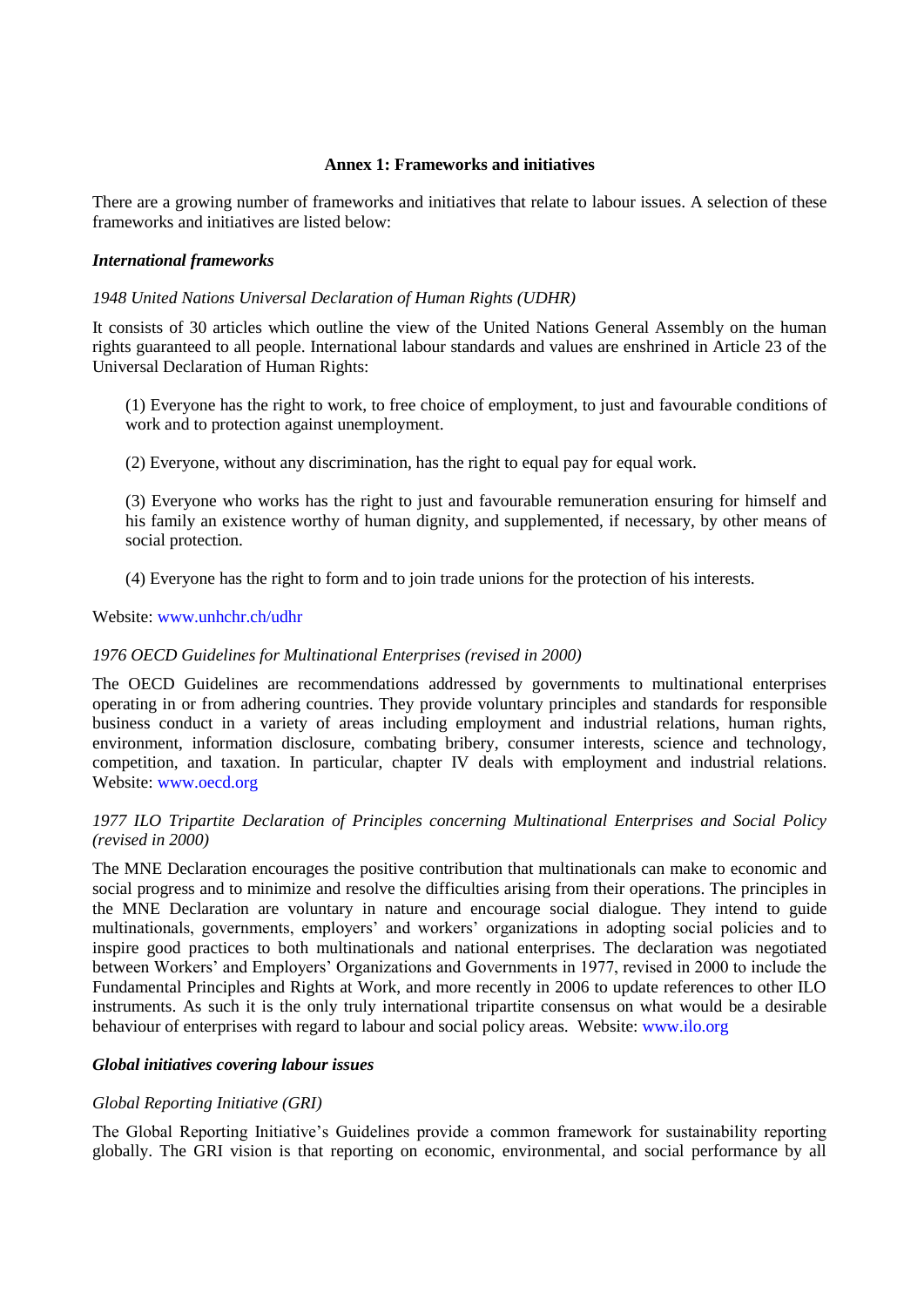organizations becomes as routine and comparable as financial reporting. An international network of thousands from business, civil society, labour, and professional institutions create the content of the Reporting Framework in a consensus-seeking process. Website: [www.globalreporting.org](http://www.globalreporting.org/)

## *United Nations Global Compact (UNGC)*

The Global Compact is an international voluntary initiative to bring companies together with UN agencies, labour and civil society to support universal environmental and social principles. These companies are working to advance ten universal principles in the areas of human rights, labour, the environment and anticorruption.

Through the power of collective action, the Global Compact seeks to promote responsible corporate citizenship so that business can be part of the solution to the challenges of globalisation. The Global Compact is not a regulatory instrument, rather the Global Compact relies on public accountability, transparency and the enlightened self-interest of companies, labour and civil society to initiate and share substantive action in pursuing the principles upon which the Global Compact is based. Website: [www.globalcompact.org](http://www.globalcompact.org/)

#### *Initiatives focused on Labour issues*

#### *Ethical Trading Initiative (ETI)*

The Ethical Trading Initiative (ETI) is a UK alliance of companies, NGOs and trade union organisations. They exist to promote and improve the implementation of corporate codes of practice which cover supply chain working conditions. The ultimate goal is to ensure that the working conditions of workers producing for the UK market meet or exceed international labour standards. Website: [www.ethicaltrade.org](http://www.ethicaltrade.org/)

## *Social Accountability International (SA8000)*

Social Accountability International (SAI)"s mission is to promote human rights for workers around the world. It is best known for *[SA8000](http://www.sa-intl.org/index.cfm?fuseaction=Page.viewPage&pageID=473)* - its comprehensive and flexible system for managing ethical workplace conditions throughout global supply chains.

SAI works with [companies,](http://www.sa-intl.org/index.cfm?fuseaction=Page.viewPage&pageID=526&parentID=475) [consumer groups,](http://www.sa-intl.org/index.cfm?fuseaction=Page.viewPage&pageID=531&parentID=475) [non-governmental organizations \(NGOs\),](http://www.sa-intl.org/index.cfm?fuseaction=Page.viewPage&pageID=530&parentID=475) [workers and trade](http://www.sa-intl.org/index.cfm?fuseaction=Page.viewPage&pageID=529&parentID=475%22)  [unions,](http://www.sa-intl.org/index.cfm?fuseaction=Page.viewPage&pageID=529&parentID=475%22) [local governments](http://www.sa-intl.org/index.cfm?fuseaction=Page.viewPage&pageID=532&parentID=475) - as well as a network of agencies accredited for SA8000 auditing, to help ensure that workers of the world are treated according to basic human rights principles. Website: [www.sa-intl.org/](http://www.sa-intl.org/)

#### *Fair Labour Association (FLA)*

A non-profit organization seeks to end sweatshop conditions in factories worldwide and building [innovative and sustainable solutions](http://www.fairlabor.org/about/fla_30_-_toward_sustainable_compliance) to abusive labour conditions. Website: [www.fairlabour.org](http://www.fair.labour.org/)

## *Workers Rights Consortium (WRC)*

The Worker Rights Consortium (WRC) is an independent labour rights monitoring organization, conducting investigations of working conditions in factories around the globe. Our purpose is to combat sweatshops and protect the rights of workers who sew apparel and make other products sold in the United States. Website: [www.workersrights.org](http://www.fair.labour.org/)

## *Clean Clothes Campaign (CCC)*

The CCC is an international campaign, focused on improving working conditions in the global garment and sportswear industries, and empowering the workers in it. There is a Clean Clothes Campaign in 11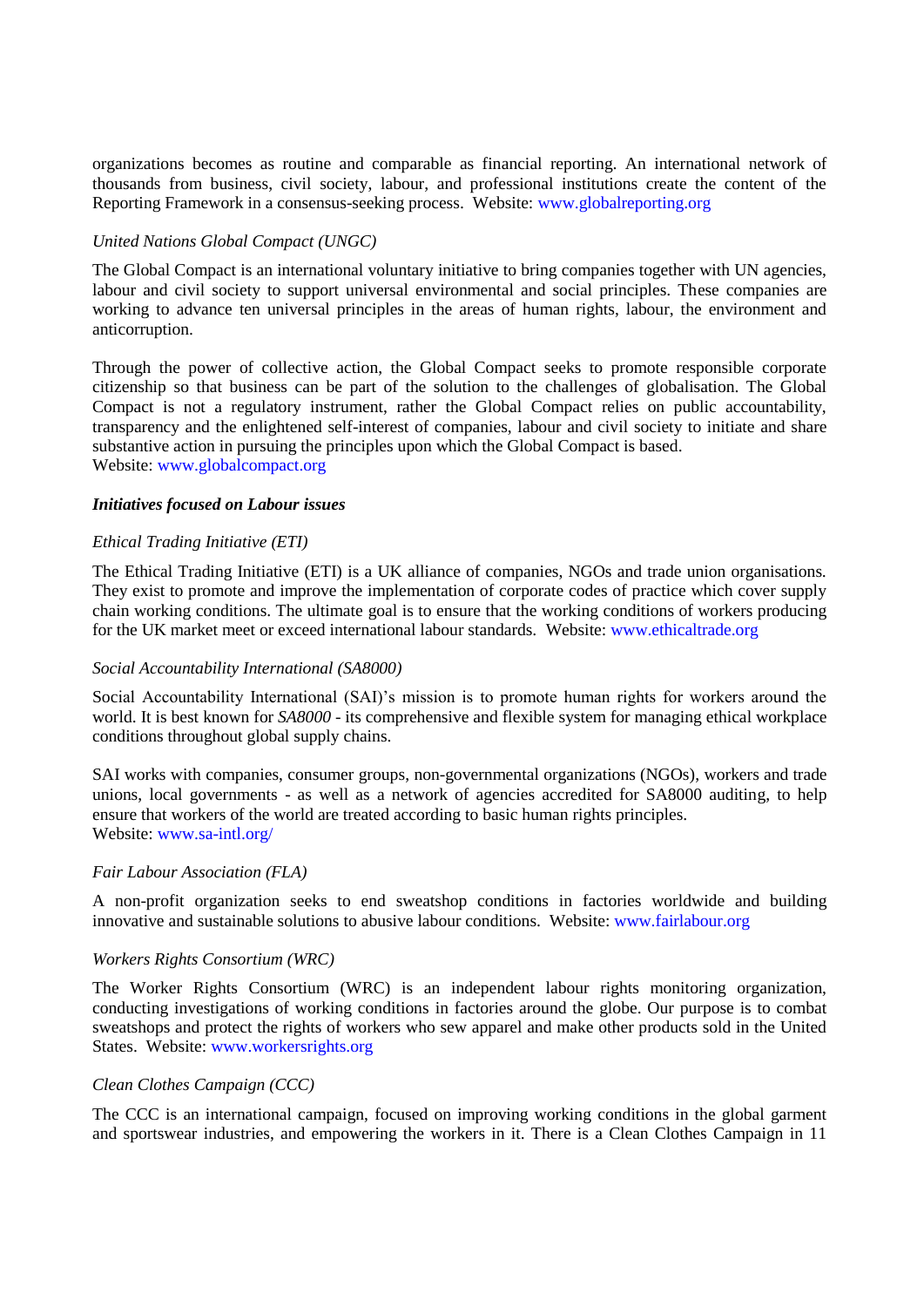European countries. These are Austria, Belgium, France, Germany, Italy, the Netherlands, Norway, Spain, Sweden, Switzerland and the United Kingdom. Website: [www.cleanclothes.org](http://www.fair.labour.org/)

#### *AcountAbility (AA1000)*

AccountAbility"s standards, the AA1000 series, are principles-based standards that provide the basis for improving the sustainability performance of organisations. They are applicable to organisations in any sector. The standards are developed through wide [consultation](http://www.accountability21.net/default.aspx?id=626) with members, practitioners and other interested individuals. A [technical committee](http://www.accountability21.net/default2.aspx?id=628) of members oversees the development of the AA1000 Series. Website: [www.accoutnability21.net](http://www.accoutnability21.net/)

#### *Worldwide Responsible Apparel Production (WRAP)*

WRAP is an independent, non-profit organization dedicated to the certification of lawful, humane and ethical manufacturing throughout the world. The objective of the Apparel Certification Program is to independently monitor and certify compliance with the standards (many of which are akin to the ILO core labour standards), ensuring that a given factory produces sewn goods under lawful, humane, and ethical conditions. Website: [www.wrapapparel.org/](http://www.wrapapparel.org/)

#### *World Business Council for Sustainable Development (WBCSD)*

The World Business Council for Sustainable Development (WBCSD) brings together some 180 international companies in a shared commitment to sustainable development through economic growth, ecological balance and social progress. Their members are drawn from more than 30 countries and 20 major industrial sectors. They also benefit from a global network of 50+ national and regional business councils and partner organizations. Website: [www.wbcsd.ch](http://www.wbcsd.ch/)

#### *Initiatives focused on human rights*

#### *Voluntary principles on Security and Human Rights*

Created in the year 2000, the Voluntary Principles on Security & Human Rights is an international, tripartite initiative designed to assist energy and extractive companies in maintaining the security of their operations globally while ensuring respect for human rights. The Voluntary Principles address three main areas: risk assessments, engagement with public security forces and engagement with private security. Website: [www.voluntaryprinciples.org](http://www.wbcsd.ch/)

#### *Sectoral initiatives*

#### *Responsible Care*

Responsible Care is the chemical industry"s global voluntary initiative under which companies, through their national associations, work together to improve their health, safety and environmental performance, and to communicate with stakeholders about their products and processes. Website: [www.responsiblecare.org](http://www.responsiblecare.org/)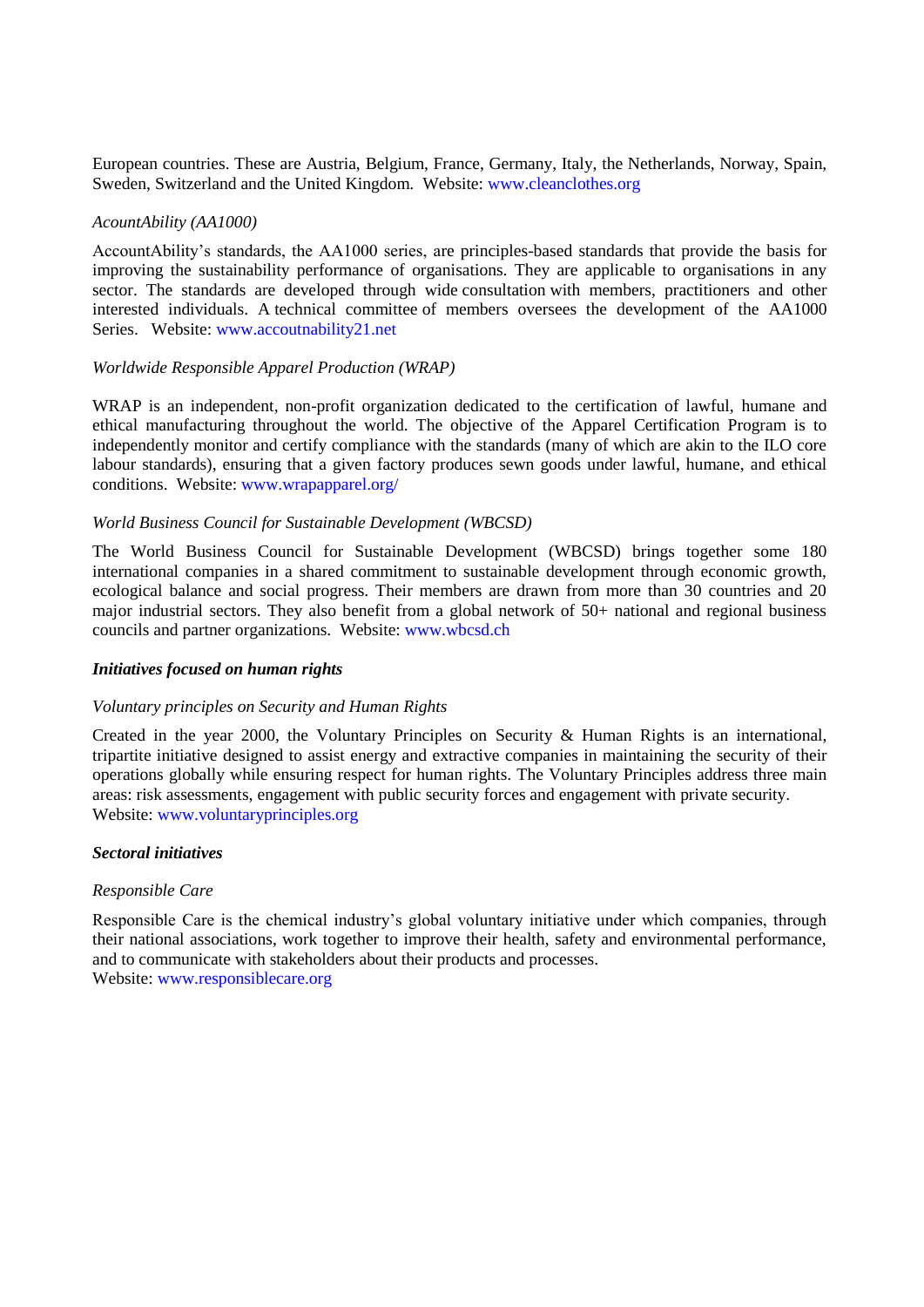| Coverage (1988 companies)        |                |                      |                |
|----------------------------------|----------------|----------------------|----------------|
| <b>OECD - North America</b>      | 715            | <b>OECD - Europe</b> | 480            |
| Canada                           | 55             | Austria              | 9              |
| Mexico                           | 3              | Belgium              | 13             |
| <b>USA</b>                       | 657            | Denmark              | 12             |
| <b>OECD - Asia-Pacifc</b>        | 601            | Finland              | 14             |
| Australia                        | 109            | France               | 72             |
| Japan                            | 472            | Germany              | 49             |
| New Zealand                      | 13             | Greece               | 10             |
| South Korea                      | 7              | Hungary              | $\overline{2}$ |
| <b>Non-OECD/Emerging Markets</b> | 192            | Ireland              | 8              |
| <b>Brazil</b>                    | 5              | Italy                | 38             |
| China                            | $\overline{2}$ | Luxembourg           | 1              |
| Chinese Taipei                   | 8              | <b>Netherlands</b>   | 17             |
| Hong Kong                        | 110            | Norway               | 11             |
| India                            | 3              | Poland               | $\overline{c}$ |
| Israel                           | 1              | Portugal             | 9              |
| Malaysia                         | $\overline{2}$ | Spain                | 30             |
| Russia                           | 2              | Sweden               | 23             |
| Singapore                        | 46             | Switzerland          | 32             |
| South Africa                     | 11             | Turkey               | 1              |
| Thailand                         | $\overline{2}$ | <b>UK</b>            | 127            |

# **Annex 2: Regional distribution of companies**

**OECD-Europe** - Austria, Belgium, Denmark, Finland, France, Germany, Greece, Hungary, Ireland, Italy, Netherlands, Norway, Portugal, Spain, Sweden, Switzerland, Turkey and the UK.

**OECD-Asia Pacific** - Australia, Japan, New Zealand and South Korea

**OECD- North America** - Canada, Mexico and United States of America.

**Non-OECD/Emerging Markets** - Brazil, China, Chinese Taipei, Hong Kong, India, Israel, Malaysia, Russia, Singapore, South Africa and Thailand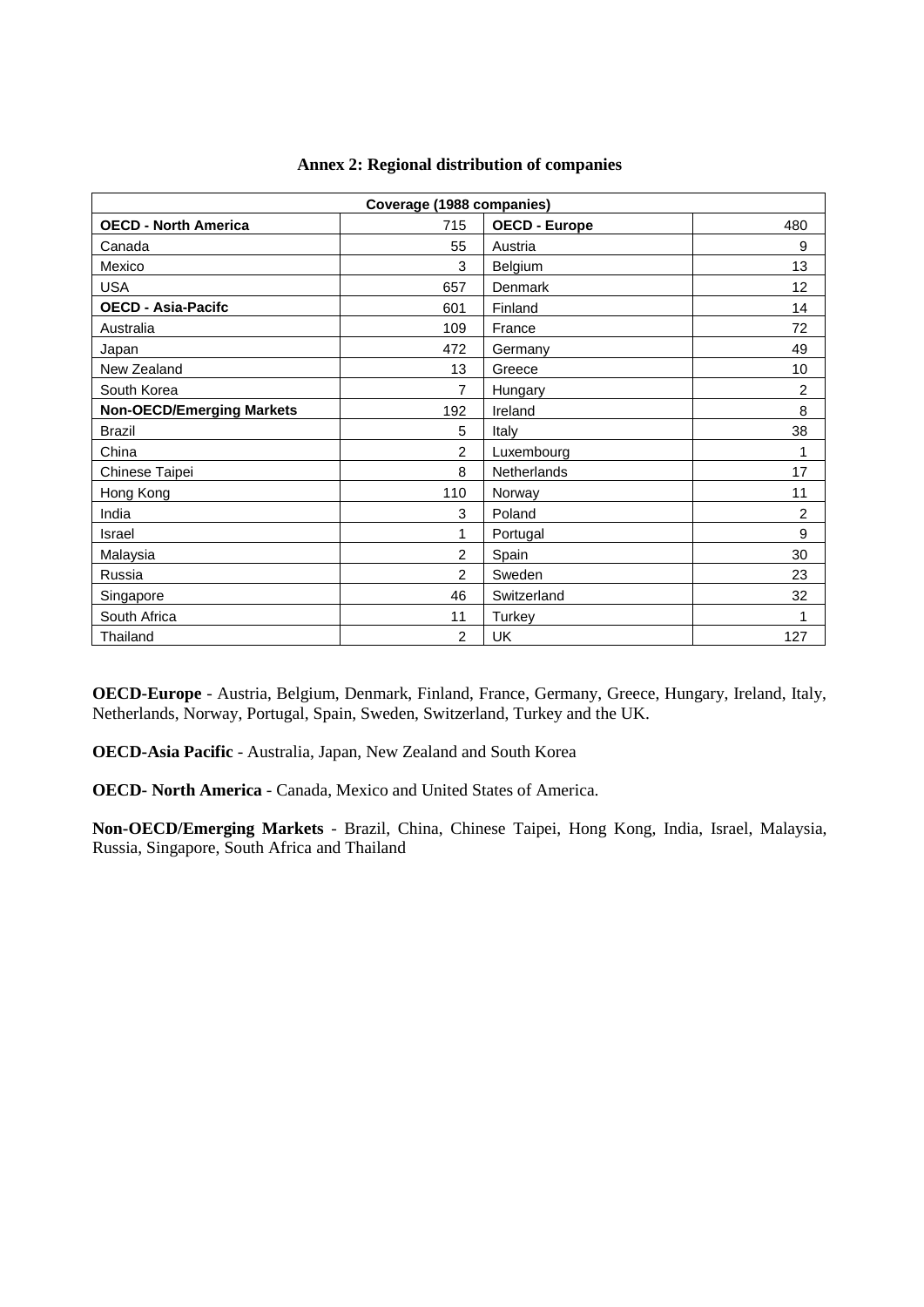## **Annex 3: Methodology**

## *3.1. Equal opportunities*

# *Policy*

Different gradings are based on whether a company has a policy which expressly or implicitly refers to avoiding discrimination on the grounds of gender, ethnic origin, disability, age, religion and sexual orientation. The number of elements referred to and whether the company is a member or supporter of business focused groups supporting equal opportunities development initiatives are also taken into account. Another indicator is based on whether the company makes clear its policy is applied worldwide.

# *Systems*

Indicators such as allocating senior responsibility for equal opportunities, monitoring of the equal opportunities policy, being able to provide supporting data related to the workforce composition and providing a combination amongst various flexible working arrangements are taken into account.

# *3.2. Trade unions and employee participation*

The grading includes the following elements: the recognition of trade unions for collective bargaining purposes (or significant alternative consultative arrangements) and the allocation of responsibility for systems and practices to maintain good employee relations to a named senior person. The percentage of employees covered by collective bargaining agreements is also reflected in the grading.

# *3.3. Health and Safety*

The grading includes the following elements: senior responsibility, details of certification or of awards, employee training and quantitative data relating to health and safety.

# *3.4. Training*

There are various indicators for this area: the percentage of staff having an annual review of training and development needs, significant quantitative supporting data, (such as the proportion of employee costs spent on training, amounts of time and money spent on training per employee) to illustrate its systems for employee training and development, and allocating responsibility for training and development to a named senior person. The percentage of employees having an annual review of training and development needs is also reflected in the grading.

## *3.5. Job Security*

The assessment of this area includes the following indicators: assignment of responsibility for job security, including creation of employment opportunities to a named senior person, a public commitment to and a procedure for consultation on restructuring or redundancies, the provision of figures for the proportion of staff on temporary contracts (which must be less than 10%) and on employment trends over the last three years.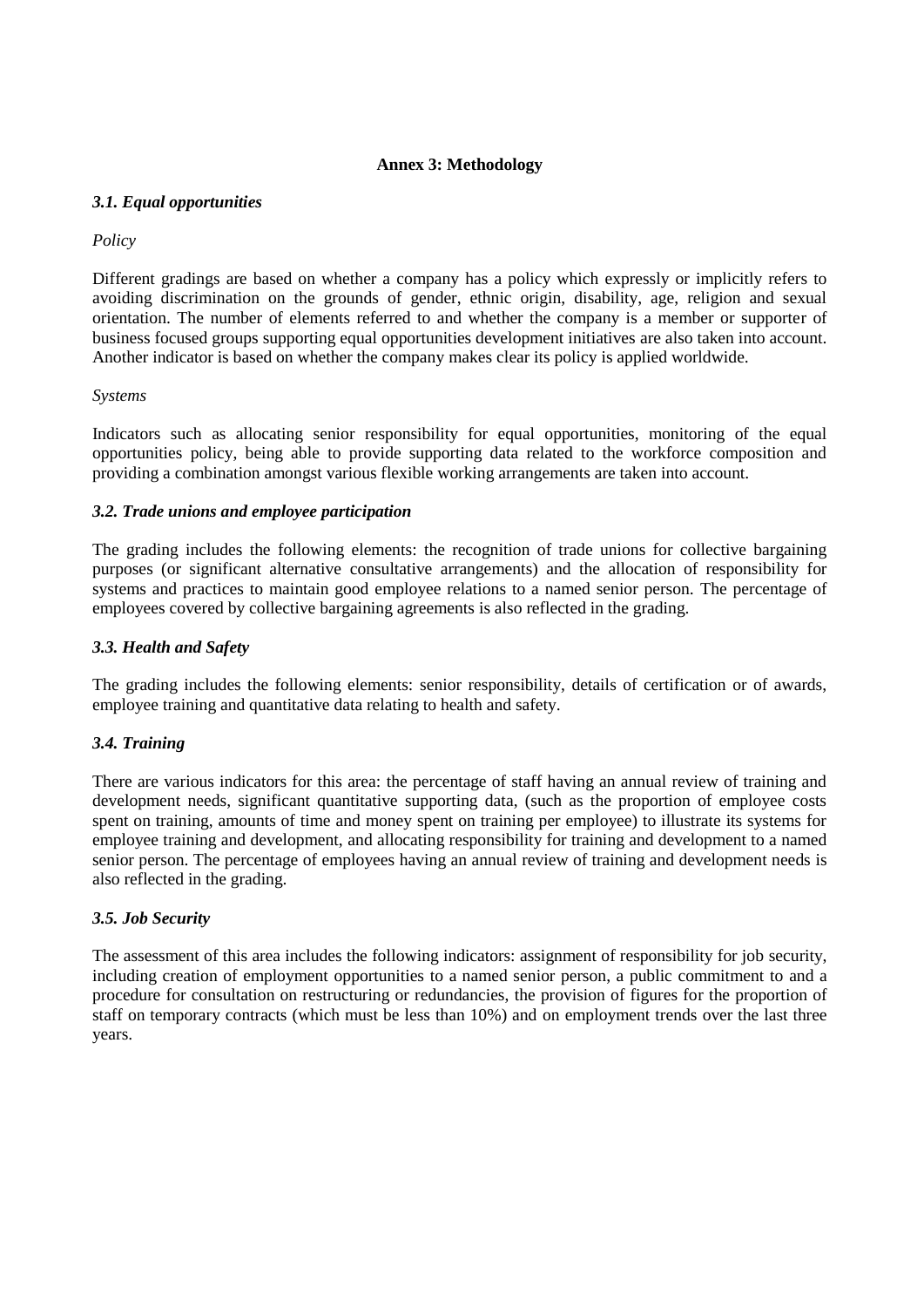# *3.6. Supply chain*

#### *Scope*

All companies in the following sectors will be checked for their involvement in high or medium risk products and will be given a high, medium or low risk record accordingly: general retailers, leisure goods, personal goods, household goods, food producers, food and drug retailers, tobacco, electronic and electrical equipment, mobile telecommunications and technology hardware and equipment. The companies are then researched on what products they are sourcing and from what countries in order to classify them as high, medium or low potential risk.

Companies in other sectors will also need to be given supply chain records if they are involved in high or medium risk products.

#### *Risk assessment*

Companies are assessed as having high potential risk of supply chain labour standard problems if they retail high risk products sourced from high risk countries on a large scale. High risk products and high risk countries lists have been determined by EIRIS.

## *Supply chain policy*

The grading includes the following elements: a policy in relation to suppliers based upon or containing all or some of the ILO core labour standards, the policy being publicly available, the integration within the company"s procurement process (whether the policy is clearly an integral part of procurement process) and company membership of relevant initiative dealing with labour standards Ethical Trading Initiative (ETI), Fair Labor Association (FLA), Social Accountability International (SAI), Fair Wear Foundation (FWF), Eliminating Child Labour in Tobacco Growing Foundation (ECLT), International Cocoa Initiative.

## *Supply chain systems*

The grading is based on the extent to which the supplier policy is: communicated, monitored and audited. It also includes the following elements: procedure to address non-compliance by suppliers, the training of relevant employees on the policy, the allocation of senior responsibility for supply chain labour standards and whether systems targeted to areas of highest risk are in place.

## *Supply chain reporting*

The grading is based on the extent to which the supplier policy is: publicly available and that it clear that it is communicated to suppliers. It also includes the following elements: the provision of details of visiting/auditing of suppliers, details of procedures to remedy non-compliance, details of training disclosed, reports on proportion of supply chain monitored/audited or the number of supplier facilities, disclosure of risk assessment and results and details of stakeholder dialogue/engagement. Reporting on performance includes the following elements: the provision of examples of the non-compliances found with its policy, reports on amount of non-compliances found with its policy, report quality, response to non-compliances found, independent verification of report, stakeholder verification of report or evidence that stakeholder engagement has informed report writing and evidence of innovation/leadership in reporting.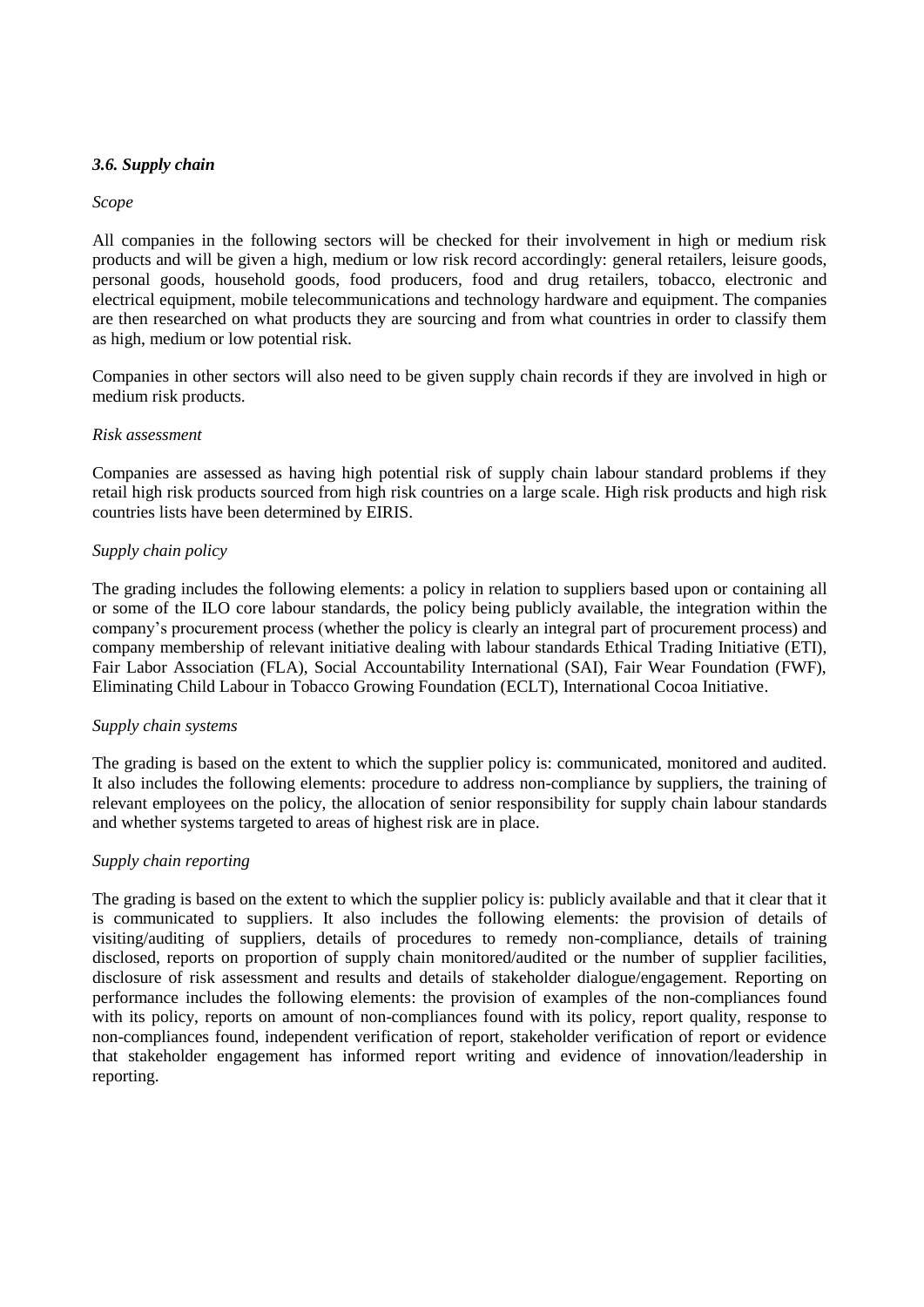# *3.7. Human Rights*

EIRIS human rights research covers companies with operations in EIRIS category A (high human rights risks) countries, drawn up annually by EIRIS using a variety of sources, including the Freedom House 'Freedom in the World' Annual Survey, Human Rights Watch Annual Reports, and Amnesty International Annual Reports. The list of Category A countries includes 28 countries.

The EIRIS definition of country presence is based on ownership of at least a 20% stake in a company incorporated in the country.

## *Human rights policy*

The grading includes the following elements: a public policy based on the ILO core labour standards (being a UNGC signatory, explicitly supporting OECD Guidelines or being an SA8000 signatory are regarded as "proxies" for such a policy), a Public policy statement supporting fundamental human rights principles/explicit support UDHR, the allocation of senior responsibility for human rights and communicating the policy to all employees globally.

A public commitment to incorporate its human rights policy in contracts with major partners and/or suppliers and public commitment to advocate for human rights in a case where they were at risk around its operations are also included in the grading.

## *Human rights systems*

The grading is based on the following elements (to be graded on this criteria, a company must have a human rights policy that relate at least to two ILO core labour standards): training of relevant employees on the human rights policy, consulting independent local stakeholders, monitoring and procedures to remedy non-compliance, identification of major human rights challenges and their integration into risk assessment procedures, the regular review of the human rights policy and targets set for human rights policy. Whether the company supports human rights capacity building projects in countries of concern is also taken into account.

## *Human rights reporting*

The grading is based on the human rights policy: being publicly available and communicated to employees. It also includes elements such as detailing how the policy is monitored or audited, detailing procedures to remedy non-compliance, training, risk/impact assessments and giving details on engagement with human rights/labour rights NGOs or through involvement in initiatives between companies and NGOs or with local/national governments or local community groups in the countries of concern.

The grading of performance reporting is based on whether the company provides at least one detailed example of human rights performance in the developing world or a statement on compliance with human rights policies and whether any breaches have occurred.

## *3.8. Convention Watch*

## *Scope*

Convention Watch incorporates allegations and assessments of breaches of international norms drawn from a range of principles, including: the UN Global Compact; OECD Guidelines for Multinational Enterprises; Universal Declaration on Human Rights; UN Human Rights Norms for Business; the ILO core labour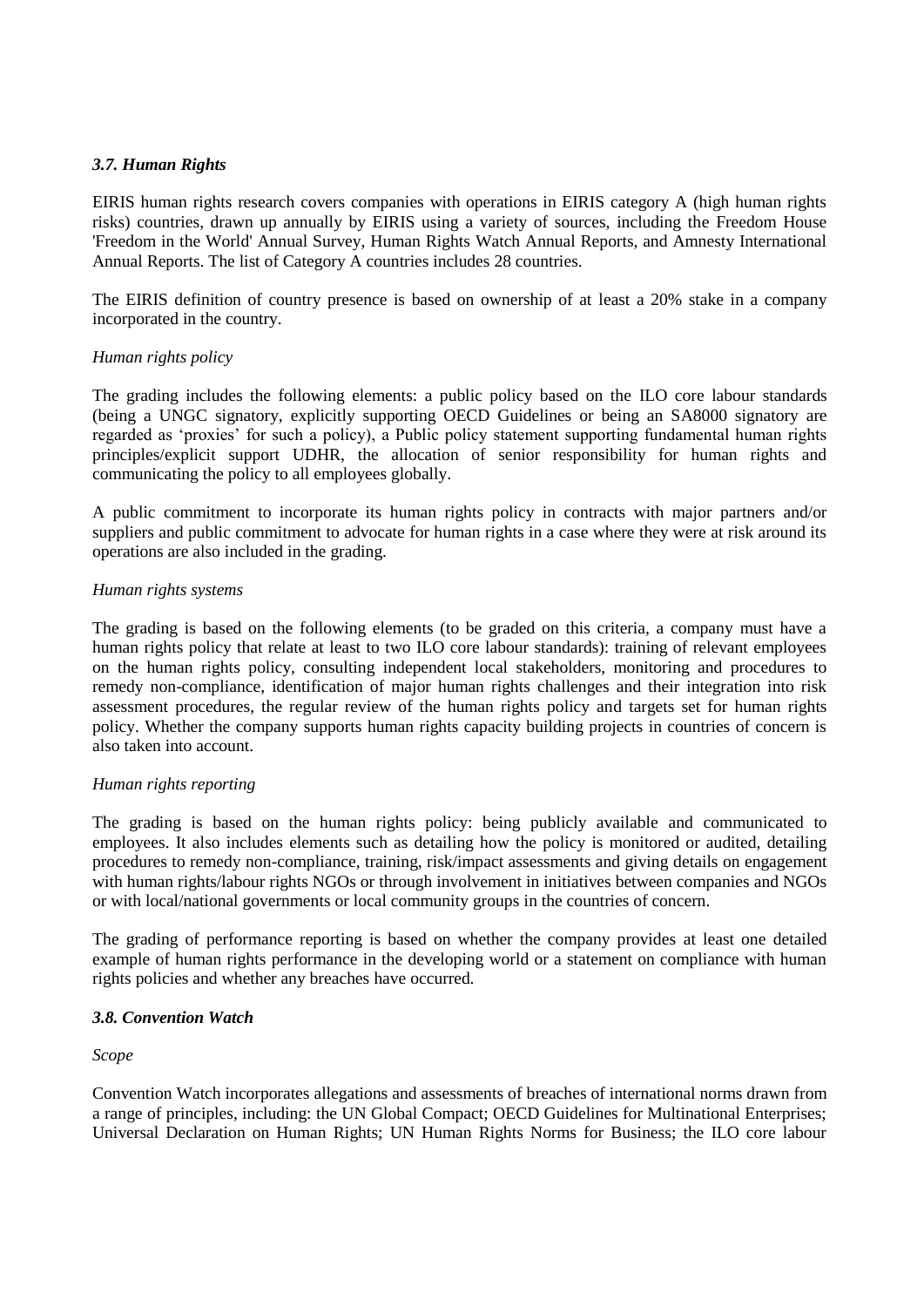standards; Kyoto & Montreal Protocols; Convention on Biological Diversity; Ottawa Convention on Anti-Personnel Landmines and the UN Convention against Corruption.

For the purpose of the paper, we have chosen to focus on allegations of breaches of key UN human rights principles and international labour standards.

This service is based on a rigorous monitoring system to record allegations made by others that EIRIS considers relevant to labour and human rights issues. EIRIS then makes an assessment as to whether or not the allegations (according to EIRIS criteria) have been addressed by the company concerned.

#### *Company responses incorporated and companies contacted*

EIRIS contacts each company and sends the report to the company contact for their comments. This is an important engagement process incorporated in the research. In addition, company websites, CSR reports and news databases are checked for details of how the company has responded to the allegation.

#### *International Labour standards*

The Convention Watch criteria are specifically based on looking for cases where companies are alleged to have breached the standards found in ILO conventions either in a company itself, or in its supply chain.

There are eight conventions affecting four major areas which are regarded and promoted by the ILO as "core" Conventions. These conventions form the basis of the ILO"s Declaration on Fundamental Principles and Rights at Work which applies to all ILO member states (175 countries as well as workers' and employers' associations). In summary these are:

- *Child labour* prohibiting the employment of children below 15 years, and below 18 years in most hazardous work (ILO conventions 138 and 182)
- *Discrimination / equal opportunities* (ILO Conventions 100 and 111 prohibiting discrimination at work).
- *Forced labour* prohibiting the use of forced labour, indentured labour, slave labour and prison labour (ILO Conventions 29 and 105)
- Freedom of association / Collective bargaining (ILO Conventions 87 and 98).

In addition, EIRIS is tracking the following conventions which are highlighted by many leading corporate and NGO codes of conduct:

- *Working Hours* (ILO Conventions 1, 14 and 106 Hours of Work (Industry), Weekly Rest (Industry) and Weekly Rest (Commerce and Offices)
- *Health & safety* According to figures from the International Labour Organization (ILO) and the World Health Organization (WHO) two million people die annually in accidents at work. Jobrelated accidents are also rising in developing countries, where there is often little training in health & safety systems. There are many ILO Conventions relating to this issue including: Occupational Safety and Health Convention 155, Prevention of Major Industrial Accidents Convention 174 and the Safety and Health in Mines Convention 176. Other relevant international instruments include the International Covenant on Economic Social and Cultural Rights, Article 7 of which includes the need for "safe and healthy working conditions".